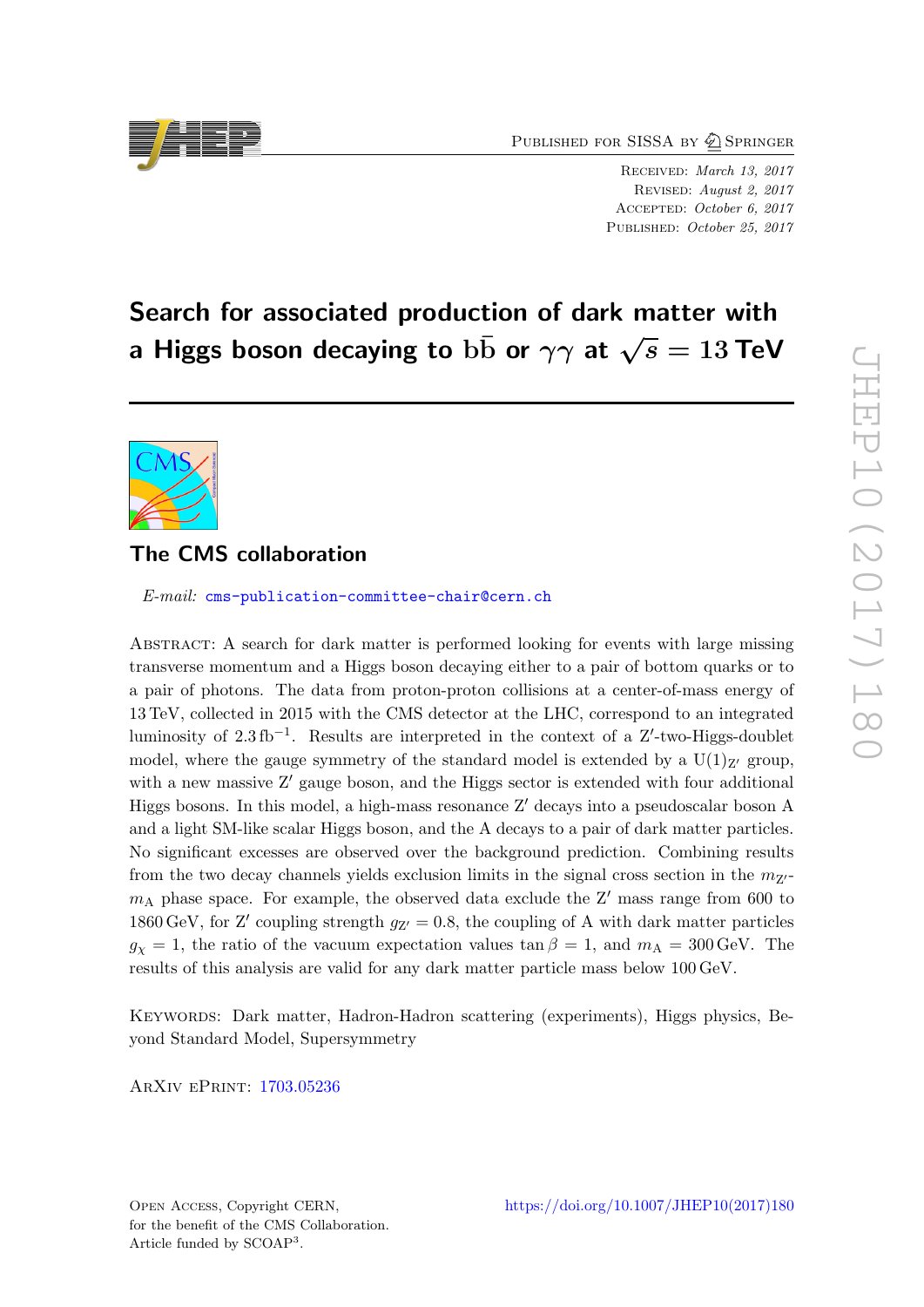#### Contents

|                              | 1 Introduction                               |                  |                                                   | $\mathbf{1}$ |  |  |  |
|------------------------------|----------------------------------------------|------------------|---------------------------------------------------|--------------|--|--|--|
|                              | 2 The CMS detector                           |                  |                                                   |              |  |  |  |
| 3 Data and simulated samples | $\overline{5}$                               |                  |                                                   |              |  |  |  |
|                              | 4 Event reconstruction                       | $\boldsymbol{6}$ |                                                   |              |  |  |  |
|                              |                                              |                  | 5 Event selection and background estimation       | 8            |  |  |  |
|                              |                                              |                  | 5.1 The channel $h \rightarrow b\overline{b}$     | 8            |  |  |  |
|                              |                                              |                  | 5.1.1 Event selection                             | 8            |  |  |  |
|                              |                                              |                  | 5.1.2 Analysis strategy and background estimation | 9            |  |  |  |
|                              | 5.2 The channel h $\rightarrow \gamma\gamma$ | 13               |                                                   |              |  |  |  |
|                              |                                              |                  | 5.2.1 Event selection                             | 13           |  |  |  |
|                              |                                              |                  | 5.2.2 Background estimation                       | 14           |  |  |  |
|                              |                                              |                  | 6 Systematic uncertainties                        | 16           |  |  |  |
| Results<br>7                 |                                              |                  |                                                   |              |  |  |  |
| 8 Summary                    |                                              |                  |                                                   |              |  |  |  |
|                              | The CMS collaboration<br>29                  |                  |                                                   |              |  |  |  |
|                              |                                              |                  |                                                   |              |  |  |  |

#### <span id="page-1-0"></span>1 Introduction

Astrophysical observations have provided strong evidence for the existence of dark matter (DM) in the universe [\[1\]](#page-24-0). However, its underlying nature remains unknown and cannot be accommodated within the standard model (SM). The recent discovery of a Higgs boson with mass of about 125 GeV by the ATLAS and CMS experiments [\[2–](#page-24-1)[4\]](#page-24-2) provides an additional handle to probe the dark sector beyond the SM. As explained below, in the analyses presented here, it is assumed that there are five physical Higgs bosons, and that the new state corresponds to the light neutral CP-even state h. If DM has origin in particle physics, and if other than gravitational interactions exist between DM and SM particles, DM particles  $(\chi)$  could be produced at the CERN LHC. One way to observe DM particles would be through their recoil against a SM particle X (X = g, q,  $\gamma$ , Z, W, or h) that is produced in association with the DM. This associated production of DM and SM particles is often referred to as mono-X production. The SM particle X can be emitted directly from a quark or gluon as initial-state radiation, or through a new interaction between DM and SM particles, or as final-state radiation. The Higgs boson radiation from an initial-state quark or gluon is suppressed through Yukawa or loop processes, respectively. A scenario in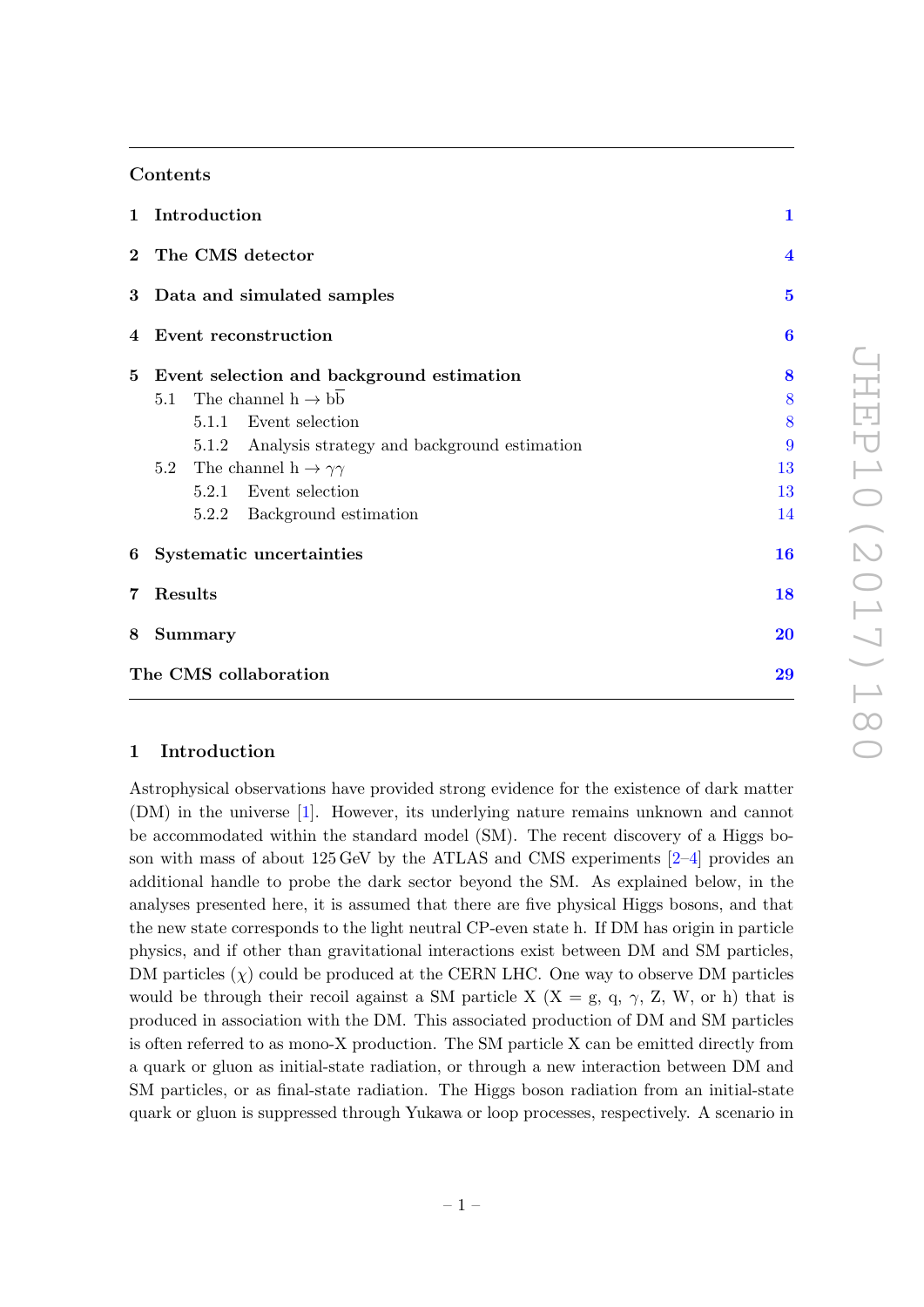

<span id="page-2-0"></span>Figure 1. Leading order Feynman diagram of the Z'-2HDM "simplified model". A pseudoscalar boson A decaying into invisible dark matter is produced from the decay of an on-shell Z' resonance. This gives rise to a Higgs boson and missing transverse momentum.

which the Higgs boson is part of the interaction producing the DM particles gives monoh searches a uniquely enhanced sensitivity to the structure of couplings between the SM particles and the dark matter [\[5](#page-24-3)[–7\]](#page-24-4). At the LHC, searches for DM in the mono-h channel have been performed by the ATLAS Collaboration using data corresponding to integrated luminosities of 20 fb<sup>-1</sup> at  $\sqrt{s}$  = 8 TeV and 3.2 fb<sup>-1</sup> at  $\sqrt{s}$  = 13 TeV, through the decay channels h  $\rightarrow$  bb [\[8,](#page-24-5) [9\]](#page-24-6) and h  $\rightarrow$   $\gamma\gamma$  [\[10\]](#page-24-7).

In this paper, a search for DM is presented in the mono-h channel in which the Higgs boson decays to either a pair of bottom quarks (bb) or photons  $(\gamma \gamma)$ . The results have been interpreted using a benchmark "simplified model" recommended in the ATLAS-CMS Dark Matter Forum, which is described in ref.  $[11]$ : a Z'-two-Higgs-doublet-model  $(Z'-2HDM)$  [\[7\]](#page-24-4), where a heavy  $Z'$  vector boson is produced resonantly and decays into a SM-like Higgs boson h and an intermediate heavy pseudoscalar particle A, which in turn decays into a pair of DM particles, as shown in figure [1.](#page-2-0)

In the Z'-2HDM model, the gauge symmetry of the SM is extended by a  $U(1)_{Z'}$  group, with a new massive Z' gauge boson. A Type-2 2HDM  $[12, 13]$  $[12, 13]$  $[12, 13]$  is used to formulate the extended Higgs sector. A doublet  $\Phi_u$  couples only to up-type quarks, and a doublet  $\Phi_d$ couples to down-type quarks and leptons. Only  $\Phi_u$  and right-handed up-type quarks  $u_R$ have an associated charge under the U(1)<sub>Z'</sub> group, while  $\Phi_d$  and all other SM fermions are neutral. After electroweak symmetry breaking, the Higgs doublets attain vacuum expectation values  $v_u$  and  $v_d$ , resulting in five physical Higgs bosons: a light neutral CPeven scalar h, assumed to be the observed 125 GeV Higgs boson, a heavy neutral CP-even scalar H, a neutral CP-odd scalar A, and two charged scalars  $H^{\pm}$ . The analysis in this paper is performed in the context of the so-called alignment limit where the h has SM-like couplings to fermions and gauge bosons, and the ratio of the vacuum expectation values  $\tan \beta = v_u/v_d > 0.3$ , as implied from the perturbativity limit of the Yukawa coupling [\[7,](#page-24-4) [14\]](#page-25-2) of the top quark, the h-H mixing angle  $\alpha$  is related to  $\beta$  by  $\alpha = \beta - \pi/2$ .

The benchmark model is parametrized through six quantities: (i) the pseudoscalar mass  $m_A$ , (ii) the DM mass  $m_\chi$ , (iii) the Z' mass  $m_{Z'}$ , (iv) tan  $\beta$ , (v) the Z' coupling strength  $g_{Z'}$ , and (vi) the coupling constant between the A and DM particles  $g_{\chi}$ .

Only the masses  $m_A$  and  $m_{Z'}$  affect the kinematic distributions of the objects in the final states studied in this analysis. In fact, when A is on-shell, i.e.  $m_A > 2m_\chi$ , the distri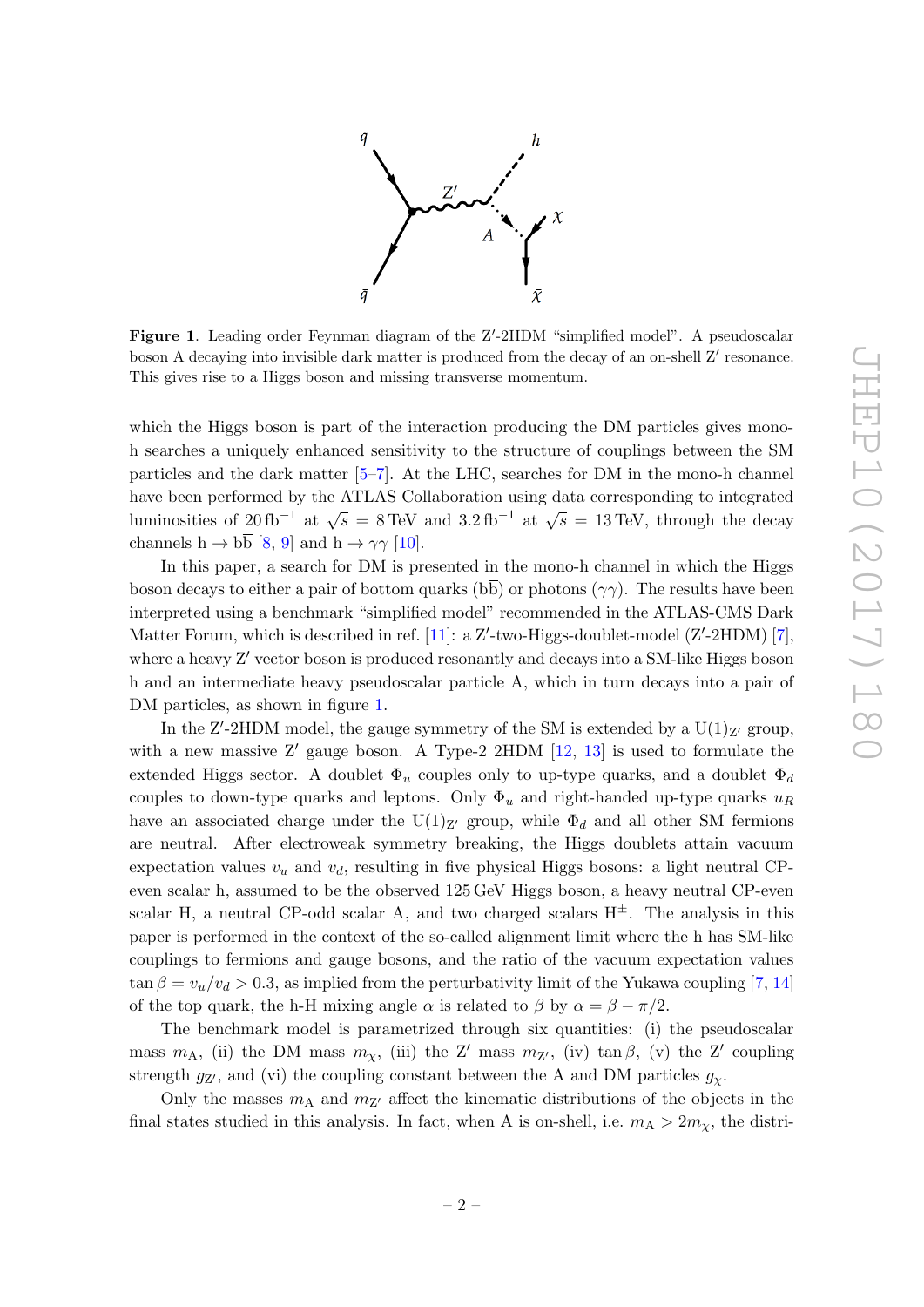butions have little dependence on  $m<sub>x</sub>$ . The remaining parameters modify the production cross section of  $Z'$ , branching fraction, and decay widths of the  $Z'$  and the A, resulting in only small changes to the final-state kinematic distributions.

This paper considers a  $Z'$  resonance with mass between 600 and 2500 GeV and an A with mass between 300 and 800 GeV, while the mass of DM particles  $m<sub>\gamma</sub>$  is less than or equal to 100 GeV. The parameters tan  $\beta$  and  $g_{\chi}$  are fixed at unity and two different assumptions on  $q_{Z'}$  are evaluated as described in more detail later. Values of  $m_A$  below 300 GeV are excluded by constraints on flavor changing neutral currents from measurements of  $b \rightarrow s\gamma$  [\[13\]](#page-25-1), and are not considered here.

The branching fraction for decays of A to DM particles,  $\mathcal{B}(A \to \chi \overline{\chi})$ , decreases as  $m_{\chi}$ increases; for the range of  $m_A$  considered in this paper, the relative decrease of  $\mathcal{B}(A \to \chi \overline{\chi})$ is less than 7% as  $m<sub>\chi</sub>$  increases from 0 to 100 GeV. Therefore, although signals with  $m<sub>x</sub> = 100$  GeV are considered in this search, the results are valid for any value of dark matter particle mass below 100 GeV.

The results presented here consider only A decays to DM particles and the final signal cross section  $\sigma(Z' \to Ah \to \chi \overline{\chi} h)$  includes the value of  $\mathcal{B}(A \to \chi \overline{\chi})$ . With the assumed dark matter particle mass, the value of  $\mathcal{B}(A \to \chi \overline{\chi})$  is  $\approx 100\%$  for  $m_A = 300$  GeV. The branching fraction starts to decrease for  $m_A$  greater than twice the mass of the top quark as the decay A  $\rightarrow$  tt becomes kinematically accessible. For example, if  $m_A = 400 (800) \text{ GeV}$ ,  $\mathcal{B}(A \to \chi \overline{\chi})$  reduces to 54 (42)%.

The quantity  $\vec{p}_{\rm T}^{\rm miss}$ , calculated as the negative vectorial sum of the transverse momentum  $(p_T)$  of all objects identified in an event, represents the total momentum carried by the DM particles. The magnitude of this vector is referred to as  $p_T^{\text{miss}}$ . For a given value of  $m_{\text{Z}'},$  the  $p_{\text{T}}$  of the A decreases as  $m_{\text{A}}$  increases. Therefore, the  $p_{\text{T}}^{\text{miss}}$  spectrum softens with increasing  $m_A$ . A comparison of the  $p_T^{\text{miss}}$  distributions for three values of  $m_A$  is shown in figure [2.](#page-4-1)

The signal cross section is calculated for two assumptions on  $g_{Z'}$ : (i) a fixed value of  $g_{Z'}$  $= 0.8$ , as considered in ref. [\[9\]](#page-24-6) and recommended in ref. [\[11\]](#page-24-8), and (ii) using the maximum value from electroweak global fits and constraints from dijet searches [\[7\]](#page-24-4):

<span id="page-3-0"></span>
$$
g_{Z'} = 0.03 \frac{g_W}{\cos \theta_W \sin^2 \beta} \frac{\sqrt{m_{Z'}^2 - m_Z^2}}{m_Z},
$$
\n(1.1)

yielding  $g_{Z'} = 0.485$  for  $m_{Z'} = 1$  TeV, and  $g_{Z'} = 0.974$  for  $m_{Z'} = 2$  TeV. It can be seen from eq. [\(1.1\)](#page-3-0) that  $g_{Z'} = 0.8$  is the maximum allowed value of  $g_{Z'}$  for tan  $\beta = 1$  and  $m_{Z'} = 1.7$  TeV (the best reach of LHC as estimated by ref. [\[7\]](#page-24-4)). Note that this analysis does not consider the contribution of another decay that gives a similar mono-h signature:  $Z' \rightarrow Zh$  where  $Z \to \nu\bar{\nu}$ . The ratio of branching fractions,  $\mathcal{B}(Z' \to Zh, Z \to \nu\bar{\nu})/\mathcal{B}(Z' \to Ah, A \to \chi\bar{\chi})$ , is a function of  $\tan \beta$  and  $m_{Z'}$  and does not depend on  $g_{Z'}$  since the value of  $g_{Z'}$  cancels in the ratio.

The h  $\rightarrow$  bb decay mode has the largest branching fraction ( $\approx$ 58%) of all, but suffers from relatively poor mass resolution of about 10%, and while the h  $\rightarrow \gamma \gamma$  branching fraction is small  $(\approx 0.2\%)$ , the channel benefits from the high precision in reconstructed diphoton mass, with a resolution of about  $1-2\%$ .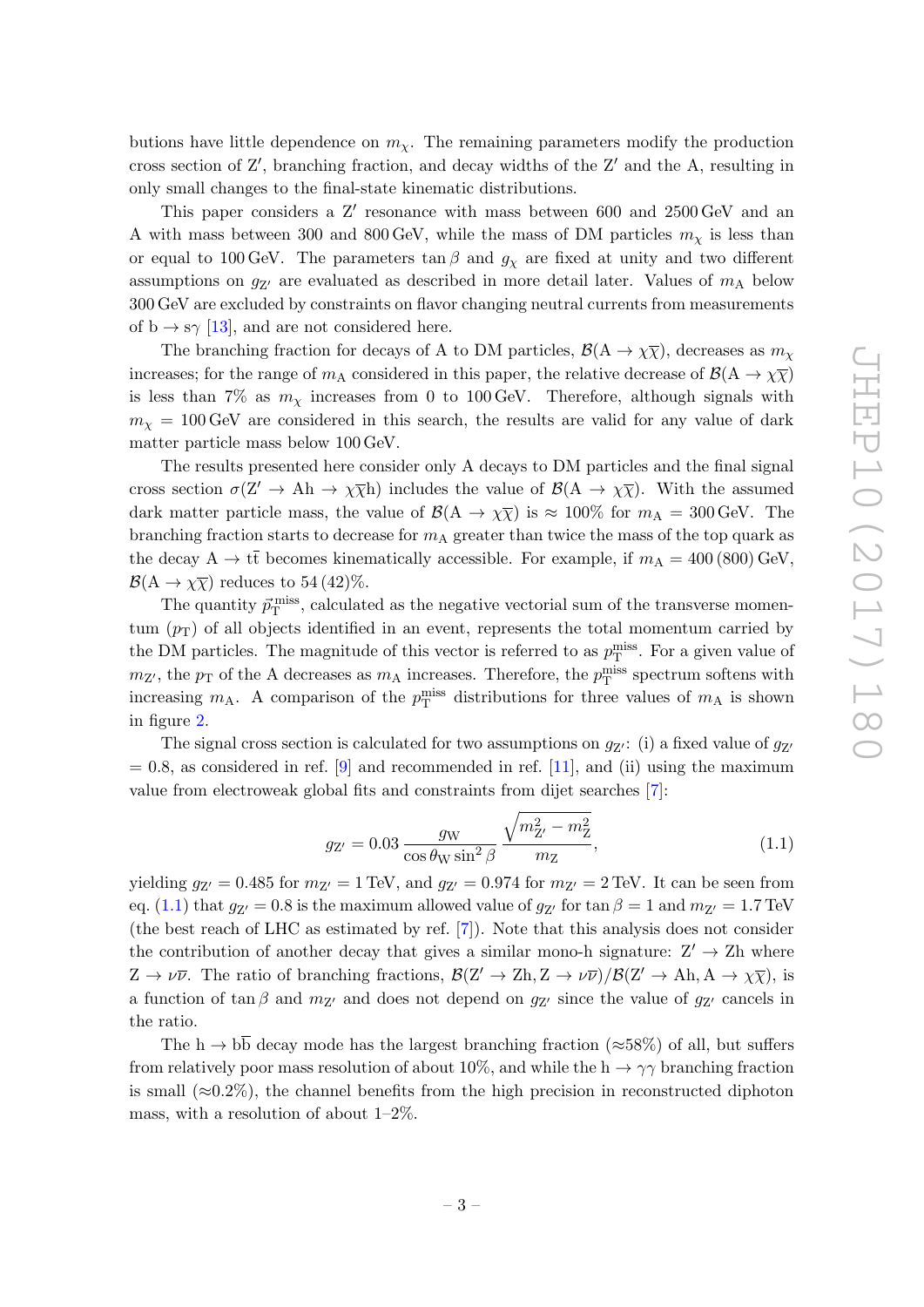

<span id="page-4-1"></span>**Figure 2**. Distribution of  $p_T^{\text{miss}}$  at generator level for  $Z' \to A h \to DM+h$  with  $m_A = 300, 500,$ and 700 GeV with  $m_{Z'} = 1200$  GeV. All other parameters of the model are fixed, as mentioned in the text.

In the h  $\rightarrow$  bb channel, the fact that the  $p_T$  of the h should increase with  $m_{Z'}$  and decrease with  $m_A$  is exploited. The minimum separation in the pseudorapidity and azimuth  $(\eta, \phi)$  plane between the decay products of h scales as  $m_h/p_T^h$ , where  $p_T^h$  is the transverse momentum of the h boson. The allowed mass ranges of  $m_{Z'}$  and  $m_A$  imply a very wide range of values for  $p_T^{\rm h}$  and consequently a wide range in the separation of the decay products. Analysis in this channel is therefore divided into two regimes: (i) a resolved regime where the h decays to two distinct reconstructed b jets, and (ii) a Lorentzboosted regime where the h is reconstructed as a single fat jet. For each mass point, the analysis with best sensitivity for the expected limit is used as the final result. The signal extraction is performed through a simultaneous fit to the signal- and background-enriched control regions.

The search in the  $h \to \gamma\gamma$  channel is performed by seeking an excess of events over the SM prediction in the diphoton mass spectrum, after requiring a large  $p_T^{\text{miss}}$ . Control samples in data are used to estimate the reducible background, which mainly consists of diphoton SM production. A counting approach is used to estimate the potential signal.

The paper is organized as follows. After a brief introduction to the CMS detector in section [2,](#page-4-0) the data and simulated events used for the analysis are described in section [3.](#page-5-0) The event reconstruction is detailed in section [4.](#page-6-0) Section [5](#page-8-0) describes the analysis strategy for both Higgs boson decay channels. The description of the most relevant systematic uncertainties affecting the analysis is found in section [6.](#page-16-0) Finally, the results of the search are reported in section [7,](#page-18-0) and the summary is presented in section [8.](#page-20-0)

#### <span id="page-4-0"></span>2 The CMS detector

The central feature of the CMS detector is a superconducting solenoid, of 6 m internal diameter, providing an axial magnetic field of 3.8 T along the beam direction. Within the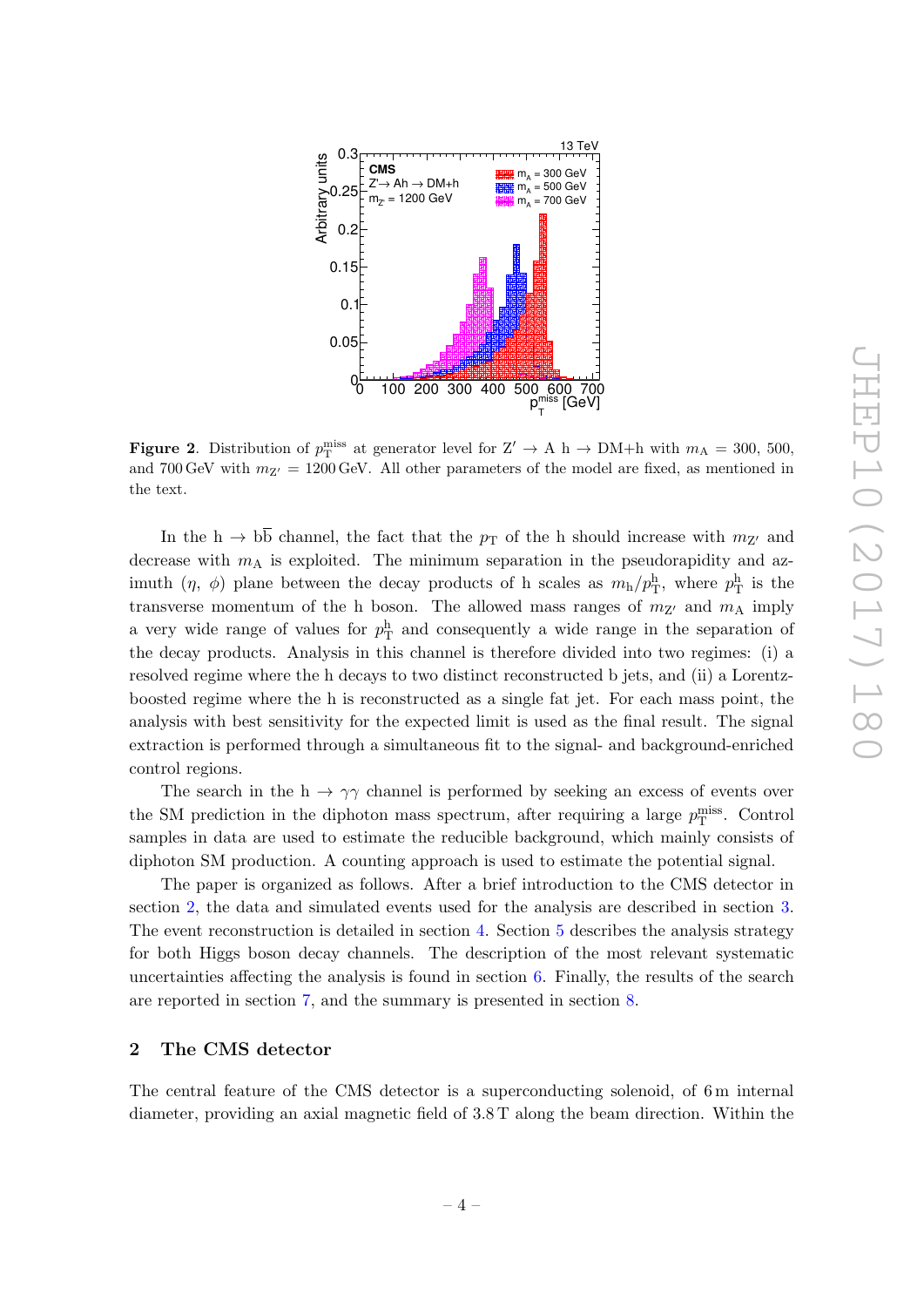solenoid volume are a silicon pixel and strip tracker, a lead tungstate crystal electromagnetic calorimeter (ECAL), and a brass and scintillator hadron calorimeter (HCAL). Charged particle trajectories are measured by the silicon pixel and strip tracker system, covering  $0 \leq \phi \leq 2\pi$  in azimuth and  $|\eta| < 2.5$ . The electromagnetic calorimeter, which surrounds the tracker volume, consists of 75,848 lead tungstate crystals that provide coverage in pseudorapidity  $|\eta| < 1.48$  in the barrel region (EB) and 1.48  $\langle |\eta| < 3.0$  in two endcap regions (EE). The EB modules are arranged in projective towers. A preshower detector consisting of two planes of silicon sensors interleaved with a total of three radiation lengths of lead is located in front of the EE. In the region  $|\eta| < 1.74$ , the HCAL cells have widths of 0.087 in pseudorapidity and azimuth. In the  $(\eta, \phi)$  plane and for  $|\eta| < 1.48$ , the HCAL cells map on to  $5\times5$  ECAL crystal arrays to form calorimeter towers projecting radially outwards from the nominal interaction point. For  $|\eta| > 1.74$ , the coverage of the towers increases progressively to a maximum of 0.174 in  $\Delta \eta$  and  $\Delta \phi$ . Extensive forward calorimetry complements the coverage provided by the barrel and endcap calorimeters. Muons are measured in gas-ionization detectors embedded in the steel return yoke. A more detailed description of the CMS detector can be found in ref. [\[15\]](#page-25-3).

#### <span id="page-5-0"></span>3 Data and simulated samples

The analysis is performed with pp collision data at  $\sqrt{s} = 13 \text{ TeV}$  collected by the CMS experiment at the LHC during 2015, corresponding to an integrated luminosity of  $2.3 \text{ fb}^{-1}$ .

The MADGRAPH5 aMC@NLO v2.3.0 [\[16\]](#page-25-4) generator is used to generate the mono-h signal at leading order  $(LO)$  as predicted by the  $Z'$ -2HDM model described in section [1.](#page-1-0) In the MADGRAPH5\_aMC@NLO generation, a vector particle Z' that decays to a SM-like Higgs boson h with mass 125 GeV is produced resonantly together with a heavy pseudoscalar particle A that decays into a pair of DM particles. The decay of the SM-like Higgs boson is handled by PYTHIA  $8.205$  [\[17\]](#page-25-5).

The associated production of a SM Higgs boson and a Z boson (Zh) is a small but irreducible background for both decay channels. The Vh (Zh and Wh) processes are sim-ulated using POWHEG v2.0 [\[18,](#page-25-6) [19\]](#page-25-7) and MADGRAPH5 aMC@NLO for  $q\bar{q}$  and gluon-gluon fusion, respectively. In the h  $\rightarrow \gamma\gamma$  channel, additional resonant but reducible backgrounds are considered. These backgrounds include the SM Higgs boson, produced through gluon fusion (ggh), through vector boson fusion (VBF), and in association with top quarks (tth). All of these resonant backgrounds are modeled at next-to-leading order (NLO) in simulation. The VBF Higgs boson samples are generated using powheg [\[20\]](#page-25-8), while the ggh and  $t\bar{t}$ h samples are generated with MADGRAPH5 amc@nLO.

The dominant background processes for the  $h \to b\overline{b}$  decay channel are events with top quarks and  $W/Z$  bosons produced in association with jets. The  $t\bar{t}$  events, produced via the strong interaction, and electroweak production of single top quarks in the t- and tW-channels are generated at NLO with powheg [\[21](#page-25-9)[–25\]](#page-25-10). The s-channel process of single top quark production is generated with MadGraph5 amc@nlo. Differential measurements of top quark pair production show that the measured  $p<sub>T</sub>$  spectrum of top quarks is softer than the one produced in simulation. Scale factors to correct for this effect are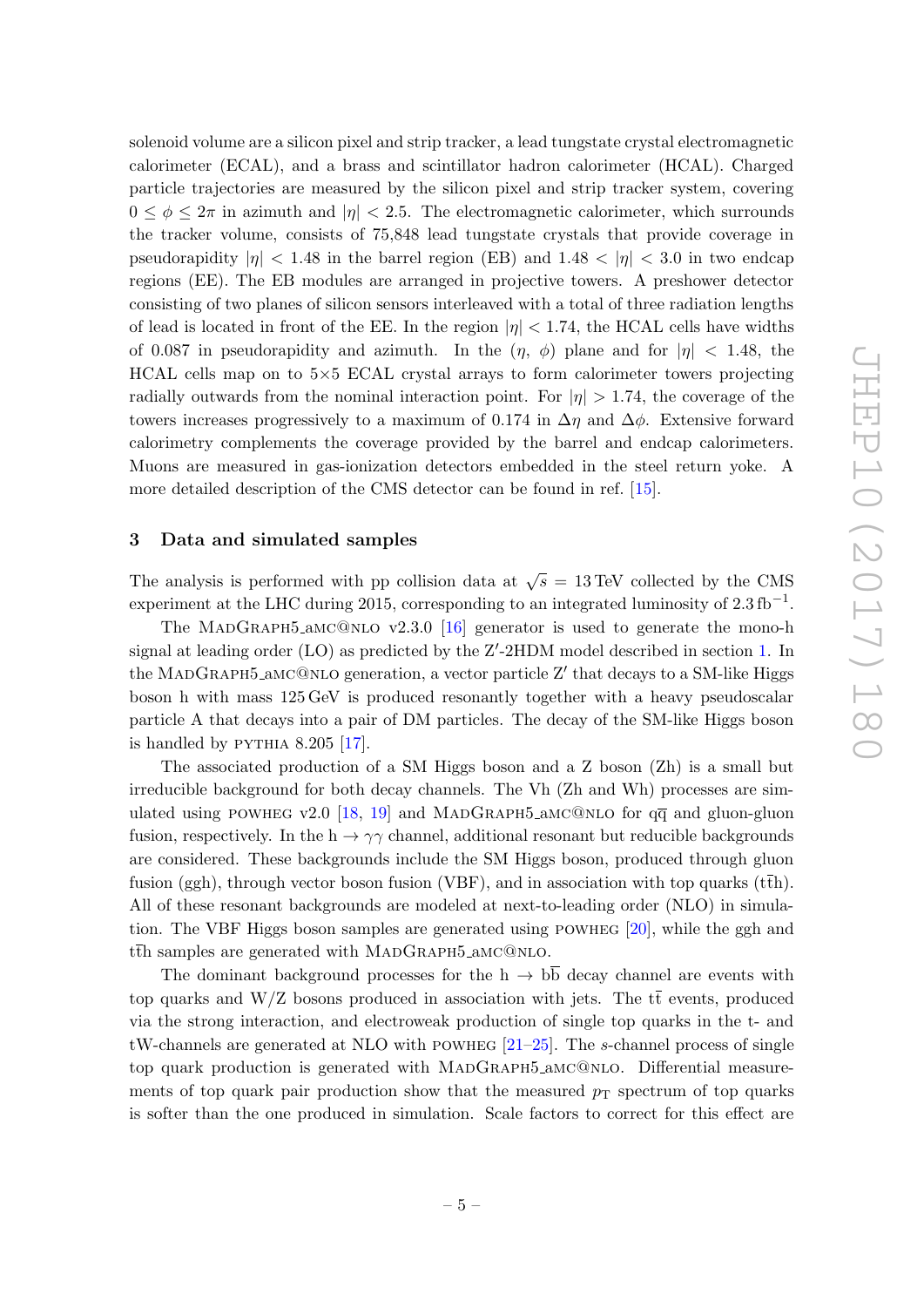derived from previous CMS measurements [\[26,](#page-25-11) [27\]](#page-25-12). The sum of top quark pair events and single top quark events is referred to as "Top quark background" in the rest of the paper. The W and Z boson production in association with jets is simulated at LO with MADGRAPH5 aMC@NLO. Up to four additional partons in the matrix element calculations are included. The MLM matching scheme [\[28\]](#page-25-13) is used as an interface to the parton shower generated with PYTHIA. The cross sections for  $W+$ jets and  $Z+$ jets processes are normalized to the next-to-next-to-leading order cross section, computed using fewz v3.1 [\[29\]](#page-25-14). Moreover, to improve the description of the distribution of high  $p<sub>T</sub>$  W+jets and Z+jets processes, events are reweighted using the generated  $p<sub>T</sub>$  of the vector boson to account for NLO quantum chromodynamics (QCD) and electroweak (EW) contributions [\[30](#page-26-0)[–32\]](#page-26-1). The small background from diboson (WW, WZ, and ZZ) processes, labeled as VV in the rest of the paper, is simulated with pythia.

For the h  $\rightarrow \gamma\gamma$  decay channel, several nonresonant background sources can mimic the signal when an event has mismeasured  $p_T^{\text{miss}}$  and two photons with an invariant mass close to the mass of the SM-like Higgs boson. These sources include contributions from dijet and multijet events, EW processes such as t,  $t\bar{t}$ , Z, ZZ, or W bosons produced in association with one or two photons,  $\gamma\gamma$ ,  $\gamma$ +jet, and Drell-Yan (DY) production in association with jets, where the Z boson decays to pairs of electrons and neutrinos. These backgrounds are generated with MadGraph5 amc@nlo, with the exception of the ZZ sample, which is generated with powheg [\[33\]](#page-26-2). These nonresonant background samples are not used for the background estimation, but are used to optimize the selection.

All simulated samples use the NNPDF 3.0 PDF sets [\[34\]](#page-26-3). The parton showering and hadronization are performed with PYTHIA using the CUETP8M1 tune [\[35,](#page-26-4) [36\]](#page-26-5). For the  $h \to b\overline{b}$  decay channel, to perform systematic studies in the boosted regime, an additional signal sample is generated with MADGRAPH5 aMC@NLO, parton-showered and hadronized by HERWIG++  $v2.7.1$  [\[37\]](#page-26-6) using the UE-EE-5C tune [\[38,](#page-26-7) [39\]](#page-26-8). The samples are processed through a GEANT4-based  $[40]$  simulation of the CMS detector. All samples include the simulation of "pileup" arising from additional inelastic proton-proton interactions in the same or neighboring bunch crossings. An average of approximately ten pileup interactions per bunch crossing is included in the simulation with a separation between bunches of 25 ns. The simulated pileup distribution is reweighted to match the corresponding observed distribution in the analyzed data.

#### <span id="page-6-0"></span>4 Event reconstruction

A global event reconstruction is performed using the particle-flow (PF) [\[41](#page-26-10)[–43\]](#page-26-11) algorithm, which optimally combines the information from all the subdetectors and produces a list of stable particles, namely muons, electrons, photons, charged and neutral hadrons.

The reconstructed interaction vertex with the largest value of  $\sum_i p_{\text{Ti}}^2$ , where  $p_{\text{Ti}}$  is the transverse momentum of the  $i<sup>th</sup>$  track associated with the vertex, is selected as the primary event vertex. This vertex is used as the reference vertex for all objects reconstructed using the PF algorithm. The offline selection requires all events to have at least one primary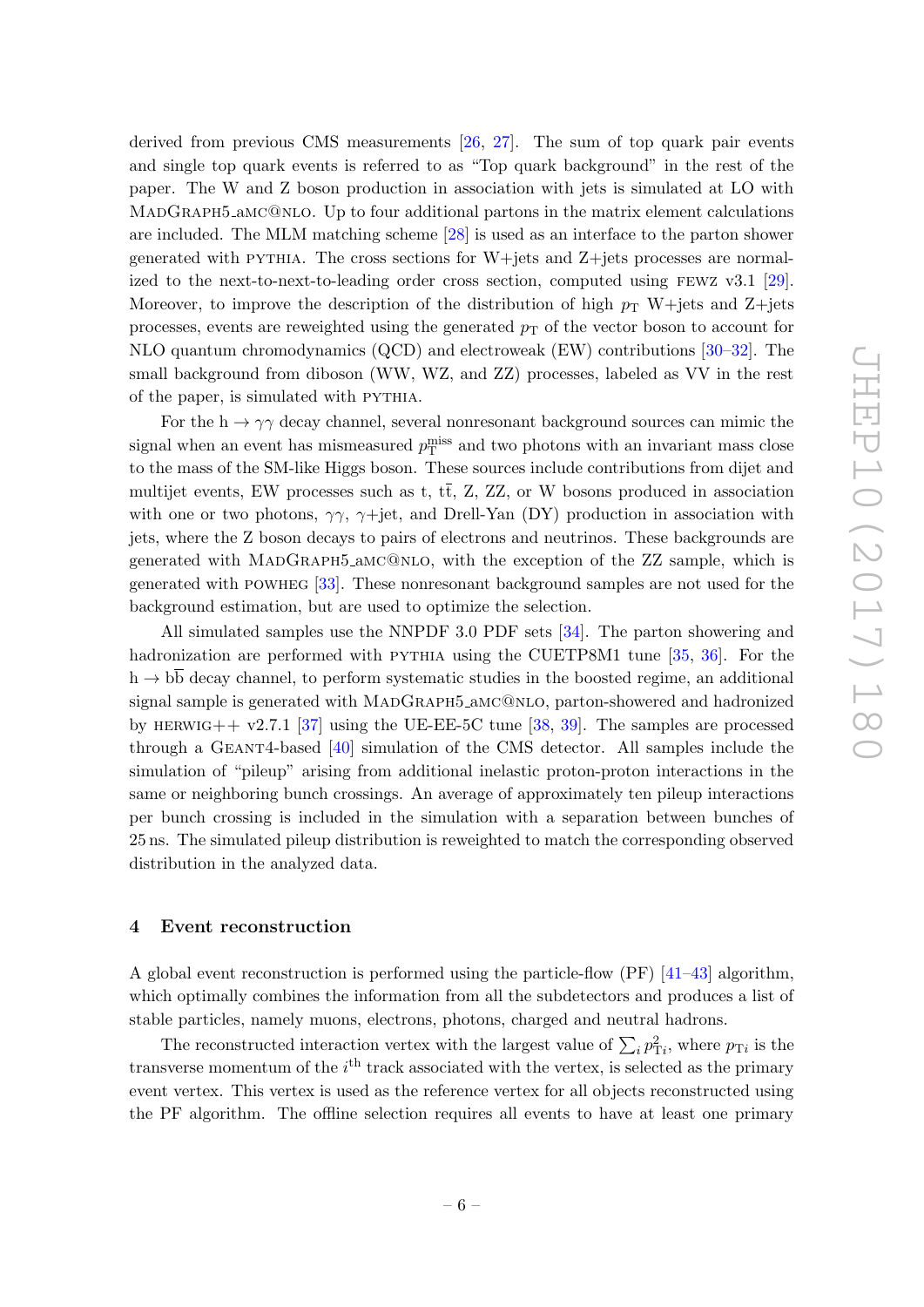vertex reconstructed within a 24 cm window along the z-axis around the mean interaction point, and a transverse distance from the mean interaction region less than 2 cm.

Jets are reconstructed from the PF candidates, after removing charged hadrons originating from pileup vertices, using the anti- $k<sub>T</sub>$  clustering algorithm [\[44\]](#page-26-12) with distance parameters of 0.4 (AK4 jet) and 0.8 (AK8 jet), as implemented in the FASTJET package  $[45]$ . In order to improve the discrimination of signal against multijet background, the pruning algorithm described in refs. [\[46,](#page-26-14) [47\]](#page-26-15), which is designed to remove contributions from soft radiation and pileup, is applied to AK8 jets. The pruned jet mass  $(m_{\text{corrected}}^{\text{pruned}})$  is defined as the invariant mass associated with the four-momentum of the pruned jet, after the application of the jet energy corrections [\[48\]](#page-26-16). Corrections to jet momenta are further propagated to the  $p_T^{\text{miss}}$  calculation [\[49\]](#page-27-0). In addition, tracks with  $p_T > 1 \text{ GeV}$ ,  $|\eta| < 2.5$ , and with longitudinal impact parameter  $|d_Z| < 0.1$  cm from the primary vertex are used to reconstruct the track-based missing transverse momentum vector,  $\vec{p}_{\text{T,trk}}^{\text{miss}}$ .

The jets originating from the decay of b quarks are identified using the combined secondary vertex (CSV) algorithm [\[50,](#page-27-1) [51\]](#page-27-2), which uses PF jets as inputs. The algorithm combines the information from the primary vertex, track impact parameters, and secondary vertices within the jet using a neural network discriminator. The loose (medium) working point (WP) used in this analysis has a b jet selection efficiency of 83% (69%), a charm jet selection efficiency of 28% (20%), and a mistag rate for light-flavor jets of  $\approx 10\%$  (1%) [\[50\]](#page-27-1). The AK8 jets are split into two subjets using the soft-drop algorithm [\[52,](#page-27-3) [53\]](#page-27-4). The CSV algorithm is tested and validated for AK4 and AK8 jets [\[50\]](#page-27-1). The working points for the analyses of the resolved and boosted regimes were chosen by maximizing the expected significance. The loose WP of the subjet b tagging algorithm is used for the boosted regime, whereas the medium WP of the AK4 jet b tagging algorithm is used for the resolved regime, since the background is higher in this case.

Photons are reconstructed in the CMS detector from their energy deposits in the ECAL, which come from an electromagnetic shower involving several crystals. The energy is clustered at the ECAL level by building a cluster of clusters, supercluster (SC), which is extended in the  $\phi$  direction because of the strong magnetic field inside the detector, which deflects the electron and positron produced if the photon converts in the tracker [\[54\]](#page-27-5). In order to achieve the best photon energy resolution, corrections are applied to remove channel-to-channel response variations and to recover energy losses due to incomplete containment of the shower or conversions, as detailed in ref. [\[55\]](#page-27-6). Additional residual corrections are made to the measured energy scale of the photons in data  $\left(\leq 1\% \right)$ and to the energy resolution in simulation  $(\leq 2\%)$  based on a detailed study of the mass distribution of  $Z \rightarrow e^+e^-$  events. The uncertainties in the measurements of the photon energy scale and resolution are taken as systematic uncertainties as described in section [6.](#page-16-0) This process is outlined for the 8 TeV data set in ref. [\[55\]](#page-27-6). Values are adjusted for the 13 TeV data set.

Electron reconstruction requires the matching of a supercluster in the ECAL with a track in the silicon tracker. Identification criteria [\[56\]](#page-27-7) are based on the ECAL shower shape. Muons are reconstructed by combining two complementary algorithms [\[57\]](#page-27-8): one in which tracks in the silicon tracker are matched to a muon track segment, and another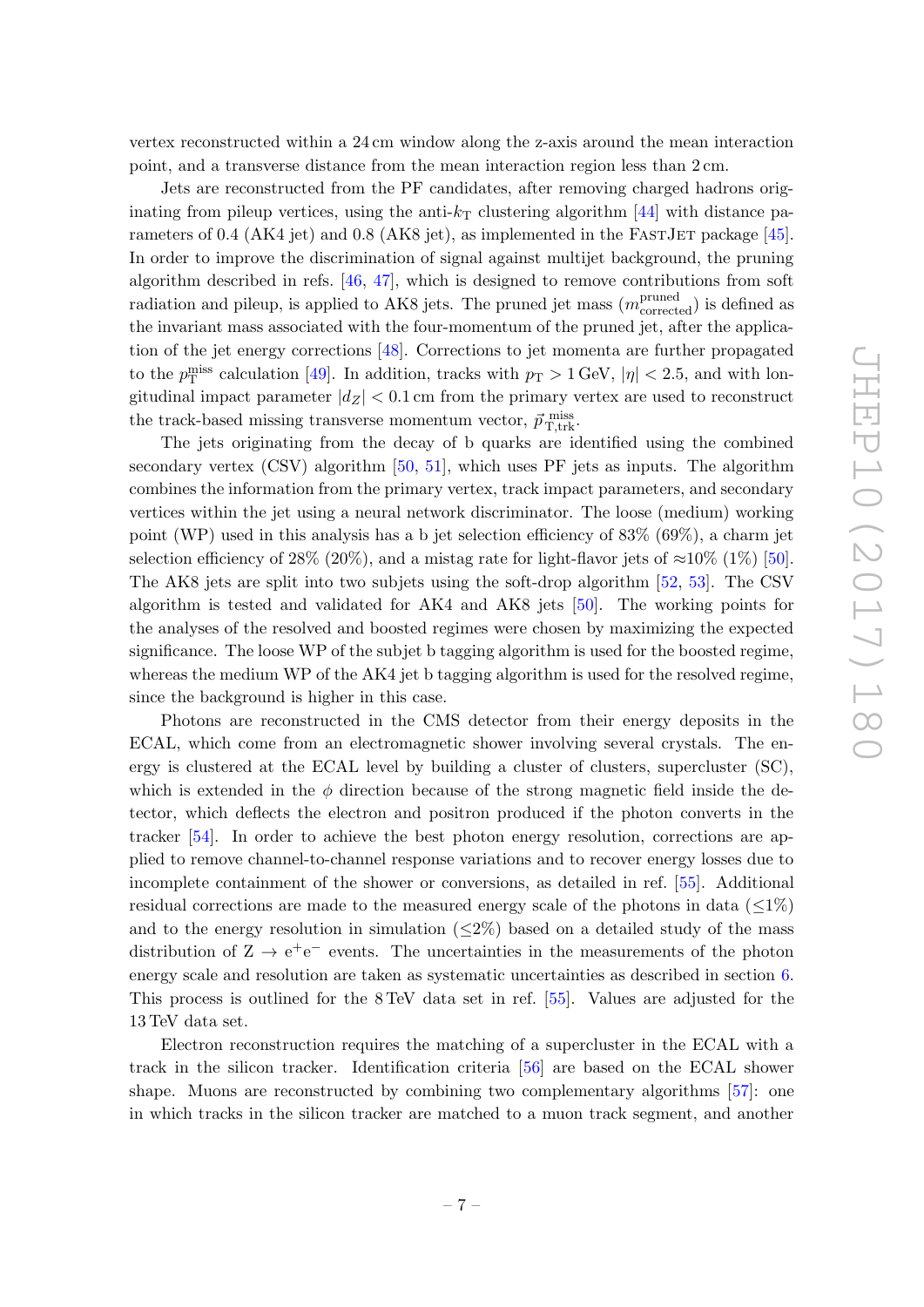in which a global track fit is performed, seeded by the muon track segment. Further identification criteria are imposed on muon candidates to reduce the number of misidentified hadrons. Hadronically decaying  $\tau$  leptons  $(\tau_h)$  are reconstructed using the hadron-plusstrips algorithm [\[58\]](#page-27-9), which uses the charged-hadron and neutral-electromagnetic objects to reconstruct intermediate resonances into which the  $\tau$  lepton decays.

#### <span id="page-8-0"></span>5 Event selection and background estimation

This analysis searches for excesses over the background-only prediction in events with large  $p_T^{\text{miss}}$  and a system of two b-tagged jets or two photons that has a reconstructed invariant mass close to the mass of the SM-like Higgs boson h. In the  $h \to b\overline{b}$  decay channel, the analysis relies on fitting the  $p_T^{\text{miss}}$  distribution simultaneously in the signal region (SR), defined after selecting a mass window around the Higgs boson mass, and in background-enriched control regions (CRs). For the h  $\rightarrow \gamma\gamma$  decay channel, a simple analysis is performed where the signal and resonant background contributions are estimated by counting the number of simulated events in the SR, while the nonresonant background is extrapolated from the data in a low- $p_T^{\text{miss}}$  region. In the following sections, the event selection and analysis strategy are described in detail for the two channels separately.

### <span id="page-8-1"></span>5.1 The channel  $h \rightarrow b\overline{b}$

A search for DM produced in association with  $h \to b\overline{b}$  is performed in a resolved regime, where events are required to have at least two AK4 jets, and in the Lorentz-boosted regime where one AK8 jet is required. In addition,  $p_T^{\text{miss}}$  is required to be large because it is a key signature of the signal events and it provides strong rejection against the large reducible backgrounds described in section [3.](#page-5-0)

#### <span id="page-8-2"></span>5.1.1 Event selection

The trigger used in the selection of signal-like events requires  $p_T^{\text{miss}} > 90 \,\text{GeV}$  and  $H_T^{\text{miss}} >$ 90 GeV, where  $H_{\textrm{T}}^{\textrm{miss}}$  is defined as the magnitude of the vectorial sum of the  $p_{\textrm{T}}$  of all jets in the event with  $p_T > 20 \text{ GeV}$ . An additional trigger with a  $p_T^{\text{miss}} > 170 \text{ GeV}$  requirement is used to achieve higher efficiency. In this way, events with either high  $p_T^{\text{miss}}$  or high  $H_T^{\text{miss}}$  will pass the trigger. For events passing the selection criteria that have  $p_T^{\text{miss}} > 170(200) \text{ GeV}$ for the resolved (boosted) analysis, the trigger efficiency is found to be greater than 98%. The  $p_T^{\text{miss}}$  threshold for the analysis of the resolved regime is set slightly lower to enhance the signal efficiency in this region of phase space, where the  $p_T^{\text{miss}}$  distribution is softer.

Event filters are used to remove spurious high  $p_T^{\text{miss}}$  events caused by instrumental noise in the calorimeters, or beam halo muons. It has been verified that the efficiency of these filters for accepting signal events is very close to 100%. The main part of the event selection consists of Higgs boson tagging. This selection is different for the resolved and boosted analyses. In the resolved regime, events are required to have two AK4 jets with  $p_T > 30$  GeV and  $|\eta| < 2.4$ . These two jets are used to reconstruct the Higgs boson candidate, which is required to have  $p_T > 150 \,\text{GeV}$ . Each of the two AK4 jets in the resolved regime is required to pass the b tagging selection, whereas in the boosted regime,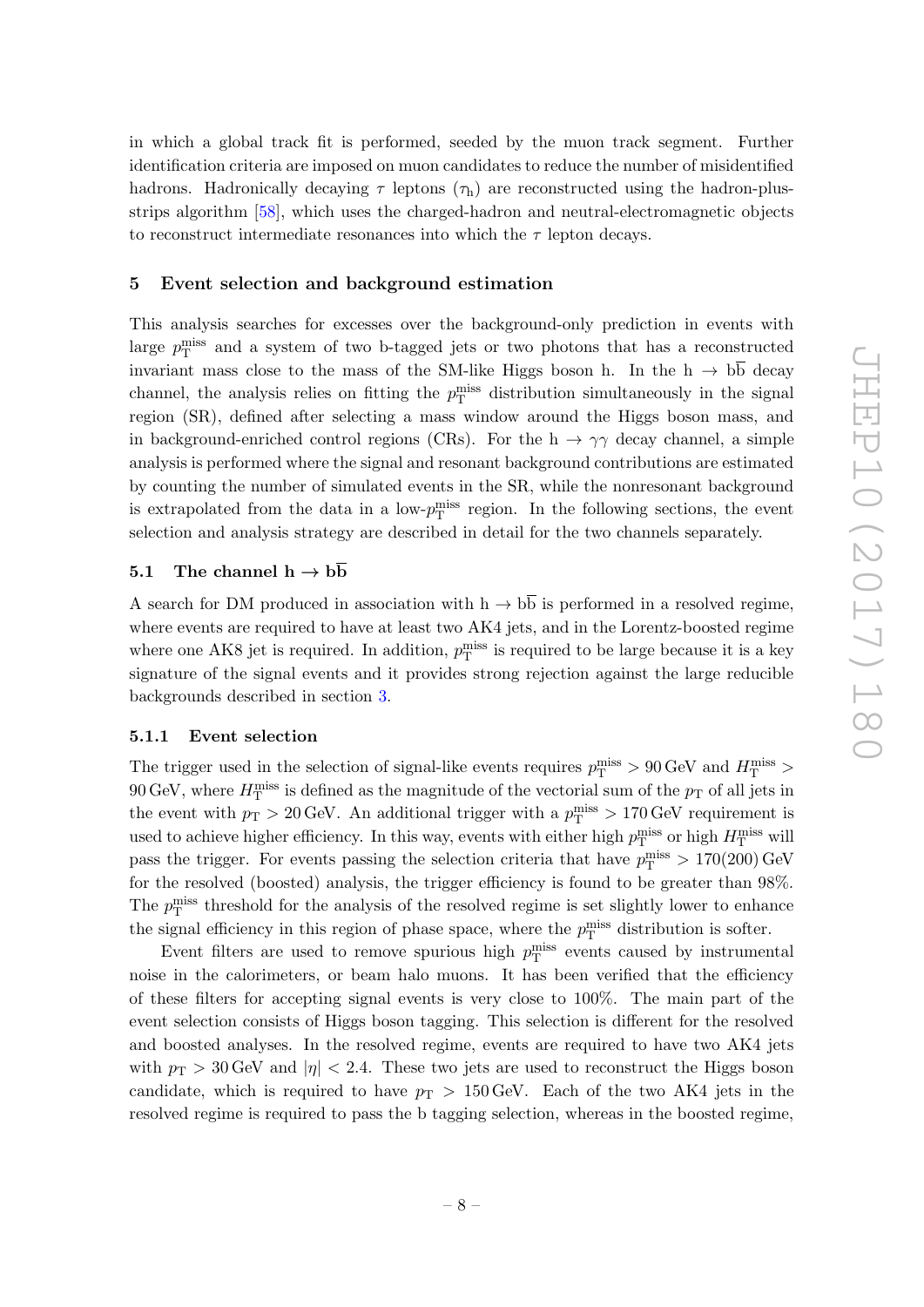the two subjets inside an AK8 jet must both pass the b tagging selection. In the boosted regime, the decay products from the Higgs boson are merged. Therefore, an AK8 jet with  $p_{\text{T}}$  greater than 200 GeV is used to reconstruct the Higgs boson. If more than one Higgs boson candidate is reconstructed, the ambiguity is resolved by selecting the candidate with the highest  $p<sub>T</sub>$ . Backgrounds due to hadronic jets are further reduced by constraining the reconstructed Higgs boson candidate mass,  $m_{\text{bb}}$ , to be between 100 and 150 GeV. For the resolved regime, the Higgs boson candidate mass is reconstructed using two b-tagged AK4 jets. For the boosted regime, the corrected pruned mass of the AK8 jet with two b-tagged subjets is used as the Higgs boson candidate mass.

Multijet events can act as a source of background when the energy of one of the jets is mismeasured. Therefore, the absolute difference between the azimuthal angles of the vector  $\vec{p}_{\rm T}^{\rm miss}$  and any other AK4 jet with  $p_{\rm T} > 30\,\text{GeV}$  is required to be greater than 0.4 radians. Multijet background is further reduced in the resolved analysis by requiring the azimuthal angle difference between the  $\vec{p}_{\rm T}^{\rm miss}$  and  $\vec{p}_{\rm T,trk}^{\rm miss}$  to be less than 0.7 radians.

Events are rejected if they have any isolated electron (muon) with  $p_T > 10$  GeV and  $|\eta|$  < 2.5 (2.4) or any  $\tau_{\rm h}$  candidates with  $p_{\rm T} > 20$  GeV and  $|\eta|$  < 2.3 [\[56,](#page-27-7) [58,](#page-27-9) [59\]](#page-27-10). In addition, the events must not have any additional loose AK4 b-tagged jet or more than one additional AK4 jet with  $p_T > 30$  GeV and  $|\eta| < 4.5$ . These vetoes considerably reduce the background from semileptonic top decay modes and leptonic decays of W+jets.

The product of the detector acceptance and selection efficiency varies from 1 to 29%, depending on the values of  $m_{Z'}$  and  $m_A$ . The average  $p_T^{\text{miss}}$  increases with  $m_{Z'}$  and decreases with  $m_A$ . The overall selection efficiency, shown in table [1,](#page-19-0) follows the same trend.

#### <span id="page-9-0"></span>5.1.2 Analysis strategy and background estimation

Several CRs are used to correct the background normalizations with dedicated scale factors. For both resolved and boosted regimes, the selection criteria of these CRs are kept as close as possible to those of the SR, except for the inversion of the additional object vetoes (leptons, jets) and the Higgs boson mass window. This makes the CRs orthogonal to the SR.

For the resolved regime, three CRs are specified:  $Z(\rightarrow \nu \bar{\nu})$ +jets, top quark, and W+jets. The b tagging selection in all the CRs is the same as in the SR in order to minimize the b tagging systematic uncertainties when extrapolating the background scale factors measured in the CRs to the SR. The  $Z(\rightarrow \nu \bar{\nu})+$ jets CR is defined with the same selection as the SR, except for the inversion of the reconstructed Higgs boson mass requirement. The W+jets and top quark CRs are defined by removing the mass selection and requiring exactly one isolated electron (muon) with  $p_T > 10$  GeV and  $|\eta| < 2.5$  (2.4). Events with one additional AK4 jet are placed in the top quark CR, whereas events with no additional AK4 jets enter the W+jets CR.

For the boosted regime, the  $Z(\rightarrow \nu \bar{\nu})$ +jets CR is defined by inverting the mass requirement for the AK8 jet. Owing to the low event count and very similar topology between the W+jets and top quark backgrounds it is difficult to construct two separate CRs for W+jets and top quark backgrounds. Hence, the single-lepton CR, a combination of mainly W+jets and top quark events, is defined using the same selection as that for the signal,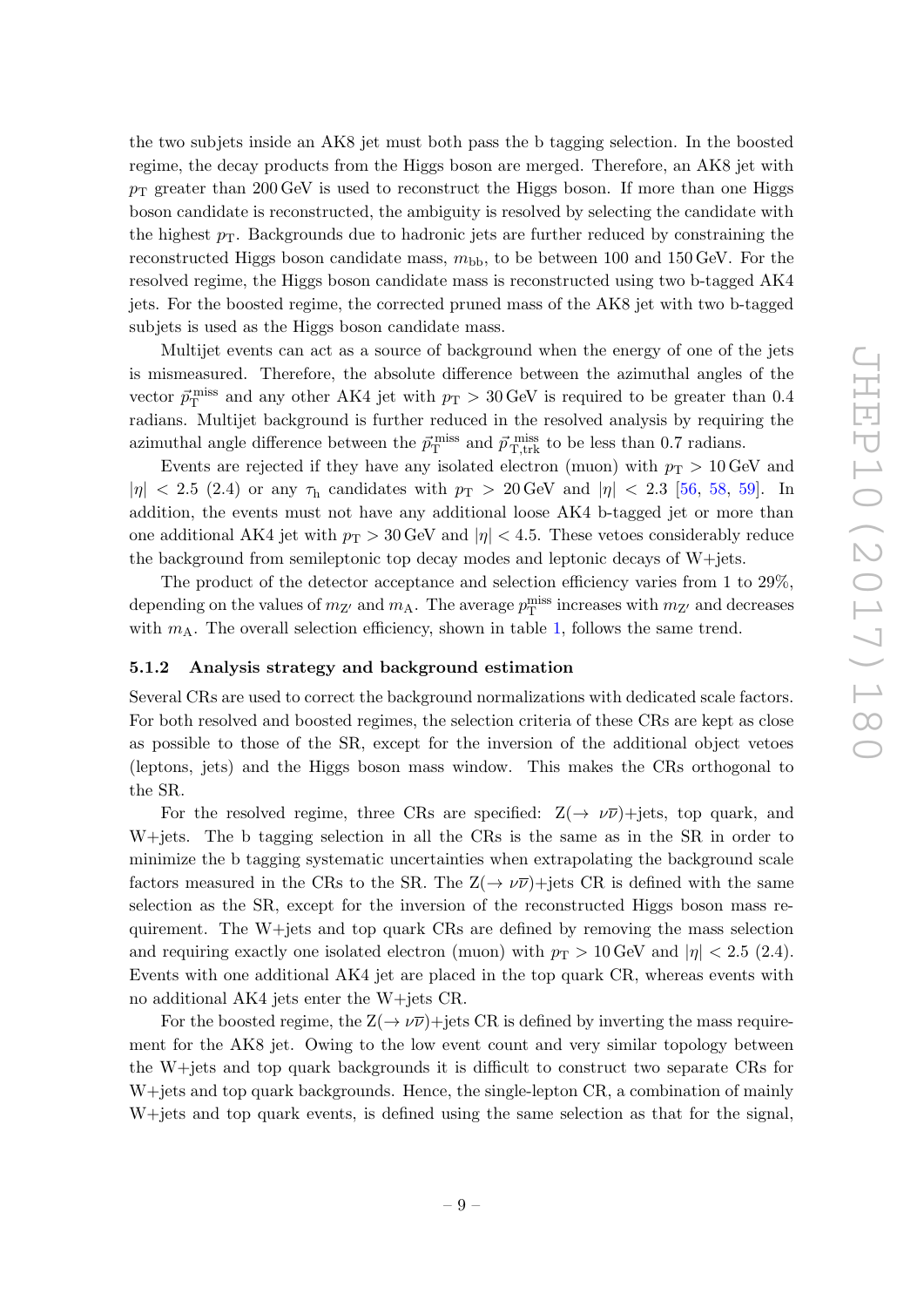

<span id="page-10-0"></span>Figure 3. Post-fit distribution of the reconstructed Higgs boson candidate mass expected from SM backgrounds and observed in data for the resolved (left) and the boosted (right) regimes with three different  $m_{Z'}$  signal points overlaid. Other parameters for this model are fixed to  $m_{\chi} = 100 \,\text{GeV}$ and tan  $\beta = g_{\chi} = 1$ . The cross sections for the signal models are computed assuming  $g_{Z'} = 0.8$ . The bottom panels show the data-to-simulation ratios for pre-fit (red markers) and post-fit (black markers) background predictions with a hatched band corresponding to the uncertainty due to the finite size of simulated samples and a gray band that represents the systematic uncertainty in the post-fit background prediction (see section [6\)](#page-16-0). The second bin represents the SR, while the events in the first and third bins are merged and represent the mass sidebands  $(Z(\rightarrow \nu\bar{\nu})+$ jets) CR.

but requiring exactly one isolated electron (muon) with  $p_T > 10$  GeV and  $|\eta| < 2.5$  (2.4) and removing the mass requirement.

Figure [3](#page-10-0) shows the Higgs boson candidate mass for the resolved and boosted regimes. They correspond to the simultaneous fit of the  $p_T^{\text{miss}}$  distributions in the SR and background enriched CRs to extract the signal. Data-to-simulation ratios for pre-fit and post-fit background predictions are shown in the lower panels of all figures [3–](#page-10-0)[6.](#page-12-0)

Figure [4](#page-11-0) shows the comparison of data and simulation for the main observable,  $p_T^{\text{miss}}$ , in the W+jets, top quark, and  $Z(\rightarrow \nu \bar{\nu})$ +jets CRs for the resolved regime. The comparison between data and simulated samples for the boosted regime is shown in figure [5](#page-12-1) for the single-lepton CR and the  $Z(\rightarrow \nu \bar{\nu})$  mass sideband region.

Figure [6](#page-12-0) shows the  $p_T^{\text{miss}}$  distributions in three bins in the SR that are used for the final signal extraction. These three bins were chosen to optimize the expected limits. The selected signal and background events are compared to data and fit simultaneously in the SR and CRs in three  $p_T^{\text{miss}}$  bins, separately for the resolved and the boosted regimes.

The simultaneous fit of SR and background-enhanced CRs is performed correlating the scale factors and systematic uncertainties as described in section [6.](#page-16-0) The measured datato-simulation post-fit scale factors are compatible with unity within the total combined statistical and systematic uncertainty. In particular, for the resolved regime, the scale factors for the backgrounds are  $1.23 \pm 0.17$  for  $Z(\rightarrow \nu\bar{\nu})$ +jets, 1.33  $\pm$  0.19 for W+jets, and  $1.13 \pm 0.17$  for the top quark contributions. For the boosted analysis, the scale factors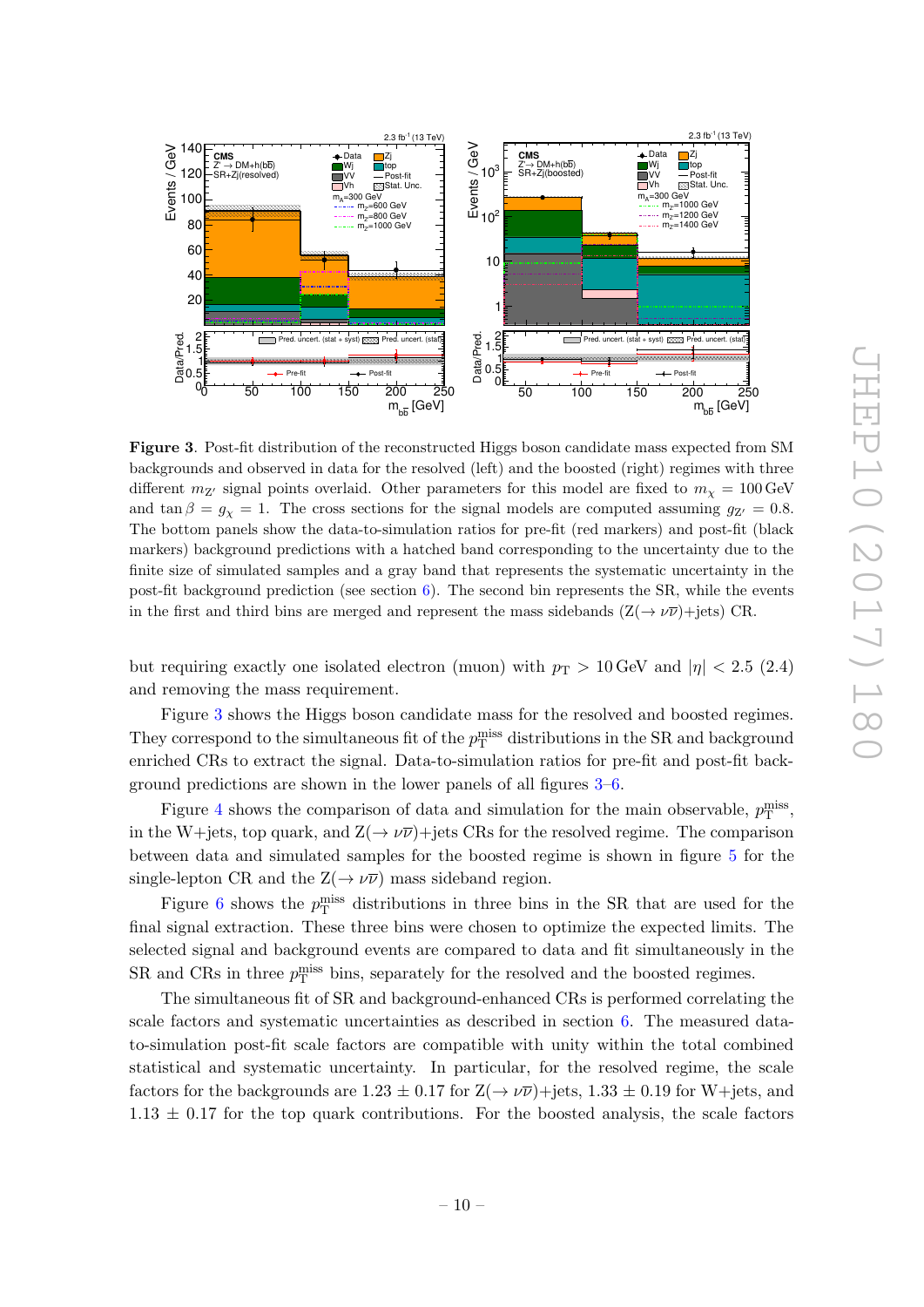

<span id="page-11-0"></span>**Figure 4.** Post-fit distribution of  $p_T^{\text{miss}}$  expected from SM backgrounds and observed in data for the W+jets (upper left), top quark (upper right) and  $Z(\to \nu\bar{\nu})$ +jets (lower) CRs for the resolved regime. The bottom panels show the data-to-simulation ratios for pre-fit (red markers) and post-fit (black markers) background predictions with a hatched band corresponding to the uncertainty due to the finite size of simulated samples and a gray band that represents the systematic uncertainty in the post-fit background prediction (see section [6\)](#page-16-0). The last bin includes all events with  $p_T^{\text{miss}} > 350 \,\text{GeV}$ .

are 0.77  $\pm$  0.15 for  $Z(\rightarrow \nu\bar{\nu})$ +jets and 0.95  $\pm$  0.19 for W+jets and top quark processes. Although the background scale factors do not show a common trend between the boosted and resolved analyses, it should be noted that the b-tagging requirement, selected phase space and other parameters are different in the two cases. Thus the two simultaneous fits are essentially independent, allowing the post-fit scale factors to move in either direction from unity.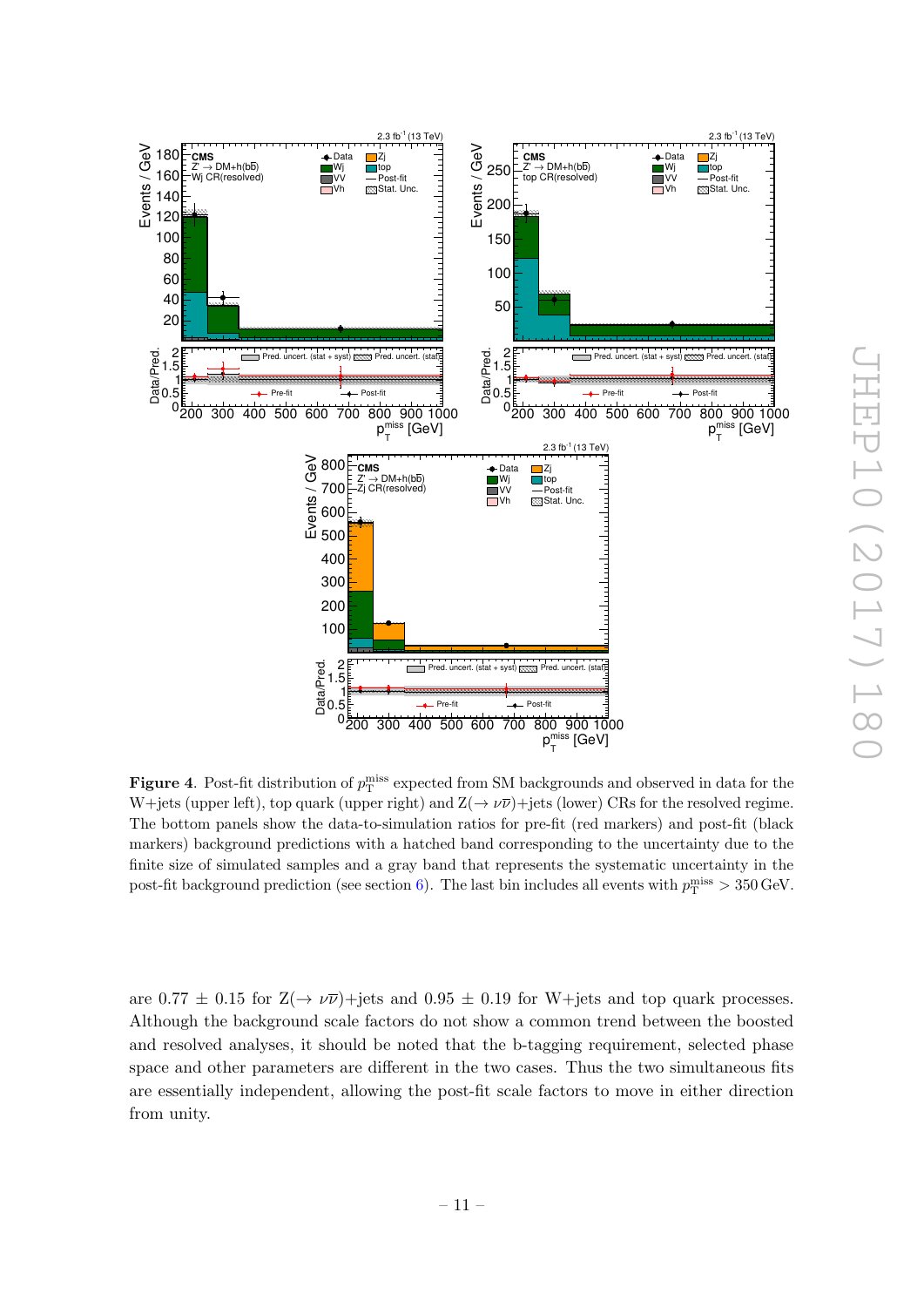

<span id="page-12-1"></span>**Figure 5**. Post-fit distribution of  $p_T^{\text{miss}}$  expected from SM backgrounds and observed in data for the single-lepton CR and  $Z(\rightarrow \nu\bar{\nu})$ +jets CRs for the boosted regime. The bottom panels show the datato-simulation ratios for pre-fit (red markers) and post-fit (black markers) background predictions with a hatched band corresponding to the uncertainty due to the finite size of simulated samples and a gray band that represents the systematic uncertainty in the post-fit background prediction (see section [6\)](#page-16-0). The last bin includes all events with  $p_T^{\text{miss}} > 500 \,\text{GeV}$ .



<span id="page-12-0"></span>**Figure 6.** Post-fit distribution of  $p_T^{\text{miss}}$  expected from SM backgrounds and observed in data for the resolved (left) and the boosted (right) regimes in the signal region with three different  $m_{Z}$  signal points overlaid. Other parameters for this model are fixed to  $m_{\chi} = 100 \,\text{GeV}$  and  $\tan \beta = g_{\chi} = 1$ . The cross sections for the signal models are computed assuming  $g_{Z'} = 0.8$ . The bottom panels show the data-to-simulation ratios for pre-fit (red markers) and post-fit (black markers) background predictions with a hatched band corresponding to the uncertainty due to the finite size of simulated samples and a gray band that represents the systematic uncertainty in the post-fit background prediction (see section [6\)](#page-16-0). The last bin includes all events with  $p_T^{\text{miss}} > 350$  (500) GeV for the resolved (boosted) regime.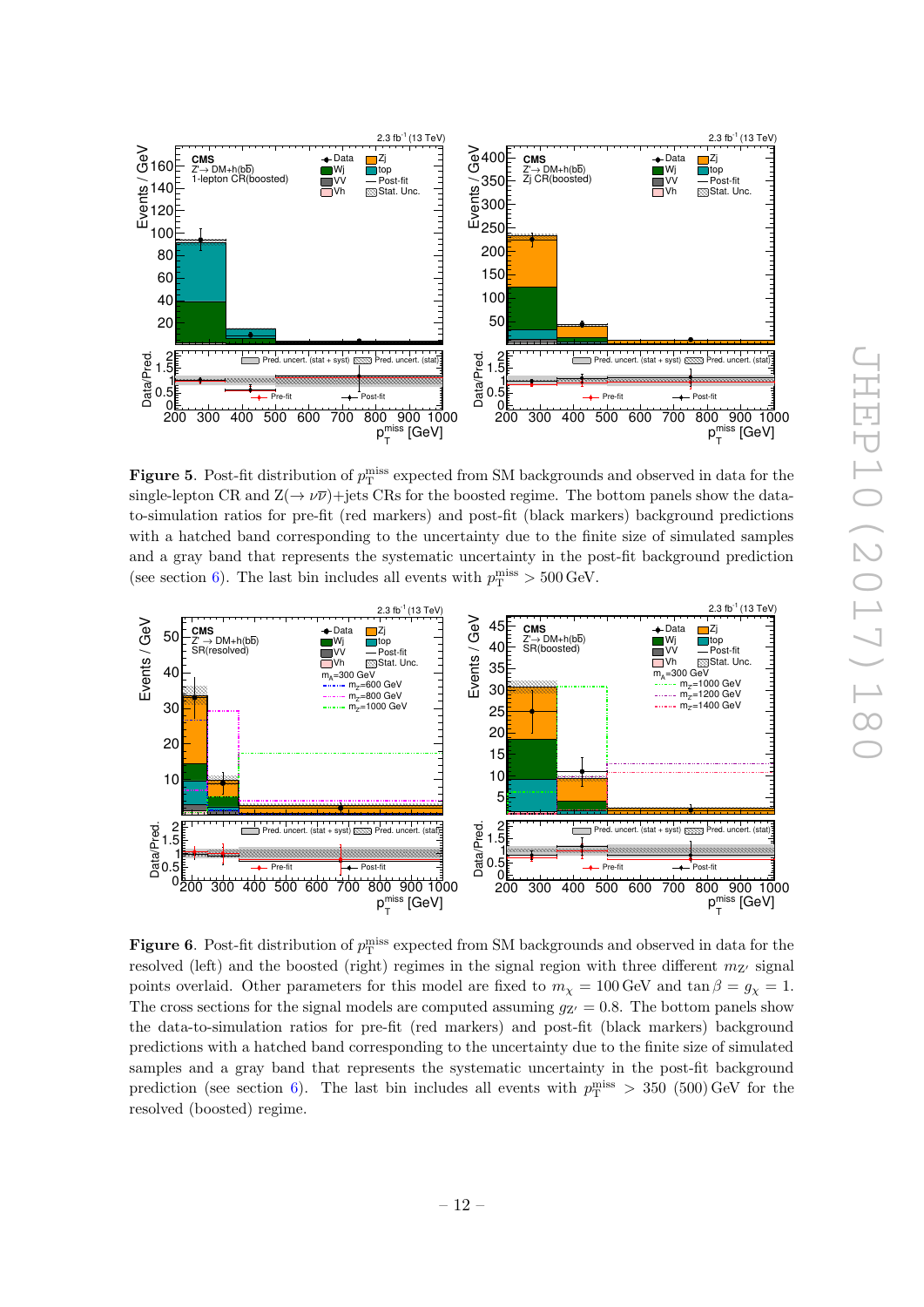#### <span id="page-13-0"></span>5.2 The channel h  $\rightarrow \gamma\gamma$

The h  $\rightarrow \gamma \gamma$  search is performed using a diphoton selection. A set of requirements is applied to ensure good-quality photon candidates. Additional kinematic requirements on the objects in the final state are applied to reduce the background. The diphoton invariant mass and  $p_T^{\text{miss}}$  are used as the discriminating variables to estimate the signal.

#### <span id="page-13-1"></span>5.2.1 Event selection

Diphoton triggers with asymmetric transverse energy thresholds (30/18 GeV) are used to select events with the diphoton invariant mass above 95 GeV. The trigger selection uses a very loose photon identification based on the cluster shower shape and loose isolation requirements (both defined in detail in ref. [\[55\]](#page-27-6)), and a requirement that the ratio of hadronic-to-electromagnetic energy of the photon candidates is less than  $0.1$ .

The main source of background for photons, which arises from jets with high electromagnetic energy content, is rejected by considering the ratio of energies deposited by the photon candidate in the hadron and electromagnetic calorimeters and the spread of the energy deposition in the  $\eta$  direction, as described in [\[55\]](#page-27-6). In addition, misidentified photons are rejected using the isolation variables  $\text{Iso}_{\text{Ch}}$ ,  $\text{Iso}_{\text{Ch}}$ , and  $\text{Iso}_{\text{Neu}}$  calculated by summing the  $p<sub>T</sub>$  of the charged hadrons, photons and neutral hadrons, respectively, in a cone of radius  $\Delta R = 0.3$ . In the photon identification, Iso<sub>Neu</sub> and Iso<sub>γ</sub> are corrected for the median transverse energy density  $(\rho)$  of the event to mitigate the effects of pileup [\[60\]](#page-27-11).

The photons in the EB (i.e. the photons with  $|\eta| \leq 1.44$ ) and photons in the EE  $(1.566 \leq |\eta| \leq 2.5)$  have different selection criteria, equivalent to those used in refs. [\[61,](#page-27-12) [62\]](#page-27-13). The working point chosen for this analysis corresponds to 90.4% (90.0%) photon ID efficiency in the EB (EE), while the misidentification rate in the EB (EE) is  $16.2\%$  (18.7%) for objects with  $p_T > 20$  GeV.

A high-quality interaction vertex, defined as the reconstructed vertex with the largest number of charged tracks, is associated to the two photons in the event. The efficiency of selecting the correct vertex for all generated mass points, defined as the fraction of signal events with well reconstructed vertices that have a z position within 1 cm of the generator-level vertex, is approximately 78%.

The optimal signal selection is chosen by studying the discriminating power of variables such as the  $p_T/m_{\gamma\gamma}$  of each photon,  $p_T^{\text{miss}}$ , and the  $p_T$  of the diphoton system  $(p_{T\gamma\gamma})$ . A selection on  $p_T$  that scales with  $m_{\gamma\gamma}$  is chosen such that it does not distort the  $m_{\gamma\gamma}$ spectrum shape. The  $p_{T\gamma\gamma}$  variable, included because it has a better resolution than  $p_T^{\text{miss}}$ , has a distribution of values that are on average larger for signal than for background events, given that the Higgs boson is expected to be back-to-back in the transverse plane with the  $\vec{p}_{\text{T}}^{\text{miss}}$ .

In addition, two geometrical requirements are applied to enhance the signal over background discrimination and to veto background events with mismeasured  $p_T^{\text{miss}}$ :

• the azimuthal separation between the  $\vec{p}_{\rm T}^{\rm miss}$  and the Higgs boson direction (reconstructed from the two photons)  $|\Delta \phi(\gamma \gamma, \vec{p}_{\rm T}^{\rm miss})|$  must be greater than 2.1 radians.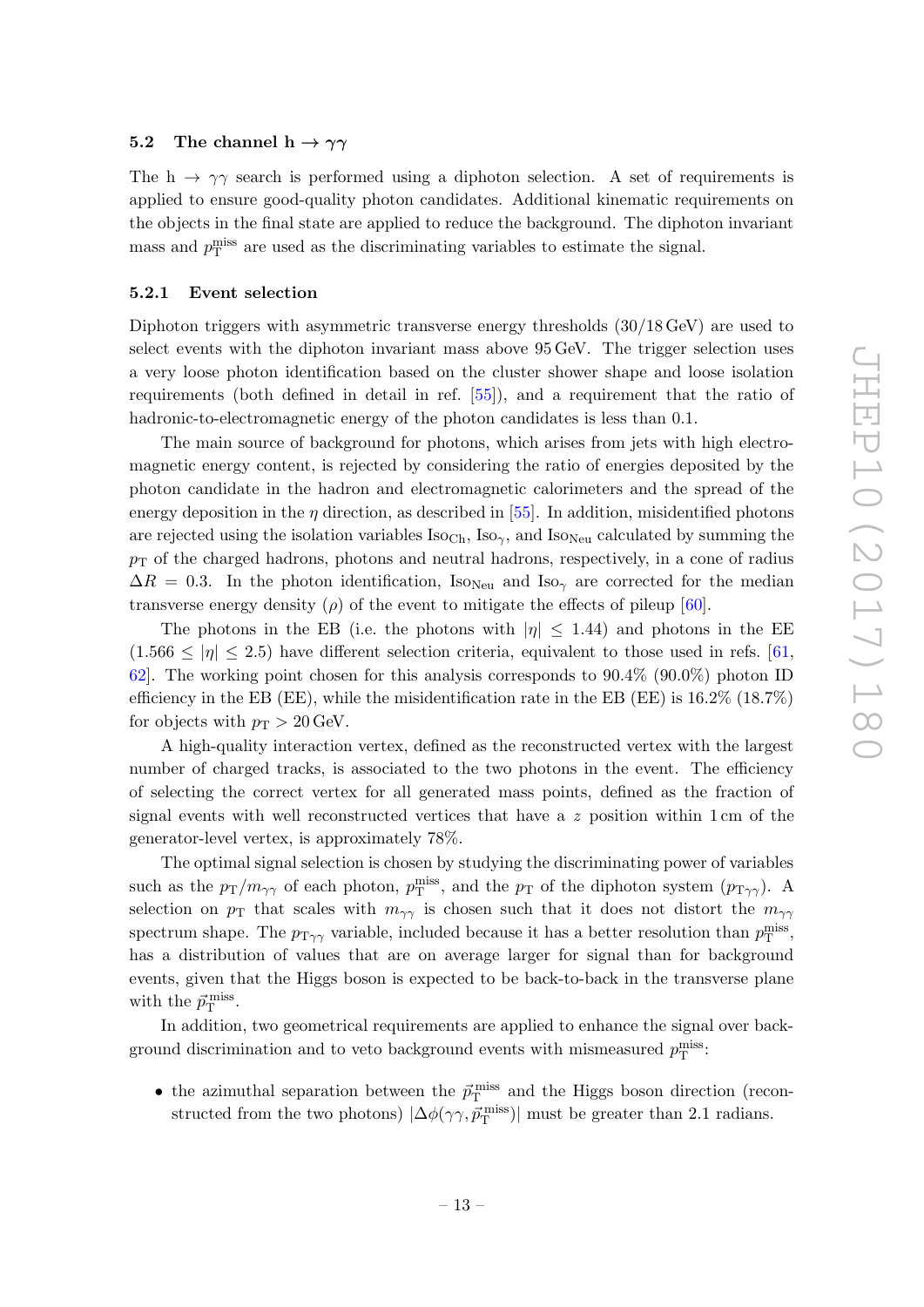• the minimum azimuthal angle difference between the  $\vec{p}_{\rm T}^{\rm miss}$  and the jet direction in the event  $min(|\Delta\phi({\rm jet}, \vec{p}_T^{\rm miss})|)$  must be greater than 0.5 radians. The jet direction is derived by considering all the jets reconstructed from the clustering of PF candidates by means of the anti- $k_t$  algorithm [\[44\]](#page-26-12) with a distance parameter of 0.4. Jets are considered if they have a  $p_T$  above 50 GeV in the  $|\eta|$  range below 4.7 and satisfy a loose set of identification criteria designed to reject spurious detector and reconstruction effects.

The set of selection criteria that maximizes the expected significance for each  $Z'$  mass point is studied. The optimized selection for the  $m_{Z'} = 600 \,\text{GeV}$  and  $m_A = 300 \,\text{GeV}$ sample maintains a large efficiency for the other signal mass points, while the backgrounds remain small. Therefore a common set of criteria is used for all signal masses with  $m_{Z}$ between 600 and 2500 GeV and  $m_A$  between 300 and 800 GeV. The chosen kinematic selections include  $p_{T1}/m_{\gamma\gamma} > 0.5$ ,  $p_{T2}/m_{\gamma\gamma} > 0.25$ ,  $p_{T\gamma\gamma} > 90$  GeV,  $p_T^{\text{miss}} > 105$  GeV. Events are vetoed if they have any muons or more than one electron present. This allows the analysis to be sensitive to events where an electron originating from conversion of the photon before reaching the ECAL is identified outside the photon supercluster. Standard lepton identification requirements are used [\[56,](#page-27-7) [59\]](#page-27-10). This requirement is 100% efficient for the signal and reduces significantly the EW background contributions.

The SR of this analysis is defined as the region with  $120 < m_{\gamma\gamma} < 130 \,\text{GeV}$  and  $p_T^{\text{miss}}$  above 105 GeV. The distribution of  $m_{\gamma\gamma}$  for the selected events before the  $p_T^{\text{miss}}$ requirement is shown in figure  $7$  for the full mass range considered in this analysis:  $105 <$  $m_{\gamma\gamma}$  < 180 GeV. Also shown is the  $p_{\rm T}^{\rm miss}$  distribution of the selected events after the  $m_{\gamma\gamma}$ SR selection. It can be seen that after applying the requirement that  $m_{\gamma\gamma}$  has to be close to the Higgs boson mass, the SM background contribution in the high- $p_T^{\text{miss}}$  region is close to zero and the DM signal is well separated from the background distribution.

#### <span id="page-14-0"></span>5.2.2 Background estimation

The final state with a  $\gamma\gamma$  pair and large  $p_T^{\text{miss}}$  has two classes of background: resonant and nonresonant. The contributions from each class are treated differently.

Resonant backgrounds arise from decays of the SM Higgs boson to two photons. They appear as an additional peak under the expected signal peak and are evaluated with the MC simulation by counting the number of expected events from all SM Higgs production modes in the SR.

The contribution of the nonresonant backgrounds  $(N_{\text{SB}}^{\text{bkg}})$  in the sideband (SB) region, mostly multijets and EW processes with mismeasured large  $p_T^{\text{miss}}$  and misidentified photons, is evaluated from the data by counting the number of events in the  $m_{\gamma\gamma}$  sidebands 105 <  $m_{\gamma\gamma}$  < 120 GeV and 130 <  $m_{\gamma\gamma}$  < 180 GeV, with  $p_T^{\text{miss}} > 105$  GeV in both cases. Then  $N_{\rm SB}^{\rm bkg}$  is scaled by a transfer factor  $\alpha$  to take into account the relative fraction between the number of events in the  $m_{\gamma\gamma}$  SR and SB region. The expected number of nonresonant background events in the SR is given by:

<span id="page-14-1"></span>
$$
N_{\rm SR}^{\rm bkg} = \alpha N_{\rm SB}^{\rm bkg}.\tag{5.1}
$$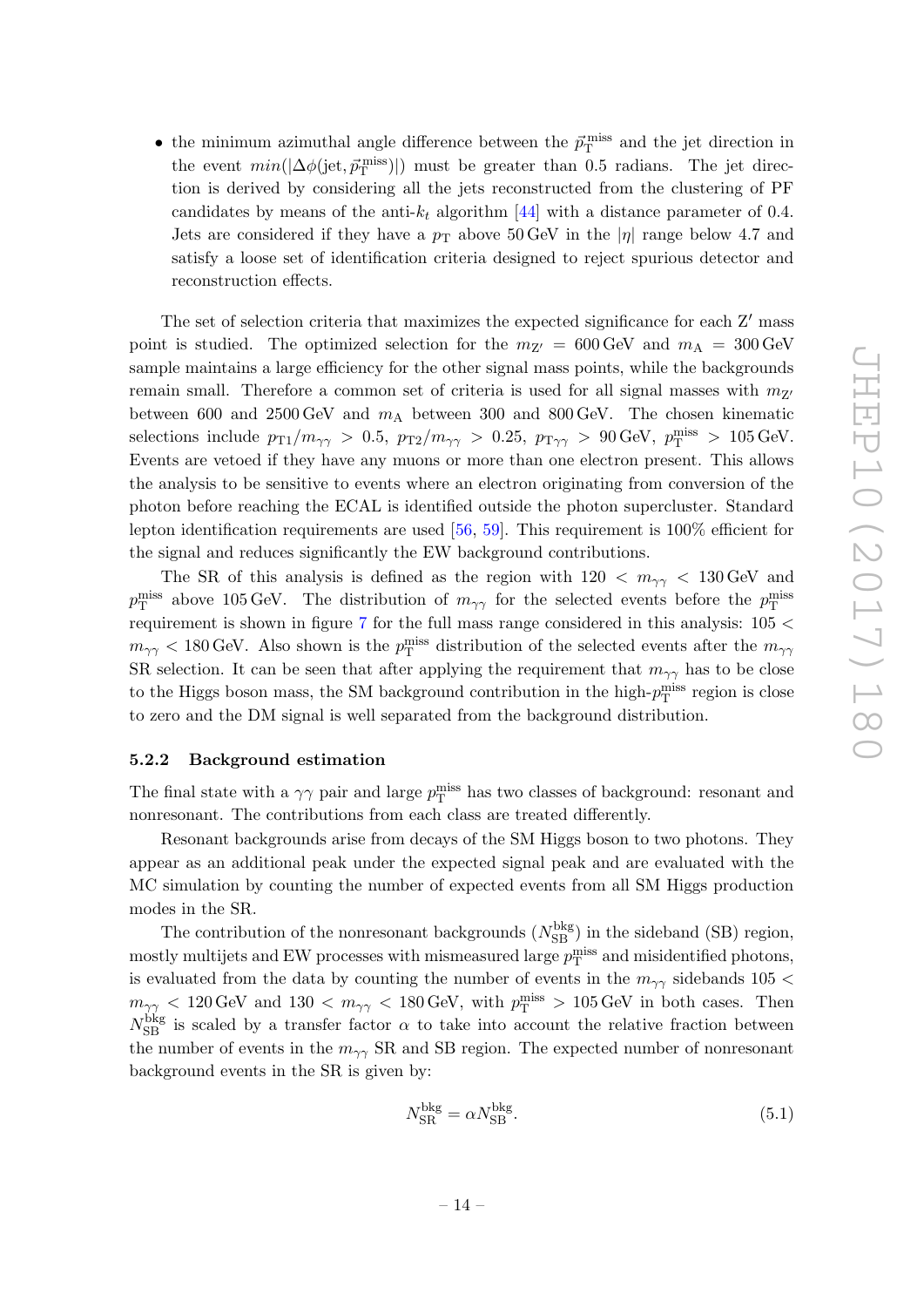

<span id="page-15-0"></span>**Figure 7.** Expected and observed distribution of  $m_{\gamma\gamma}$  (left) in events passing all selection criteria except the  $m_{\gamma\gamma}$  and  $p_T^{\text{miss}}$  requirement. Expected and observed distribution of  $p_T^{\text{miss}}$  (right) for events passing all selection criteria including  $120 \,\text{GeV} < m_{\gamma\gamma} < 130 \,\text{GeV}$  except  $p_T^{\text{miss}}$  requirement. Two different  $m_{Z'}$  signal points are overlaid. Other parameters for this model are fixed to  $m_{\chi} = 100$  GeV and  $\tan \beta = g_{\chi} = 1$ . The cross sections for the signal models are computed assuming  $g_{Z'} = 0.8$ . For both plots, the total simulated background is normalized to the total number of events in data. The bottom panels show the data-to-simulation ratios for background predictions with a hatched band corresponding to the uncertainty due to the finite size of simulated samples.

The derivation of  $\alpha$  relies on the knowledge of the background shape  $f_{\text{bkg}}(m_{\gamma\gamma})$  as follows:

$$
\alpha = \frac{\int_{\text{SR}} f_{\text{bkg}}(m_{\gamma\gamma}) \, \text{d}m_{\gamma\gamma}}{\int_{\text{SB}} f_{\text{bkg}}(m_{\gamma\gamma}) \, \text{d}m_{\gamma\gamma}},\tag{5.2}
$$

and is evaluated by performing a fit to the  $m_{\gamma\gamma}$  distribution in a CR of the data. In this analysis, the low- $p_T^{\text{miss}}$  CR, with  $p_T^{\text{miss}} < 105 \,\text{GeV}$ , is used. The fit to data in the low- $p_T^{\text{miss}}$ region used to calculate  $\alpha$  is shown in figure [8.](#page-16-1) In this case the negligible contribution of the resonant SM Higgs boson processes is not considered. The data are fit with a background-only model using an analytic power law function:

<span id="page-15-1"></span>
$$
f(x) = ax^{-b} \tag{5.3}
$$

where the parameter a, the normalization, and b are free parameters, defined as positive. The fit is performed with an unbinned maximum likelihood technique. The function defined in eq. [\(5.3\)](#page-15-1) was chosen after examining several models and performing a bias study using nonresonant background MC to evaluate any possible background mismodeling, following the procedure described in ref. [\[63\]](#page-27-14). It has been verified that the fitted parameters of the power law function are compatible within the uncertainties with both data and simulation.

To derive a robust estimate of  $\alpha$ , several fits to both data and simulated background events are performed using different analytic functions and looking at different CRs of  $p_T^{\text{miss}}$ . Within the uncertainties,  $\alpha$  is independent of the  $p_T^{\text{miss}}$  CR used and is consistent between data and simulation. The fitted shape of the low- $p_T^{\text{miss}}$  CR in data is taken as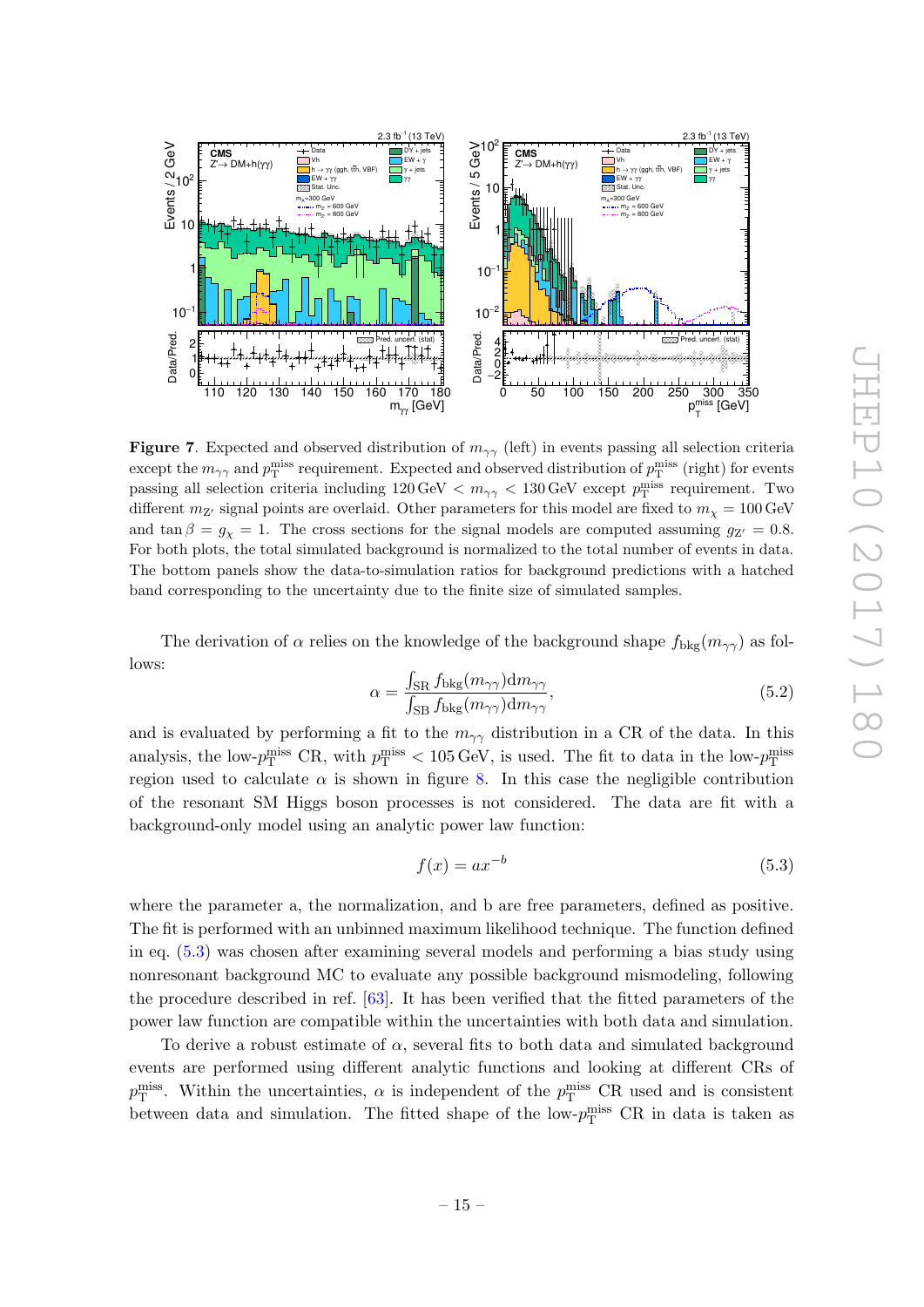

<span id="page-16-1"></span>**Figure 8.** Fit to the diphoton invariant mass distribution in the low- $p_T^{\text{miss}}$  CR in data used to evaluate  $\alpha$ . The function used is a power law with one free parameter. The uncertainties in the background shapes associated with the statistical uncertainties of the fit are shown by the one and two standard deviation bands.

the nominal background shape. This yields  $\alpha = 0.190 \pm 0.035$  (stat). Alternative analytic functions, as well as alternative  $p_T^{\text{miss}}$  CRs in both data and simulation are considered in order to estimate the systematic uncertainty in this parameter, as described in section [6.](#page-16-0)

#### <span id="page-16-0"></span>6 Systematic uncertainties

The systematic uncertainties common to the two Higgs boson decay channels are as follows.

An uncertainty of 2.7% is used for the normalization of simulated samples in order to reflect the uncertainty in the integrated luminosity measurement in 2015 [\[64\]](#page-27-15). In the h  $\rightarrow b\overline{b}$ analysis an uncertainty of 2% is estimated in the signal yield for  $p_T^{\text{miss}}$  above 170 GeV by varying the parameters describing the trigger turn-on. For the h  $\rightarrow \gamma \gamma$  analysis the trigger uncertainty (approximately 1%) is extracted from  $Z \rightarrow e^+e^-$  events using the tag-andprobe technique [\[65\]](#page-27-16). The following uncertainties in clustered and unclustered calorimetric energy affect the  $p_T^{\text{miss}}$  shapes and the normalization of the signal and background yield predictions: the JES for each jet is varied within one standard deviation as a function of  $p_{\rm T}$  and  $\eta$ , and the efficiency of the event selection is recomputed to assess the variation on the normalization and  $p_T^{\text{miss}}$  shape for signal and backgrounds; the signal acceptance and efficiency are recomputed after smearing the energy of each jet to correct for the difference in jet energy resolution between the data and simulation ( $\approx 5\%$ ); the systematic uncertainties in the calibration of unclustered energy in the calorimeter are propagated as normalization and shape uncertainties in the  $p_T^{\text{miss}}$  calculation. The total effect of the systematic uncertainty in the signal yield, considering all of these variations on  $p_T^{\text{miss}}$  is approximately 3% for the h  $\rightarrow$  bb analysis and less than 1% for the h  $\rightarrow \gamma\gamma$  analysis. Among the three sources, the JES is the one that most affects the signal yield.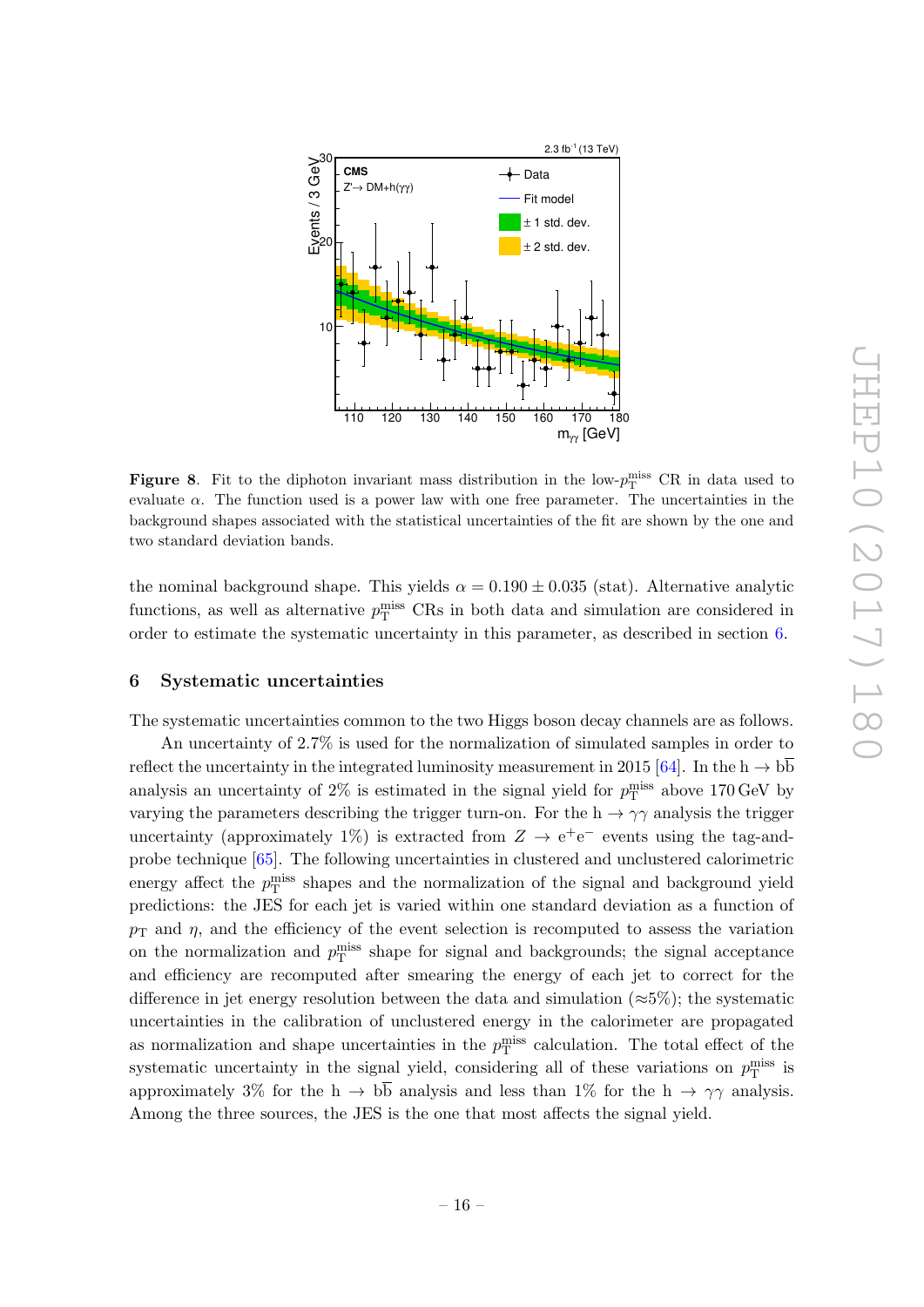The following systematic uncertainties only affect the h  $\rightarrow$  bb decay channel: the b tagging scale factors are applied consistently to jets in signal and background events. An average systematic uncertainty of 6% per b jet, 12% per c jet, and 15% per light quark or gluon jet is used to account for the normalization uncertainty [\[50\]](#page-27-1). The pruned mass distribution of the AK8 jet is not perfectly reproduced by simulation. Therefore, a control region, with a large number of events enriched in boosted hadronically decaying W bosons reconstructed as AK8 jets, is used to measure the systematic uncertainty due to this effect, giving an estimated value of 5%. Moreover, different hadronization algorithms (pythia and  $HERWIG++$ ) give slightly different shapes for the pruned mass distribution. Therefore, an additional uncertainty of 10% is assigned to account for the difference between simulations. For the boosted regime, the same background normalization scale factor is used for W+jets and top quark backgrounds. The uncertainty in the relative normalization of these two processes is  $30\%$ . An uncertainty of  $2\%$  is measured by varying the lepton efficiency scale factors within one standard deviation and recomputing the signal selection efficiency. For W+jets,  $Z(\rightarrow \nu \bar{\nu})$ +jets and top quark backgrounds, variations in the renormalization and factorization scales directly affect the normalization and shape of the  $p_T^{\text{miss}}$ distribution. A variation of approximately 5% is found for the yields of these backgrounds in the signal region. The uncertainty in the signal acceptance and  $p_T^{\text{miss}}$  shape due to the choice of PDFs is measured following the method described by the PDF4LHC group [\[66\]](#page-27-17). A variation of approximately 3% is found in the signal yields. The effect of electroweak corrections as described in section [3](#page-5-0) is studied by recomputing the normalization and shapes for the W+jets and  $Z(\rightarrow \nu\bar{\nu})$ +jets backgrounds, by alternately removing the corrections or doubling them. An uncertainty of 20% is assumed for the single top quark , SM Higgs boson, and diboson production rates. Uncertainties due to the finite size of the signal and background simulated samples are included in the normalization and shape, such that each bin of the final fitted distributions is affected independently.

In summary, for  $h \to b\overline{b}$ , the overall uncertainties related to background determination methods, simulation, and theory inputs are estimated to be 10% in the background contributions in the SR. The impact of the uncertainty in the major background contributions (W+jets,  $Z(\rightarrow \nu\bar{\nu})$ +jets and top quarks) in the SR is reduced by constraining the normalizations of these processes in data with the simultaneous fit of  $p_T^{\text{miss}}$  shapes in the SR and CRs. The major sources of systematic uncertainties that affect the fit are JES uncertainties, b tagging uncertainties, and the statistical uncertainty in the simulated  $Z(\rightarrow \nu \bar{\nu})$ +jets and W+jets background samples. The effect of the remaining uncertainties on the final fit is  $\approx 1\%$ .

The following systematic uncertainties affect only the h  $\rightarrow \gamma\gamma$  analysis: as shown in eq. [\(5.1\)](#page-14-1), the predicted number of nonresonant background events in the SR is evaluated from the number of observed events in the  $m_{\gamma\gamma}$  sidebands in the high- $p_T^{\text{miss}}$  region  $(N_{\text{SB}}^{\text{bkg}})$ multiplied by a transfer factor  $\alpha$  obtained by fitting the  $m_{\gamma\gamma}$  distribution in the low- $p_T^{\text{miss}}$ control region. Therefore two different systematic uncertainties are assigned to this procedure, one for  $N_{\rm SB}^{\rm bkg}$  and one for  $\alpha$ . The first systematic uncertainty takes into account the fact that  $N_{\rm SB}^{\rm bkg}$  is statistically limited. Secondly, a 20% systematic uncertainty is assigned to reflect the imperfect knowledge of the background  $m_{\gamma\gamma}$  shape in the low- $p_{\textrm{T}}^{\textrm{miss}}$  region, hence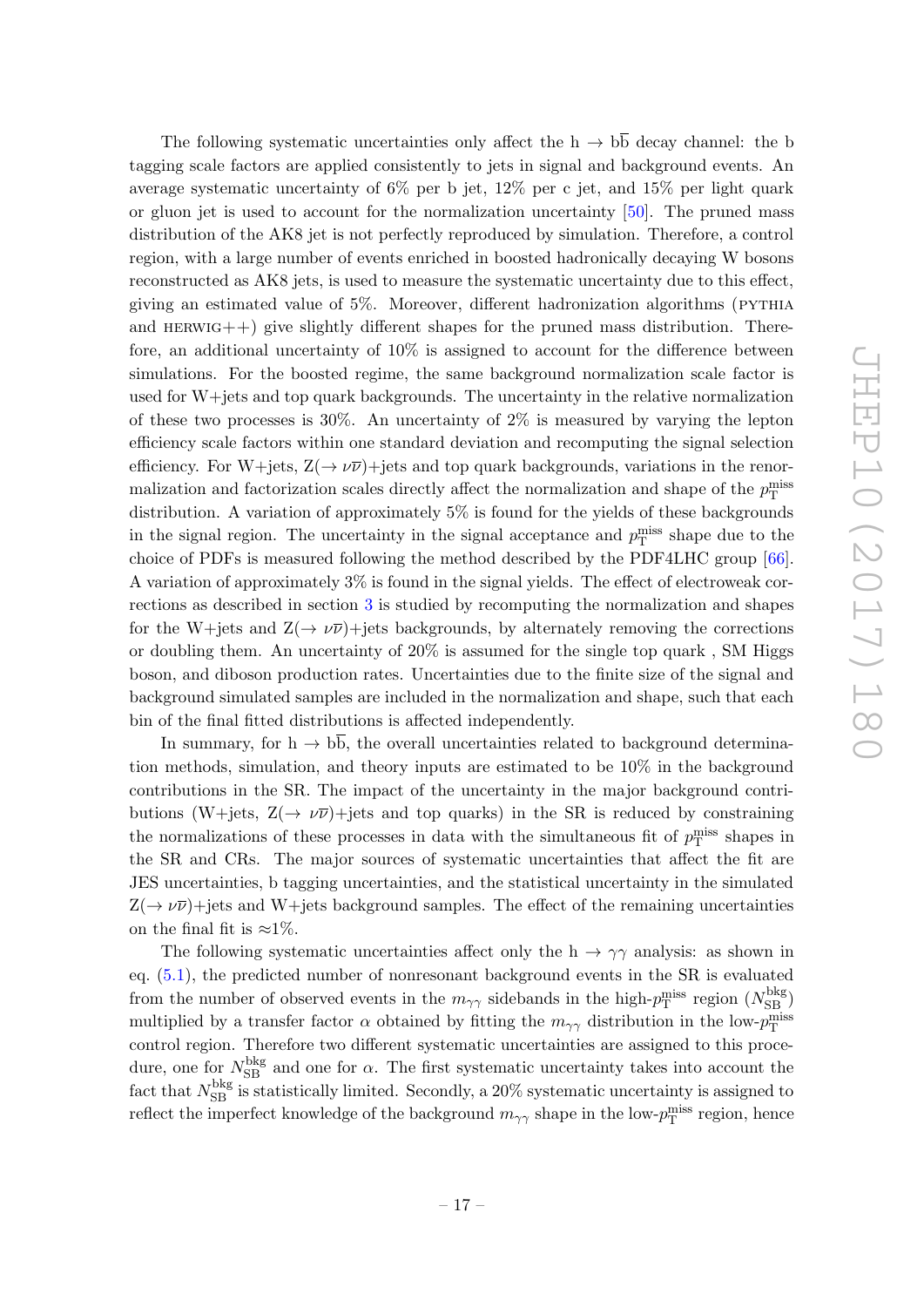on the knowledge of the  $\alpha$  factor. This uncertainty is obtained by performing the fit to the  $m_{\gamma\gamma}$  distribution using several analytic functions, using data rather than using simulated events, and using other  $p_T^{\text{miss}}$  CRs. An observed peak above the diphoton continuum in the  $m_{\gamma\gamma}$  distribution around the SM Higgs boson mass would have a SM h  $\rightarrow \gamma\gamma$  contribution. In order to extract the DM signal, the resonant background contribution has to be evaluated and subtracted. The SM Higgs boson contribution is affected by both theoretical and experimental systematic uncertainties. For each SM Higgs boson production mechanism (ggh, VBF, tth, Vh), the uncertainties on the PDFs and  $\alpha_s$ , provided in ref. [\[67\]](#page-28-0), are addressed using the procedure from the PDF4LHC group [\[66\]](#page-27-17). The size of the systematic uncertainty is computed for each process and category separately by checking the effect of each weight on the final event yield. An additional uncertainty on the  $h \to \gamma\gamma$  branching fraction of 5% is included following ref.  $[67]$ . A 1% photon energy scale uncertainty is assigned. This number takes into account the knowledge of the energy scale at the Z boson peak and of its extrapolation to higher masses. The uncertainty on the photon resolution correction factors is evaluated by raising and lowering the estimated additional Gaussian smearing measured at the Z boson peak by 0.5% in quadrature. The photon identification uncertainty is taken as an uncertainty in the data-to-simulation scale factors, which can be as large as  $2\%$ , depending on the  $p_T$  and the  $\eta$  of the photon.

The h  $\rightarrow \gamma \gamma$  decay channel results are only marginally affected by systematic uncertainties as statistical uncertainties dominate the analysis.

#### <span id="page-18-0"></span>7 Results

For the event selection described in section [5,](#page-8-0) the predicted signal acceptances multiplied by the efficiencies  $(A\epsilon)$  are listed in table [1](#page-19-0) for the two decay channels.

Table [2](#page-20-1) shows, for the h  $\rightarrow$  bb channel, the SR post-fit yields for each background and signal mass point along with the sum of the statistical and systematic uncertainties for the resolved and boosted regimes. The total background uncertainty is approximately 10% and mainly driven by the systematic uncertainty.

For the h  $\rightarrow \gamma\gamma$  channel, when applying the event selection to the data, two events are observed in the  $m_{\gamma\gamma}$  sidebands and are used to evaluate the magnitude of the nonresonant background as described in section [5.2.2.](#page-14-0) This yields an expected number of  $0.38 \pm 0.27$  (stat) nonresonant background events in the SR. Expected resonant background contributions are taken from the simulation as detailed in section [5.2.2](#page-14-0) and are  $0.057 \pm 0.006$  (stat) events considering both the Vh production (dominant) and the gluon fusion mode. Zero events are observed in the SR in the data.

Since no excess of events has been observed over the SM background expectation in the signal region, the results of this search are interpreted in terms of an upper limit on the production of DM candidates in association with a Higgs boson in the process  $Z' \rightarrow$ Ah  $\rightarrow \chi \bar{\chi}$ h. The upper limits are computed at 95% confidence level (CL) using a modified frequentist method  $\text{(CLs)}$  [\[67–](#page-28-0)[69\]](#page-28-1) computed with an asymptotic approximation [\[70\]](#page-28-2). A profile likelihood ratio is used as the test statistic in which systematic uncertainties are modeled as nuisance parameters. These limits are obtained as a function of  $m_Z$  and  $m_A$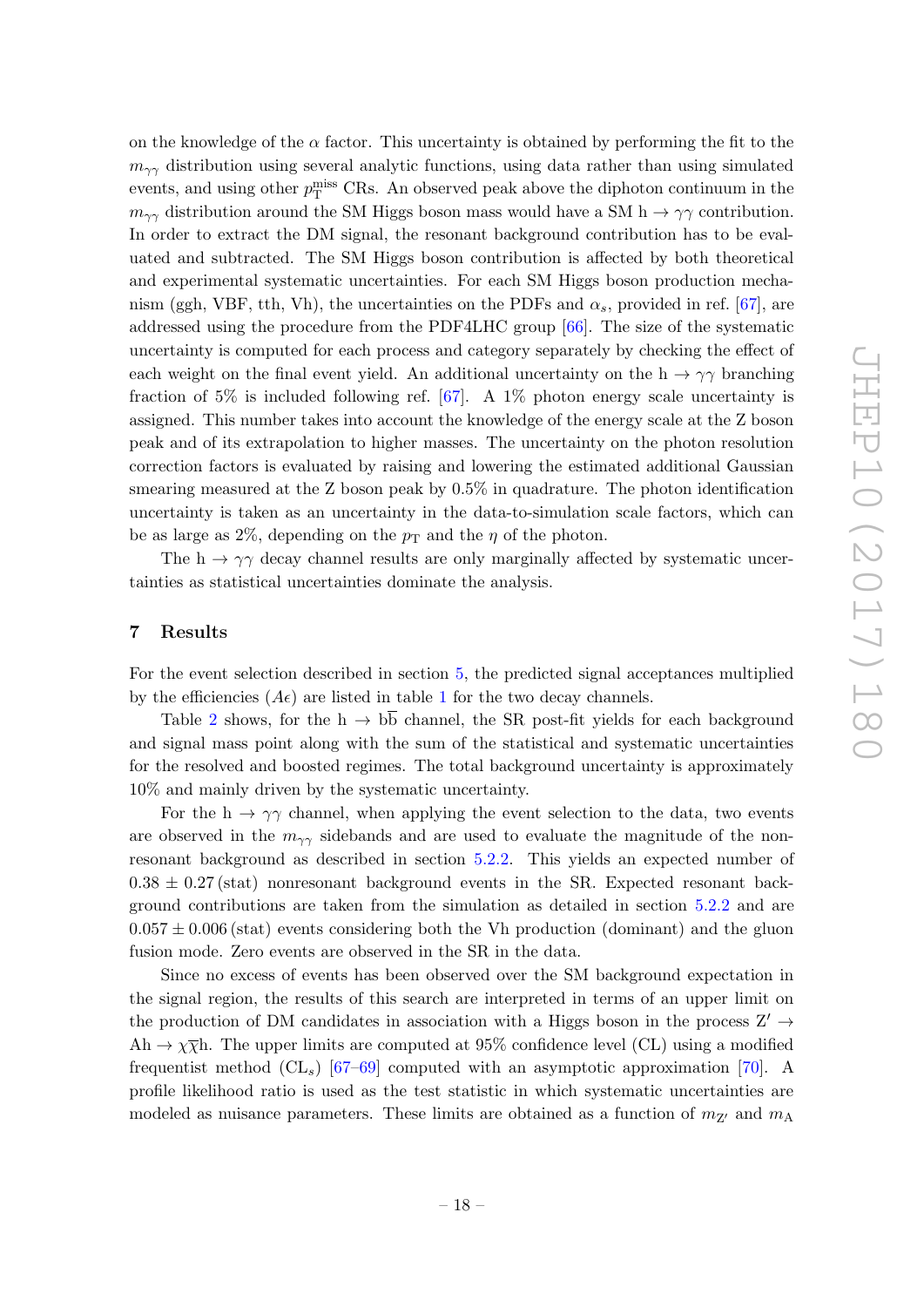| $m_A$    | 300                           | 400               | 500               | 600               | 700                 | 800               |  |  |  |
|----------|-------------------------------|-------------------|-------------------|-------------------|---------------------|-------------------|--|--|--|
| [GeV]    |                               |                   |                   |                   |                     |                   |  |  |  |
| $m_{Z'}$ | $h \rightarrow b\overline{b}$ |                   |                   |                   |                     |                   |  |  |  |
| [GeV]    |                               |                   |                   |                   |                     |                   |  |  |  |
| 600      | $0.058 \pm 0.003$             | $0.013 \pm 0.003$ |                   |                   |                     |                   |  |  |  |
| 800      | $0.132 \pm 0.003$             | $0.117 \pm 0.003$ | $0.083 \pm 0.003$ | $0.040 \pm 0.003$ |                     |                   |  |  |  |
| 1000     | $0.245 \pm 0.004$             | $0.218 \pm 0.003$ | $0.167 \pm 0.002$ | $0.123 \pm 0.003$ | $0.181 \pm 0.003$   | $0.066 \pm 0.003$ |  |  |  |
| 1200     | $0.282 \pm 0.003$             | $0.272 \pm 0.004$ | $0.262 \pm 0.003$ | $0.238 \pm 0.004$ | $0.195 \pm 0.003$   | $0.126 \pm 0.003$ |  |  |  |
| 1400     | $0.286 \pm 0.003$             | $0.287 \pm 0.003$ | $0.283 \pm 0.003$ | $0.279 \pm 0.003$ | $0.285\,\pm\,0.003$ | $0.249 \pm 0.003$ |  |  |  |
| 1700     | $0.280 \pm 0.003$             | $0.284 \pm 0.003$ | $0.283 \pm 0.003$ | $0.284 \pm 0.003$ | $0.285 \pm 0.004$   | $0.284 \pm 0.003$ |  |  |  |
| 2000     | $0.269 \pm 0.005$             | $0.271 \pm 0.003$ | $0.275 \pm 0.003$ | $0.273 \pm 0.003$ | $0.276 \pm 0.003$   | $0.279 \pm 0.004$ |  |  |  |
| 2500     | $0.248 \pm 0.003$             | $0.246 \pm 0.003$ | $0.250 \pm 0.004$ | $0.251 \pm 0.003$ | $0.255\,\pm\,0.003$ | $0.256 \pm 0.003$ |  |  |  |
| $m_{Z'}$ |                               |                   |                   |                   |                     |                   |  |  |  |
| [GeV]    | $h \rightarrow \gamma \gamma$ |                   |                   |                   |                     |                   |  |  |  |
| 600      | $0.317 \pm 0.004$             | $0.212 \pm 0.003$ |                   |                   |                     |                   |  |  |  |
| 800      | $0.399 \pm 0.004$             | $0.386 \pm 0.003$ | $0.348 \pm 0.003$ | $0.280 \pm 0.003$ |                     |                   |  |  |  |
| 1000     | $0.444 \pm 0.004$             | $0.437 \pm 0.003$ | $0.422 \pm 0.003$ | $0.402 \pm 0.003$ | $0.373 \pm 0.003$   | $0.330 \pm 0.003$ |  |  |  |
| 1200     | $0.474 \pm 0.004$             | $0.468 \pm 0.003$ | $0.461 \pm 0.003$ | $0.454 \pm 0.003$ | $0.438 \pm 0.003$   | $0.417 \pm 0.003$ |  |  |  |
| 1400     | $0.492 \pm 0.004$             | $0.493 \pm 0.003$ | $0.485 \pm 0.003$ | $0.481 \pm 0.003$ | $0.472 \pm 0.003$   | $0.465 \pm 0.003$ |  |  |  |
| 1700     | $0.493 \pm 0.004$             | $0.499 \pm 0.003$ | $0.504 \pm 0.003$ | $0.503 \pm 0.003$ | $0.499 \pm 0.003$   | $0.498 \pm 0.003$ |  |  |  |
| 2000     | $0.351 \pm 0.004$             | $0.373 \pm 0.003$ | $0.394 \pm 0.003$ | $0.421 \pm 0.003$ | $0.453 \pm 0.003$   | $0.488 \pm 0.003$ |  |  |  |
| 2500     | $0.213 \pm 0.004$             | $0.217 \pm 0.003$ | $0.227 \pm 0.003$ | $0.236 \pm 0.003$ | $0.254 \pm 0.003$   | $0.268 \pm 0.003$ |  |  |  |

<span id="page-19-0"></span>Table 1. The product of acceptance and efficiency (with statistical uncertainty) for signal in the SR, after full event selection for the h  $\rightarrow b\overline{b}$  (upper) and the h  $\rightarrow \gamma\gamma$  (lower) decay channels. The systematic uncertainty for h  $\rightarrow b\overline{b}$  (h  $\rightarrow \gamma\gamma$ ) is approximately 10% (5%). For h  $\rightarrow b\overline{b}$ , the value shown here is either for the resolved regime or for the boosted regime, depending on which is used for the calculation of the limit on  $\sigma (Z' \to Ah \to \chi \overline{\chi} h)$ , as shown in figure [10](#page-21-0) left.

for both Higgs boson decay channels and for the combination of the two. The two decay channels are combined using the branching ratios predicted by the SM. In the combination of the two analyses, all signal and  $p_T^{\text{miss}}$ -related systematic uncertainties as well as the systematic uncertainty in the integrated luminosity are assumed to be fully correlated.

Figure [9](#page-21-1) (left) shows the 95% CL expected and observed limits on the dark matter production cross section  $\sigma(Z' \to Ah \to \chi \overline{\chi} h)$ , for  $h \to b\overline{b}$  and  $h \to \gamma\gamma$  for  $m_A = 300 \text{ GeV}$ . These results, obtained with  $m<sub>x</sub> = 100$  GeV, can be considered valid for any dark matter particle mass below 100 GeV since the branching fraction for decays of A to DM particles,  $\mathcal{B}(A \to \chi \overline{\chi})$ , decreases as  $m_{\chi}$  increases. As shown in figure [9,](#page-21-1) for the phase space parameters considered for this model  $(g_{\chi}$  and tan  $\beta$  equal to unity), results of the combined analysis are mainly driven by the h  $\rightarrow$  bb channel. The combination with the h  $\rightarrow \gamma\gamma$  channel provides a  $2-4\%$  improvement in terms of constraints on the model for the low  $Z'$  mass values. Future iterations of this search will explore additional phase space regions of the Z'-2HDM model, i.e. larger values of tan  $\beta$ , where the h  $\rightarrow \gamma\gamma$  channel becomes more sensitive than  $h \rightarrow b\overline{b}$  [\[7\]](#page-24-4).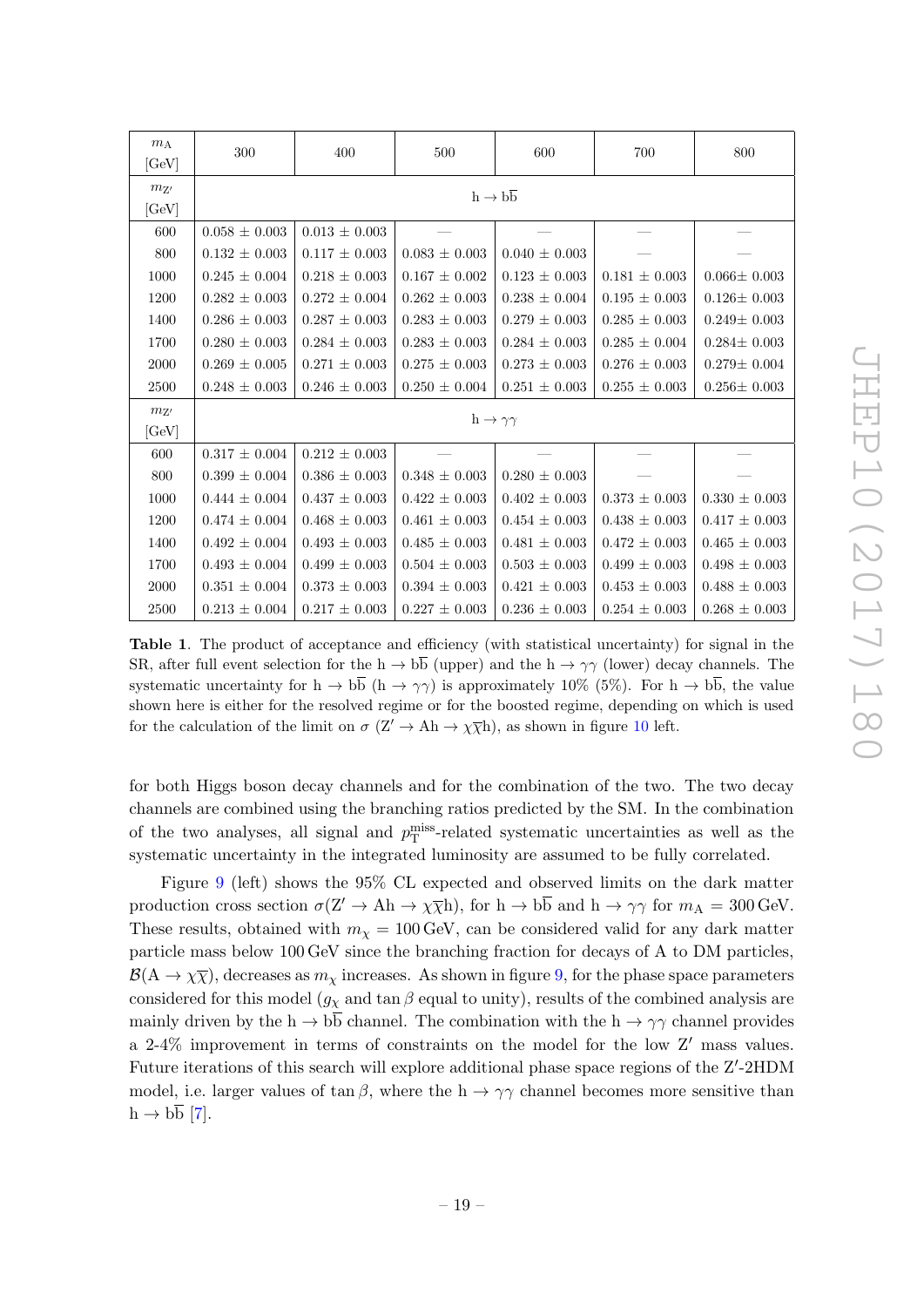| $h \rightarrow bb$ analysis              | Number of events (in $2.3 \text{ fb}^{-1}$ ) |                          |  |  |
|------------------------------------------|----------------------------------------------|--------------------------|--|--|
| Process                                  | Resolved                                     | <b>Boosted</b>           |  |  |
| $Z(\rightarrow \nu \overline{\nu})+jets$ | $29.6 \pm 2.7 \pm 4.1$                       | $19.3 \pm 0.8 \pm 1.8$   |  |  |
| top quark                                | $7.3 \pm 1.8 \pm 1.0$                        | $8.2 \pm 1.7 \pm 1.6$    |  |  |
| $W+jets$                                 | $9.1 \pm 1.6 \pm 1.5$                        | $10.7 \pm 1.6 \pm 2.0$   |  |  |
| Diboson                                  | $2.7 \pm 0.5 \pm 0.5$                        | $1.5 \pm 0.3 \pm 0.4$    |  |  |
| Vh                                       | $2.0 \pm 0.02 \pm 0.2$                       | $0.8 \pm 0.05 \pm 0.2$   |  |  |
| Multijet                                 | $0.01 \pm 0.01 \pm 0.20$                     | $0.02 \pm 0.01 \pm 0.01$ |  |  |
| Total background                         | $50.7 \pm 2.9 \pm 4.6$                       | $40.5 \pm 2.4 \pm 3.1$   |  |  |
| Data                                     | 44                                           | 38                       |  |  |
|                                          |                                              |                          |  |  |
| $m_{Z'}$ [GeV]                           |                                              |                          |  |  |
| 600                                      | $29.0 \pm 0.4 \pm 3.5$                       |                          |  |  |
| 800                                      | $40.4 \pm 0.5 \pm 3.8$                       |                          |  |  |
| 1000                                     | $23.3 \pm 0.3 \pm 2.5$                       |                          |  |  |
| 1200                                     |                                              | $23.6 \pm 0.4 \pm 2.4$   |  |  |
| 1400                                     |                                              | $13.1 \pm 0.3 \pm 1.4$   |  |  |
| 1700                                     |                                              | $5.6 \pm 0.2 \pm 0.7$    |  |  |
| 2000                                     |                                              | $2.3 \pm 0.1 \pm 0.3$    |  |  |
| 2500                                     |                                              | $0.24 \pm 0.01 \pm 0.03$ |  |  |

<span id="page-20-1"></span>Table 2. Post-fit background event yields and observed numbers of events in data for  $2.3 \text{ fb}^{-1}$  in both the resolved and the boosted regimes for the  $h \to b\overline{b}$  analysis. The expected numbers of signal events for  $m_A = 300 \text{ GeV}$ , scaled to the nominal cross section with  $g_{Z'} = 0.8$ , are also reported. The statistical and systematic uncertainties are shown separately in that order.

Figures [9](#page-21-1) (right) and [10](#page-21-0) show the 95% CL expected and observed upper limits on the signal strength  $\sigma_{95\% CL}(Z' \to Ah \to \chi \bar{\chi}h)/\sigma_{\text{theory}}(Z' \to Ah \to \chi \bar{\chi}h)$ . For  $m_A = 300 \,\text{GeV}$ , the  $Z'$  mass range from 600 to 1780 GeV is expected to be excluded with a 95% CL when the signal model cross section is calculated using  $g_{Z'}=0.8$ , while the observed data, for  $m_A = 300 \,\text{GeV}$ , exclude the Z' mass range from 600 to 1860 GeV. When the signal model cross section is calculated using the constrained  $g_{Z}$ , the expected exclusion range is 830 to 1890 GeV, and the observed exclusion range is 770 to 2040 GeV. Figure [10](#page-21-0) shows the expected and observed upper limits on the signal strength for the h  $\rightarrow$  bb and h  $\rightarrow \gamma\gamma$ decay channels. Figure [11](#page-22-0) shows the upper limits on the signal strength combining the results from both the  $h \to b\overline{b}$  and  $h \to \gamma\gamma$  decay channels.

#### <span id="page-20-0"></span>8 Summary

A search has been performed for dark matter produced in association with a Higgs boson. The analysis is based on  $2.3 \text{ fb}^{-1}$  of proton-proton collision data collected by the CMS experiment at  $\sqrt{s} = 13$  TeV. This analysis focuses on a Z'-2HDM model in which the Z' decays to a light SM-like scalar Higgs boson and a pseudoscalar boson A, that in turn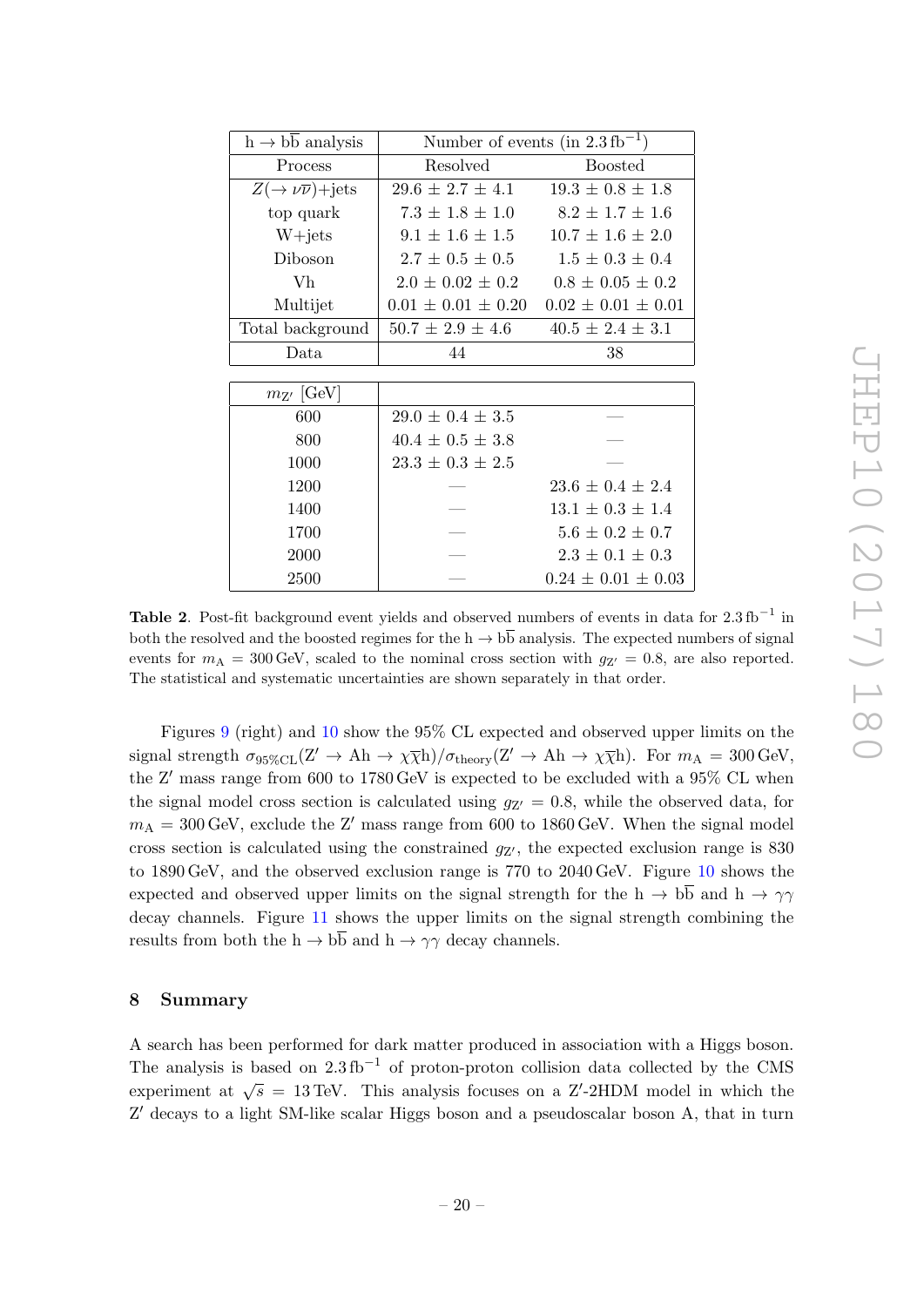

<span id="page-21-1"></span>Figure 9. Left: the expected and observed 95% CL limits on dark matter production cross sections for h  $\rightarrow$  bb and h  $\rightarrow$   $\gamma\gamma$  for  $m_A = 300$  GeV. The exclusion region is shown for two  $g_{Z'}$  values. The dark green and light yellow bands show the 68% and 95% uncertainties on the expected limit. Right: the expected and observed 95% CL limits on the signal strength for  $m_A = 300-800$  GeV are shown. Other parameters for this model are fixed to  $m<sub>\chi</sub> = 100$  GeV and tan  $\beta = g<sub>\chi</sub> = 1$ . The theoretical cross section ( $\sigma_{\text{th}}$ ) used for the right-hand plot is calculated using  $g_{Z'}=0.8$ .



<span id="page-21-0"></span>Figure 10. The observed (expected) [9](#page-21-1)5% CL limits on the signal strength (as in figure 9 right), separately for the h  $\rightarrow b\overline{b}$  (left) and h  $\rightarrow \gamma\gamma$  (right) decay channels, and for  $m_A = 300$ –800 GeV and  $m_{Z'} = 600-2500 \text{ GeV}$ . Other parameters for this model are fixed to  $m_{\chi} = 100 \text{ GeV}$  and  $\tan \beta = g_\chi = 1$ . The theoretical cross sections are calculated using  $g_{Z'} = 0.8$ . For  $h \to b\overline{b}$ , the results for the resolved analysis are shown over a white background, whereas the boosted analysis results are shown over a hatched background.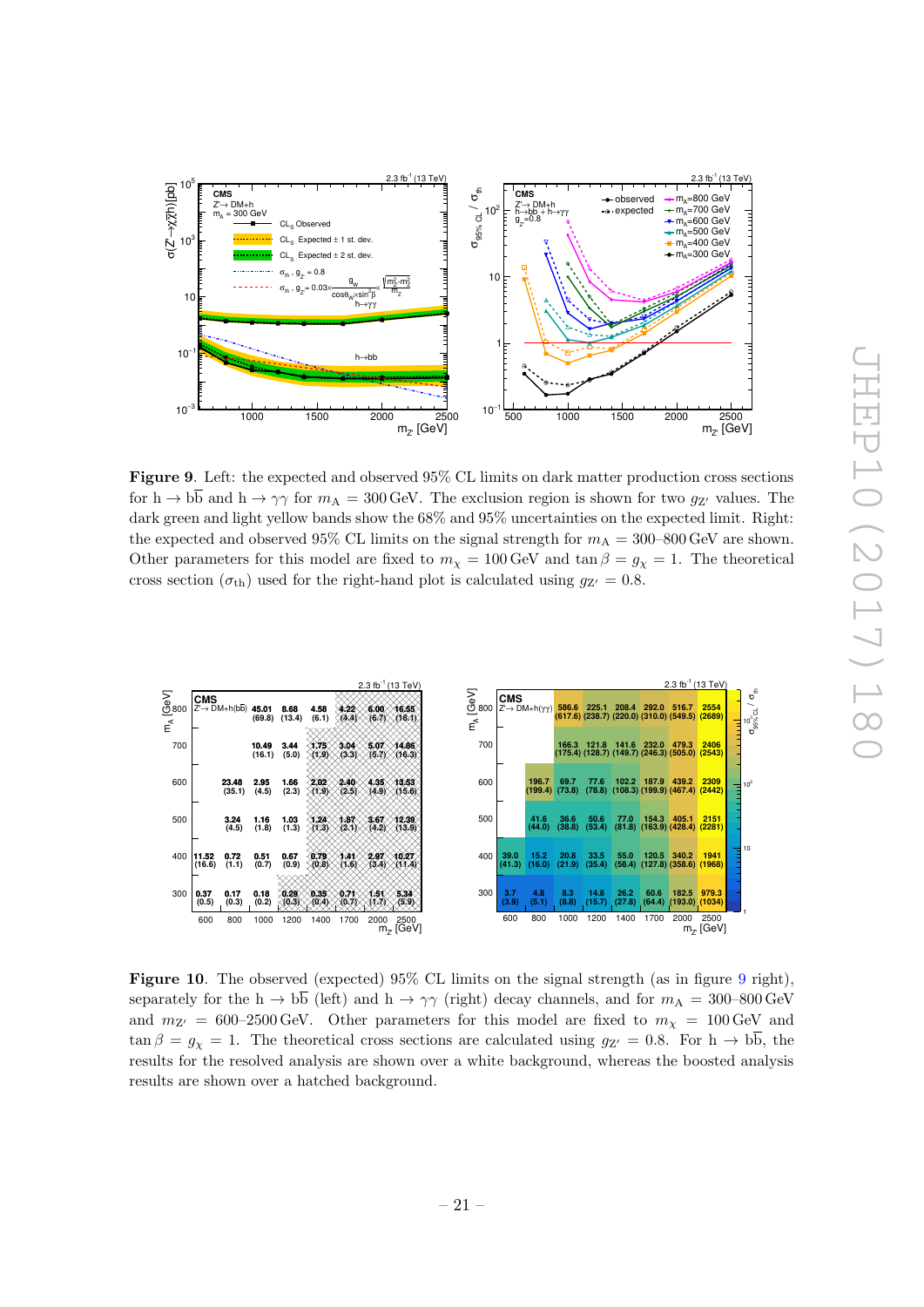

<span id="page-22-0"></span>Figure 11. The observed (expected) 95% CL limits on the signal strength (as in figure [9](#page-21-1) right) for the combination of h  $\rightarrow \gamma\gamma$  and h  $\rightarrow b\overline{b}$  decay channels, and for  $m_A = 300$ –800 GeV and  $m_{Z'} =$ 600–2500 GeV. Other parameters for this model are fixed to  $m<sub>x</sub> = 100$  GeV and tan  $\beta = g<sub>x</sub> = 1$ . The theoretical cross sections times branching fractions are calculated using  $g_{Z'} = 0.8$ .

decays to two dark matter candidates. Two distinct channels are studied, where the Higgs boson decays to two b quarks or two photons.

No significant deviation is observed from the standard model background. With optimized selections, limits on the signal cross section  $\sigma(Z' \to Ah \to \chi \overline{\chi} h)$  are calculated for various values of  $m_{Z'}$  and  $m_A$  assuming  $g_X$  and tan β equal to one. The limits are valid for any dark matter particle mass below 100 GeV. For  $m_A = 300$  GeV, the observed data exclude the Z' mass range of 600 to 1860 GeV for  $g_{Z'} = 0.8$ , and the range 770 to 2040 GeV for the constrained value of  $g_{Z'}$ . This is the first result on a search for dark matter produced in association with a Higgs boson at  $\sqrt{s} = 13$  TeV that combines results from the  $h \to b\overline{b}$ and h  $\rightarrow \gamma \gamma$  channels.

#### Acknowledgments

We congratulate our colleagues in the CERN accelerator departments for the excellent performance of the LHC and thank the technical and administrative staffs at CERN and at other CMS institutes for their contributions to the success of the CMS effort. In addition, we gratefully acknowledge the computing centres and personnel of the Worldwide LHC Computing Grid for delivering so effectively the computing infrastructure essential to our analyses. Finally, we acknowledge the enduring support for the construction and operation of the LHC and the CMS detector provided by the following funding agencies: the Austrian Federal Ministry of Science, Research and Economy and the Austrian Science Fund; the Belgian Fonds de la Recherche Scientifique, and Fonds voor Wetenschappelijk Onderzoek; the Brazilian Funding Agencies (CNPq, CAPES, FAPERJ, and FAPESP); the Bulgarian Ministry of Education and Science; CERN; the Chinese Academy of Sciences, Ministry of Science and Technology, and National Natural Science Foundation of China; the Colom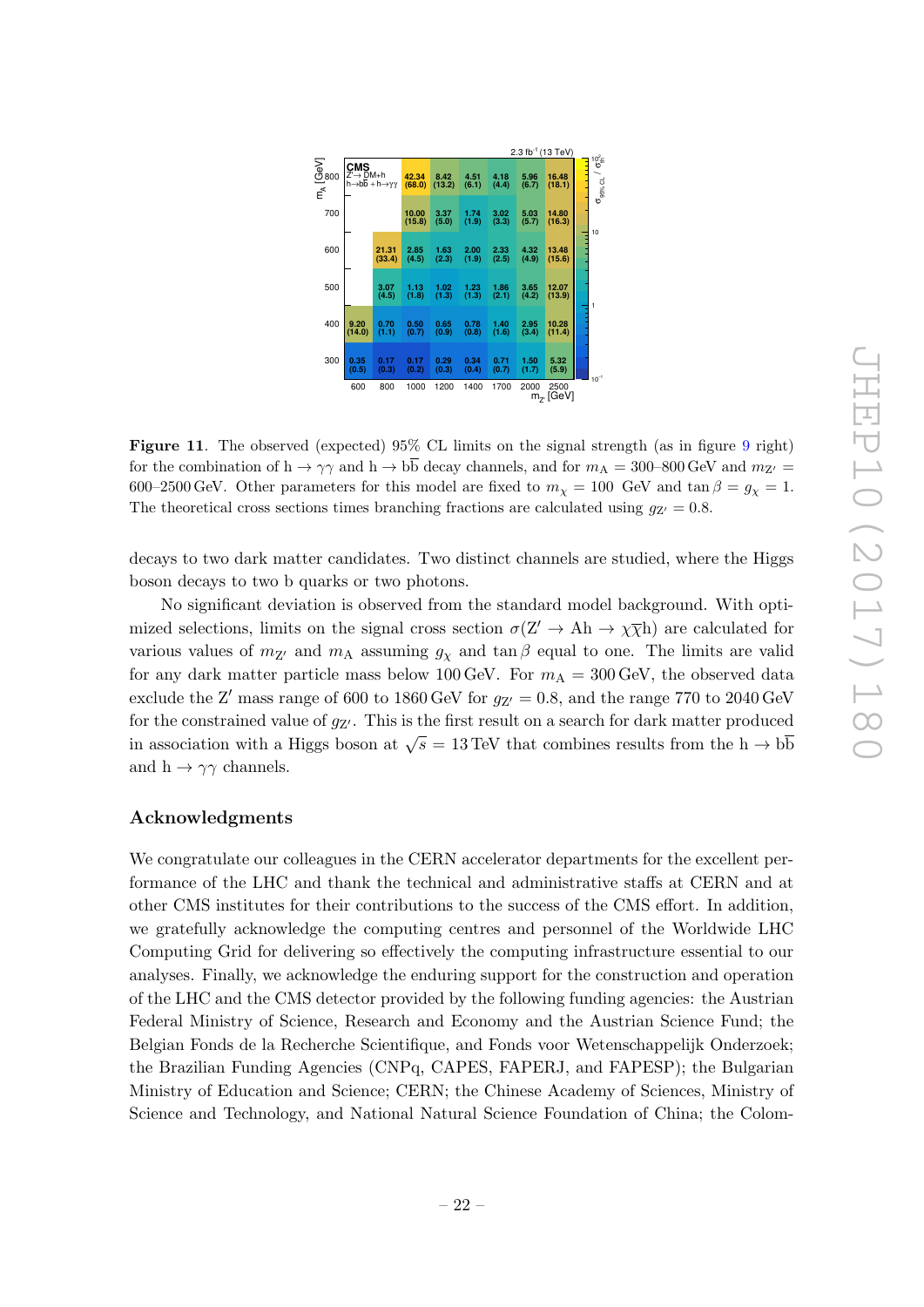bian Funding Agency (COLCIENCIAS); the Croatian Ministry of Science, Education and Sport, and the Croatian Science Foundation; the Research Promotion Foundation, Cyprus; the Secretariat for Higher Education, Science, Technology and Innovation, Ecuador; the Ministry of Education and Research, Estonian Research Council via IUT23-4 and IUT23- 6 and European Regional Development Fund, Estonia; the Academy of Finland, Finnish Ministry of Education and Culture, and Helsinki Institute of Physics; the Institut National de Physique Nucléaire et de Physique des Particules / CNRS, and Commissariat à l'Énergie Atomique et aux Énergies Alternatives / CEA, France; the Bundesministerium für Bildung und Forschung, Deutsche Forschungsgemeinschaft, and Helmholtz-Gemeinschaft Deutscher Forschungszentren, Germany; the General Secretariat for Research and Technology, Greece; the National Scientific Research Foundation, and National Innovation Office, Hungary; the Department of Atomic Energy and the Department of Science and Technology, India; the Institute for Studies in Theoretical Physics and Mathematics, Iran; the Science Foundation, Ireland; the Istituto Nazionale di Fisica Nucleare, Italy; the Ministry of Science, ICT and Future Planning, and National Research Foundation (NRF), Republic of Korea; the Lithuanian Academy of Sciences; the Ministry of Education, and University of Malaya (Malaysia); the Mexican Funding Agencies (BUAP, CINVESTAV, CONACYT, LNS, SEP, and UASLP-FAI); the Ministry of Business, Innovation and Employment, New Zealand; the Pakistan Atomic Energy Commission; the Ministry of Science and Higher Education and the National Science Centre, Poland; the Fundação para a Ciência e a Tecnologia, Portugal; JINR, Dubna; the Ministry of Education and Science of the Russian Federation, the Federal Agency of Atomic Energy of the Russian Federation, Russian Academy of Sciences, the Russian Foundation for Basic Research and the Russian Competitiveness Program of NRNU "MEPhI"; the Ministry of Education, Science and Technological Development of Serbia; the Secretaría de Estado de Investigación, Desarrollo e Innovación, Programa Consolider-Ingenio 2010, Plan de Ciencia, Tecnología e Innovación 2013-2017 del Principado de Asturias and Fondo Europeo de Desarrollo Regional, Spain; the Swiss Funding Agencies (ETH Board, ETH Zurich, PSI, SNF, UniZH, Canton Zurich, and SER); the Ministry of Science and Technology, Taipei; the Thailand Center of Excellence in Physics, the Institute for the Promotion of Teaching Science and Technology of Thailand, Special Task Force for Activating Research and the National Science and Technology Development Agency of Thailand; the Scientific and Technical Research Council of Turkey, and Turkish Atomic Energy Authority; the National Academy of Sciences of Ukraine, and State Fund for Fundamental Researches, Ukraine; the Science and Technology Facilities Council, U.K.; the US Department of Energy, and the US National Science Foundation.

Individuals have received support from the Marie-Curie programme and the European Research Council and EPLANET (European Union); the Leventis Foundation; the A. P. Sloan Foundation; the Alexander von Humboldt Foundation; the Belgian Federal Science Policy Office; the Fonds pour la Formation à la Recherche dans l'Industrie et dans l'Agriculture (FRIA-Belgium); the Agentschap voor Innovatie door Wetenschap en Technologie (IWT-Belgium); the Ministry of Education, Youth and Sports (MEYS) of the Czech Republic; the Council of Scientific and Industrial Research, India; the HOMING PLUS programme of the Foundation for Polish Science, cofinanced from Eu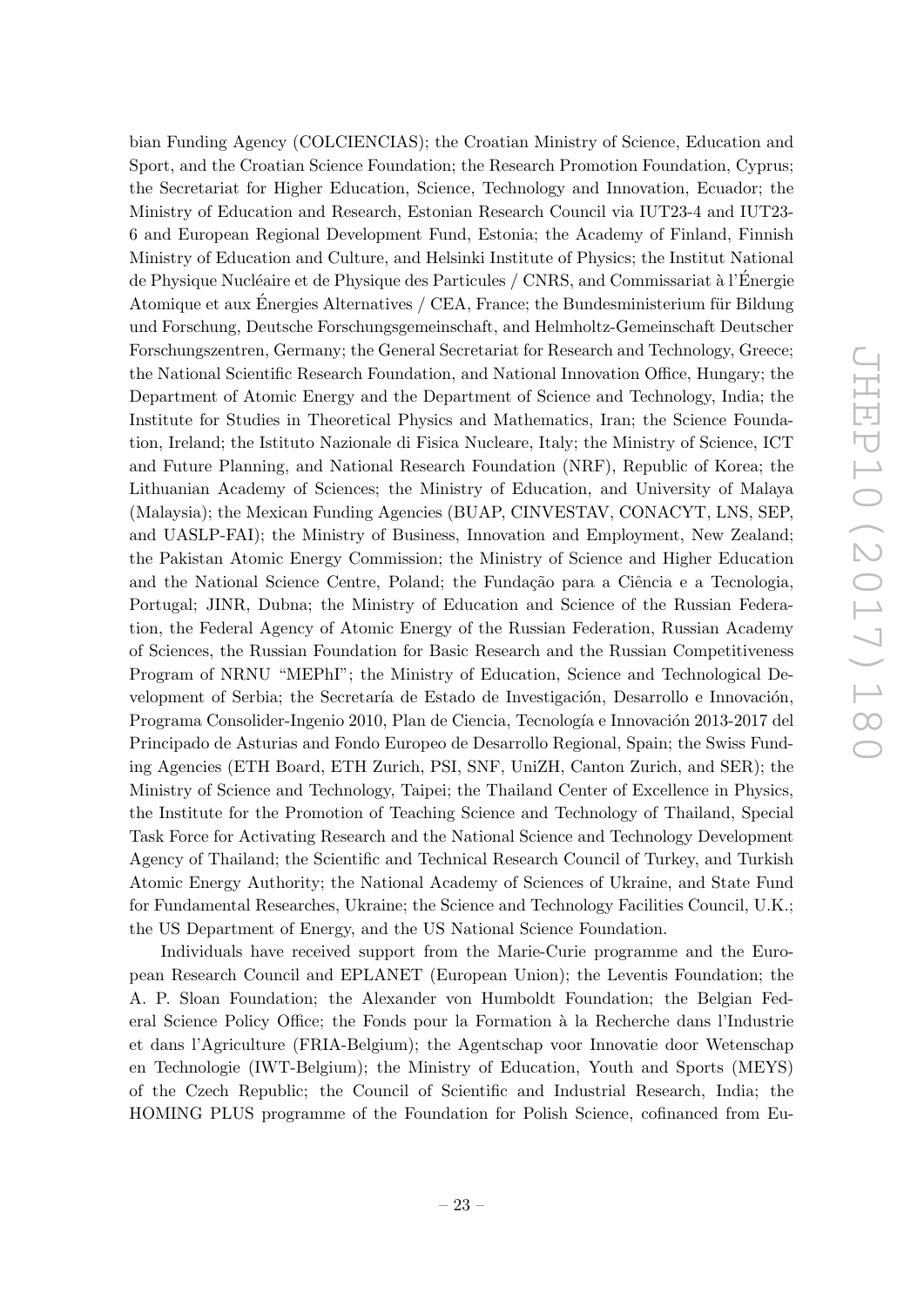ropean Union, Regional Development Fund, the Mobility Plus programme of the Ministry of Science and Higher Education, the National Science Center (Poland), contracts Harmonia 2014/14/M/ST2/00428, Opus 2014/13/B/ST2/02543, 2014/15/B/ST2/03998, and 2015/19/B/ST2/02861, Sonata-bis 2012/07/E/ST2/01406; the National Priorities Research Program by Qatar National Research Fund; the Programa Clarín-COFUND del Principado de Asturias; the Thalis and Aristeia programmes cofinanced by EU-ESF and the Greek NSRF; the Rachadapisek Sompot Fund for Postdoctoral Fellowship, Chulalongkorn University and the Chulalongkorn Academic into Its 2nd Century Project Advancement Project (Thailand); and the Welch Foundation, contract C-1845.

Open Access. This article is distributed under the terms of the Creative Commons Attribution License [\(CC-BY 4.0\)](https://creativecommons.org/licenses/by/4.0/), which permits any use, distribution and reproduction in any medium, provided the original author(s) and source are credited.

#### References

- <span id="page-24-0"></span>[1] G. Bertone, D. Hooper and J. Silk, Particle dark matter: evidence, candidates and  $constraints, Phys. Rept. 405 (2005) 279 [hep-ph/0404175] [INSPIRE].$  $constraints, Phys. Rept. 405 (2005) 279 [hep-ph/0404175] [INSPIRE].$  $constraints, Phys. Rept. 405 (2005) 279 [hep-ph/0404175] [INSPIRE].$  $constraints, Phys. Rept. 405 (2005) 279 [hep-ph/0404175] [INSPIRE].$  $constraints, Phys. Rept. 405 (2005) 279 [hep-ph/0404175] [INSPIRE].$  $constraints, Phys. Rept. 405 (2005) 279 [hep-ph/0404175] [INSPIRE].$  $constraints, Phys. Rept. 405 (2005) 279 [hep-ph/0404175] [INSPIRE].$
- <span id="page-24-1"></span>[2] ATLAS collaboration, Observation of a new particle in the search for the Standard Model Higgs boson with the ATLAS detector at the LHC, [Phys. Lett.](https://doi.org/10.1016/j.physletb.2012.08.020) **B** 716 (2012) 1 [[arXiv:1207.7214](https://arxiv.org/abs/1207.7214)] [IN[SPIRE](https://inspirehep.net/search?p=find+EPRINT+arXiv:1207.7214)].
- [3] CMS collaboration, Observation of a new boson at a mass of 125 GeV with the CMS experiment at the LHC, [Phys. Lett.](https://doi.org/10.1016/j.physletb.2012.08.021) **B** 716 (2012) 30  $\left[$ [arXiv:1207.7235](https://arxiv.org/abs/1207.7235) $\right]$  [IN[SPIRE](https://inspirehep.net/search?p=find+EPRINT+arXiv:1207.7235)].
- <span id="page-24-2"></span>[4] CMS collaboration, Observation of a new boson with mass near 125 GeV in pp collisions at  $\sqrt{s}$  = 7 and 8 TeV, JHEP 06 [\(2013\) 081](https://doi.org/10.1007/JHEP06(2013)081) [[arXiv:1303.4571](https://arxiv.org/abs/1303.4571)] [IN[SPIRE](https://inspirehep.net/search?p=find+EPRINT+arXiv:1303.4571)].
- <span id="page-24-3"></span>[5] A.A. Petrov and W. Shepherd, Searching for dark matter at LHC with mono-Higgs production, *[Phys. Lett.](https://doi.org/10.1016/j.physletb.2014.01.051)* **B 730** (2014) 178 [[arXiv:1311.1511](https://arxiv.org/abs/1311.1511)] [IN[SPIRE](https://inspirehep.net/search?p=find+EPRINT+arXiv:1311.1511)].
- [6] L. Carpenter, A. DiFranzo, M. Mulhearn, C. Shimmin, S. Tulin and D. Whiteson, Mono-Higgs-boson: A new collider probe of dark matter, Phys. Rev. D 89 [\(2014\) 075017](https://doi.org/10.1103/PhysRevD.89.075017) [[arXiv:1312.2592](https://arxiv.org/abs/1312.2592)] [IN[SPIRE](https://inspirehep.net/search?p=find+EPRINT+arXiv:1312.2592)].
- <span id="page-24-4"></span>[7] A. Berlin, T. Lin and L.-T. Wang, Mono-Higgs Detection of Dark Matter at the LHC, [JHEP](https://doi.org/10.1007/JHEP06(2014)078) 06 [\(2014\) 078](https://doi.org/10.1007/JHEP06(2014)078) [[arXiv:1402.7074](https://arxiv.org/abs/1402.7074)] [IN[SPIRE](https://inspirehep.net/search?p=find+EPRINT+arXiv:1402.7074)].
- <span id="page-24-5"></span>[8] ATLAS collaboration, Search for dark matter produced in association with a Higgs boson  $decaying$  to two bottom quarks in pp collisions at  $\sqrt{s} = 8$  TeV with the ATLAS detector, Phys. Rev. D 93 [\(2016\) 072007](https://doi.org/10.1103/PhysRevD.93.072007) [[arXiv:1510.06218](https://arxiv.org/abs/1510.06218)] [IN[SPIRE](https://inspirehep.net/search?p=find+EPRINT+arXiv:1510.06218)].
- <span id="page-24-6"></span>[9] ATLAS collaboration, Search for dark matter in association with a Higgs boson decaying to b-quarks in pp collisions at  $\sqrt{s} = 13 \text{ TeV}$  with the ATLAS detector, [Phys. Lett.](https://doi.org/10.1016/j.physletb.2016.11.035) **B 765** (2017) [11](https://doi.org/10.1016/j.physletb.2016.11.035) [[arXiv:1609.04572](https://arxiv.org/abs/1609.04572)] [IN[SPIRE](https://inspirehep.net/search?p=find+EPRINT+arXiv:1609.04572)].
- <span id="page-24-7"></span>[10] ATLAS collaboration, Search for dark matter in events with missing transverse momentum and a Higgs boson decaying to two photons in pp collisions at  $\sqrt{s} = 8$  TeV with the ATLAS detector, [Phys. Rev. Lett.](https://doi.org/10.1103/PhysRevLett.115.131801) 115 (2015) 131801 [[arXiv:1506.01081](https://arxiv.org/abs/1506.01081)] [IN[SPIRE](https://inspirehep.net/search?p=find+EPRINT+arXiv:1506.01081)].
- <span id="page-24-8"></span>[11] D. Abercrombie et al., *Dark matter benchmark models for early LHC run-2 searches: report* of the ATLAS/CMS dark matter forum, [arXiv:1507.00966](https://arxiv.org/abs/1507.00966) [IN[SPIRE](https://inspirehep.net/search?p=find+EPRINT+arXiv:1507.00966)].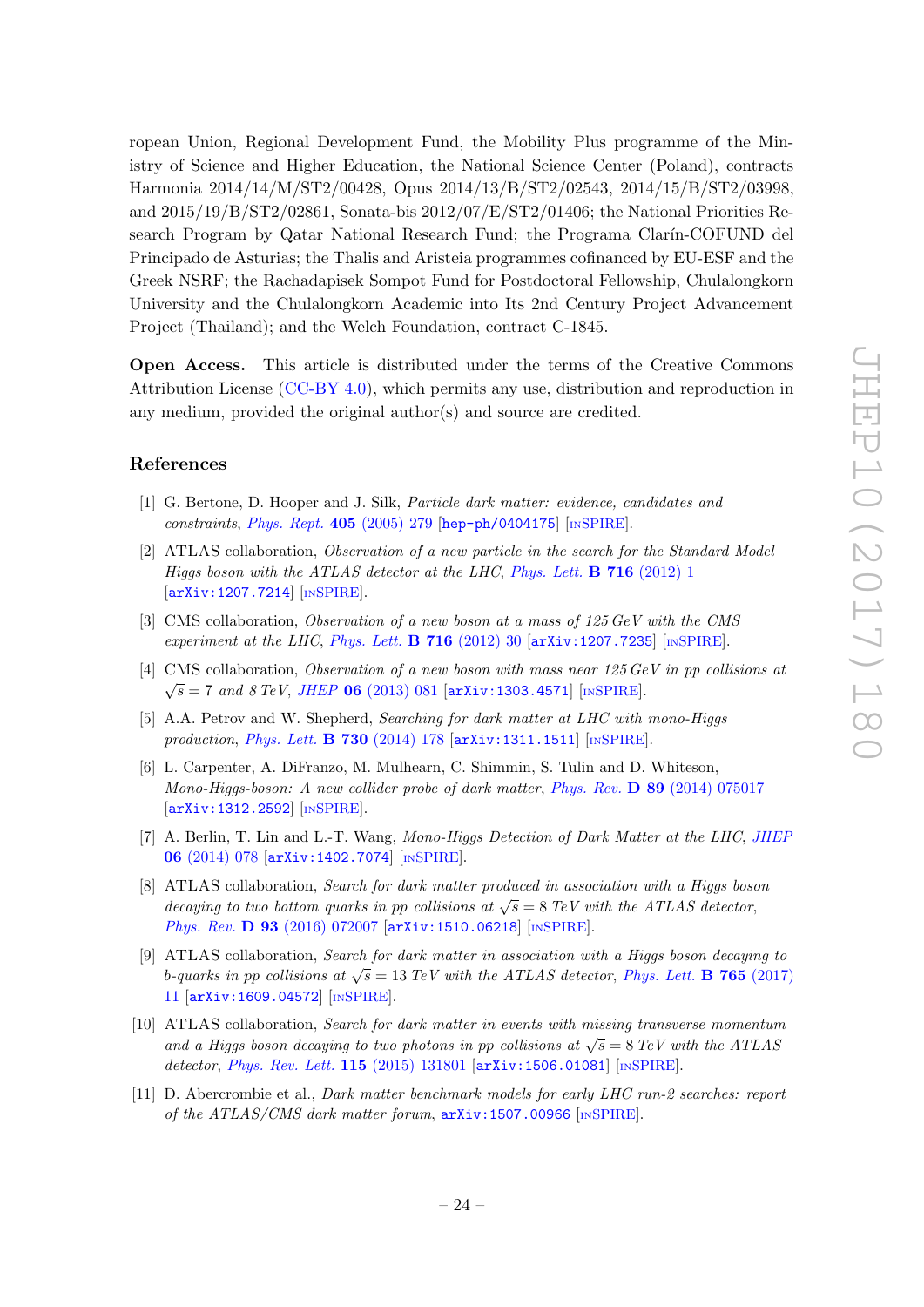- <span id="page-25-0"></span>[12] T.D. Lee, A theory of spontaneous T violation, Phys. Rev. D 8 [\(1973\) 1226](https://doi.org/10.1103/PhysRevD.8.1226) [IN[SPIRE](https://inspirehep.net/search?p=find+J+%22Phys.Rev.,D8,1226%22)].
- <span id="page-25-1"></span>[13] G.C. Branco, P.M. Ferreira, L. Lavoura, M.N. Rebelo, M. Sher and J.P. Silva, Theory and phenomenology of two-Higgs-doublet models, [Phys. Rept.](https://doi.org/10.1016/j.physrep.2012.02.002) 516 (2012) 1 [[arXiv:1106.0034](https://arxiv.org/abs/1106.0034)] [IN[SPIRE](https://inspirehep.net/search?p=find+EPRINT+arXiv:1106.0034)].
- <span id="page-25-2"></span>[14] N. Craig, J. Galloway and S. Thomas, Searching for Signs of the Second Higgs Doublet, [arXiv:1305.2424](https://arxiv.org/abs/1305.2424) [IN[SPIRE](https://inspirehep.net/search?p=find+EPRINT+arXiv:1305.2424)].
- <span id="page-25-3"></span>[15] CMS collaboration, The CMS experiment at the CERN LHC, 2008 JINST 3 [S08004](https://doi.org/10.1088/1748-0221/3/08/S08004) [IN[SPIRE](https://inspirehep.net/search?p=find+J+%22JINST,3,S08004%22)].
- <span id="page-25-4"></span>[16] J. Alwall et al., The automated computation of tree-level and next-to-leading order differential cross sections and their matching to parton shower simulations, JHEP 07 [\(2014\)](https://doi.org/10.1007/JHEP07(2014)079) [079](https://doi.org/10.1007/JHEP07(2014)079) [[arXiv:1405.0301](https://arxiv.org/abs/1405.0301)] [IN[SPIRE](https://inspirehep.net/search?p=find+EPRINT+arXiv:1405.0301)].
- <span id="page-25-5"></span>[17] T. Sjöstrand et al., An introduction to PYTHIA 8.2, [Comput. Phys. Commun.](https://doi.org/10.1016/j.cpc.2015.01.024) 191 (2015) [159](https://doi.org/10.1016/j.cpc.2015.01.024) [[arXiv:1410.3012](https://arxiv.org/abs/1410.3012)] [IN[SPIRE](https://inspirehep.net/search?p=find+EPRINT+arXiv:1410.3012)].
- <span id="page-25-6"></span>[18] C. Oleari, *The POWHEG-BOX, [Nucl. Phys. Proc. Suppl.](https://doi.org/10.1016/j.nuclphysBPS.2010.08.016)* **205-206** (2010) 36 [[arXiv:1007.3893](https://arxiv.org/abs/1007.3893)] [IN[SPIRE](https://inspirehep.net/search?p=find+EPRINT+arXiv:1007.3893)].
- <span id="page-25-7"></span>[19] G. Luisoni, P. Nason, C. Oleari and F. Tramontano,  $HW^{\pm}/HZ + 0$  and 1 jet at NLO with the POWHEG BOX interfaced to GoSam and their merging within MiNLO, JHEP 10 [\(2013\)](https://doi.org/10.1007/JHEP10(2013)083) [083](https://doi.org/10.1007/JHEP10(2013)083) [[arXiv:1306.2542](https://arxiv.org/abs/1306.2542)] [IN[SPIRE](https://inspirehep.net/search?p=find+EPRINT+arXiv:1306.2542)].
- <span id="page-25-8"></span>[20] P. Nason and C. Oleari, NLO Higgs boson production via vector-boson fusion matched with shower in POWHEG, JHEP 02 [\(2010\) 037](https://doi.org/10.1007/JHEP02(2010)037) [[arXiv:0911.5299](https://arxiv.org/abs/0911.5299)] [IN[SPIRE](https://inspirehep.net/search?p=find+EPRINT+arXiv:0911.5299)].
- <span id="page-25-9"></span>[21] P. Nason, A new method for combining NLO QCD with shower Monte Carlo algorithms, JHEP 11 [\(2004\) 040](https://doi.org/10.1088/1126-6708/2004/11/040) [[hep-ph/0409146](https://arxiv.org/abs/hep-ph/0409146)] [IN[SPIRE](https://inspirehep.net/search?p=find+EPRINT+hep-ph/0409146)].
- [22] S. Frixione, P. Nason and C. Oleari, Matching NLO QCD computations with Parton Shower simulations: the POWHEG method, JHEP 11 [\(2007\) 070](https://doi.org/10.1088/1126-6708/2007/11/070)  $\left[$ [arXiv:0709.2092](https://arxiv.org/abs/0709.2092) $\right]$   $\left[$ IN[SPIRE](https://inspirehep.net/search?p=find+EPRINT+arXiv:0709.2092) $\right]$ .
- [23] S. Alioli, P. Nason, C. Oleari and E. Re, A general framework for implementing NLO calculations in shower Monte Carlo programs: the POWHEG BOX, JHEP 06 [\(2010\) 043](https://doi.org/10.1007/JHEP06(2010)043) [[arXiv:1002.2581](https://arxiv.org/abs/1002.2581)] [IN[SPIRE](https://inspirehep.net/search?p=find+EPRINT+arXiv:1002.2581)].
- [24] S. Frixione, P. Nason and G. Ridolfi, A positive-weight next-to-leading-order Monte Carlo for heavy flavour hadroproduction, JHEP  $\overline{09}$  [\(2007\) 126](https://doi.org/10.1088/1126-6708/2007/09/126) [[arXiv:0707.3088](https://arxiv.org/abs/0707.3088)] [IN[SPIRE](https://inspirehep.net/search?p=find+EPRINT+arXiv:0707.3088)].
- <span id="page-25-10"></span>[25] E. Re, Single-top Wt-channel production matched with parton showers using the POWHEG method, [Eur. Phys. J.](https://doi.org/10.1140/epjc/s10052-011-1547-z) C 71 (2011) 1547  $\left[$ [arXiv:1009.2450](https://arxiv.org/abs/1009.2450) $\right]$   $\left[$ IN[SPIRE](https://inspirehep.net/search?p=find+EPRINT+arXiv:1009.2450) $\right]$ .
- <span id="page-25-11"></span>[26] CMS collaboration, Measurement of differential top-quark pair production cross sections in pp colisions at  $\sqrt{s} = 7$  TeV, [Eur. Phys. J.](https://doi.org/10.1140/epjc/s10052-013-2339-4) C 73 (2013) 2339 [[arXiv:1211.2220](https://arxiv.org/abs/1211.2220)] [IN[SPIRE](https://inspirehep.net/search?p=find+EPRINT+arXiv:1211.2220)].
- <span id="page-25-12"></span>[27] CMS collaboration, Measurement of the differential cross section for top quark pair production in pp collisions at  $\sqrt{s} = 8$  TeV, [Eur. Phys. J.](https://doi.org/10.1140/epjc/s10052-015-3709-x) C 75 (2015) 542 [[arXiv:1505.04480](https://arxiv.org/abs/1505.04480)] [IN[SPIRE](https://inspirehep.net/search?p=find+EPRINT+arXiv:1505.04480)].
- <span id="page-25-13"></span>[28] M.L. Mangano, M. Moretti, F. Piccinini and M. Treccani, Matching matrix elements and shower evolution for top-quark production in hadronic collisions, JHEP 01 [\(2007\) 013](https://doi.org/10.1088/1126-6708/2007/01/013) [[hep-ph/0611129](https://arxiv.org/abs/hep-ph/0611129)] [IN[SPIRE](https://inspirehep.net/search?p=find+EPRINT+hep-ph/0611129)].
- <span id="page-25-14"></span>[29] Y. Li and F. Petriello, Combining QCD and electroweak corrections to dilepton production in the framework of FEWZ simulation code,  $Phys.$  Rev.  $D$  86 [\(2012\) 094034](https://doi.org/10.1103/PhysRevD.86.094034) [[arXiv:1208.5967](https://arxiv.org/abs/1208.5967)] [IN[SPIRE](https://inspirehep.net/search?p=find+EPRINT+arXiv:1208.5967)].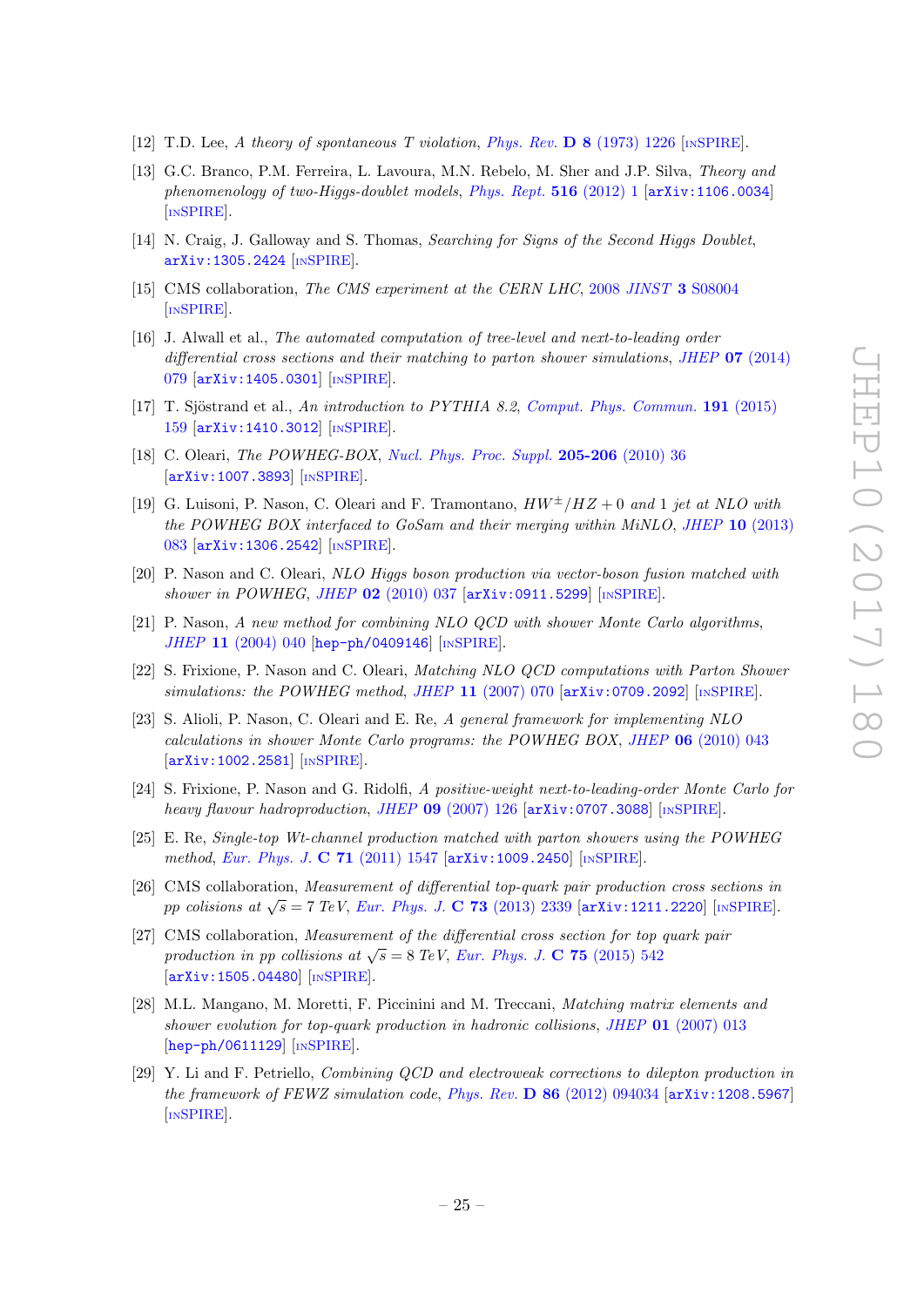- <span id="page-26-0"></span>[30] J.H. Kuhn, A. Kulesza, S. Pozzorini and M. Schulze, Electroweak corrections to hadronic photon production at large transverse momenta, JHEP 03 [\(2006\) 059](https://doi.org/10.1088/1126-6708/2006/03/059) [[hep-ph/0508253](https://arxiv.org/abs/hep-ph/0508253)] [IN[SPIRE](https://inspirehep.net/search?p=find+EPRINT+hep-ph/0508253)].
- [31] S. Kallweit, J.M. Lindert, P. Maierhöfer, S. Pozzorini and M. Schönherr, NLO electroweak automation and precise predictions for W+multijet production at the LHC, JHEP  $04$  [\(2015\)](https://doi.org/10.1007/JHEP04(2015)012) [012](https://doi.org/10.1007/JHEP04(2015)012) [[arXiv:1412.5157](https://arxiv.org/abs/1412.5157)] [IN[SPIRE](https://inspirehep.net/search?p=find+EPRINT+arXiv:1412.5157)].
- <span id="page-26-1"></span>[32] S. Kallweit, J.M. Lindert, P. Maierhöfer, S. Pozzorini and M. Schönherr, NLO QCD+EW predictions for  $V + jets$  including off-shell vector-boson decays and multijet merging, [JHEP](https://doi.org/10.1007/JHEP04(2016)021) 04 [\(2016\) 021](https://doi.org/10.1007/JHEP04(2016)021) [[arXiv:1511.08692](https://arxiv.org/abs/1511.08692)] [IN[SPIRE](https://inspirehep.net/search?p=find+EPRINT+arXiv:1511.08692)].
- <span id="page-26-2"></span>[33] P. Nason and G. Zanderighi,  $W^+W^-$  ,  $WZ$  and  $ZZ$  production in the POWHEG-BOX-V2, [Eur. Phys. J.](https://doi.org/10.1140/epjc/s10052-013-2702-5) C 74 (2014) 2702 [[arXiv:1311.1365](https://arxiv.org/abs/1311.1365)] [IN[SPIRE](https://inspirehep.net/search?p=find+EPRINT+arXiv:1311.1365)].
- <span id="page-26-3"></span>[34] NNPDF collaboration, R.D. Ball et al., *Parton distributions for the LHC Run II, [JHEP](https://doi.org/10.1007/JHEP04(2015)040)* 04 [\(2015\) 040](https://doi.org/10.1007/JHEP04(2015)040) [[arXiv:1410.8849](https://arxiv.org/abs/1410.8849)] [IN[SPIRE](https://inspirehep.net/search?p=find+EPRINT+arXiv:1410.8849)].
- <span id="page-26-4"></span>[35] P. Skands, S. Carrazza and J. Rojo, Tuning PYTHIA 8.1: the Monash 2013 Tune, [Eur.](https://doi.org/10.1140/epjc/s10052-014-3024-y) Phys. J. **C 74** [\(2014\) 3024](https://doi.org/10.1140/epjc/s10052-014-3024-y) [[arXiv:1404.5630](https://arxiv.org/abs/1404.5630)] [IN[SPIRE](https://inspirehep.net/search?p=find+EPRINT+arXiv:1404.5630)].
- <span id="page-26-5"></span>[36] CMS collaboration, Event generator tunes obtained from underlying event and multiparton scattering measurements, [Eur. Phys. J.](https://doi.org/10.1140/epjc/s10052-016-3988-x) C  $76$  (2016) 155  $\arXiv:1512.00815$  $\arXiv:1512.00815$  [IN[SPIRE](https://inspirehep.net/search?p=find+EPRINT+arXiv:1512.00815)].
- <span id="page-26-6"></span>[37] M. Bahr et al.,  $HERWIG + \rho hysis \text{ and } manual$ , [Eur. Phys. J.](https://doi.org/10.1140/epjc/s10052-008-0798-9) C 58 (2008) 639 [[arXiv:0803.0883](https://arxiv.org/abs/0803.0883)] [IN[SPIRE](https://inspirehep.net/search?p=find+EPRINT+arXiv:0803.0883)].
- <span id="page-26-7"></span>[38] S. Gieseke, C. Rohr and A. Siodmok, Colour reconnections in HERWIG++, [Eur. Phys. J.](https://doi.org/10.1140/epjc/s10052-012-2225-5) C 72 [\(2012\) 2225](https://doi.org/10.1140/epjc/s10052-012-2225-5) [[arXiv:1206.0041](https://arxiv.org/abs/1206.0041)] [IN[SPIRE](https://inspirehep.net/search?p=find+EPRINT+arXiv:1206.0041)].
- <span id="page-26-8"></span>[39] M.H. Seymour and A. Siodmok, Constraining MPI models using  $\sigma_{\text{eff}}$  and recent Tevatron and LHC underlying event data, JHEP 10 [\(2013\) 113](https://doi.org/10.1007/JHEP10(2013)113) [[arXiv:1307.5015](https://arxiv.org/abs/1307.5015)] [IN[SPIRE](https://inspirehep.net/search?p=find+EPRINT+arXiv:1307.5015)].
- <span id="page-26-9"></span>[40] GEANT4 collaboration, S. Agostinelli et al., GEANT4: A simulation toolkit, [Nucl. Instrum.](https://doi.org/10.1016/S0168-9002(03)01368-8) Meth. **A 506** [\(2003\) 250](https://doi.org/10.1016/S0168-9002(03)01368-8) [IN[SPIRE](https://inspirehep.net/search?p=find+J+%22Nucl.Instrum.Meth.,A506,250%22)].
- <span id="page-26-10"></span>[41] CMS collaboration, Particle-Flow Event Reconstruction in CMS and Performance for Jets, Taus and MET, [CMS-PAS-PFT-09-001](http://cds.cern.ch/record/1194487) (2009).
- [42] CMS collaboration, Commissioning of the Particle-flow Event Reconstruction with the first LHC collisions recorded in the CMS detector, [CMS-PAS-PFT-10-001](http://cds.cern.ch/record/1247373) (2010).
- <span id="page-26-11"></span>[43] CMS collaboration, Particle-flow reconstruction and global event description with the CMS  $detection$ , 2017 JINST 12 [P10003](https://doi.org/10.1088/1748-0221/12/10/P10003) [[arXiv:1706.04965](https://arxiv.org/abs/1706.04965)] [IN[SPIRE](https://inspirehep.net/search?p=find+EPRINT+arXiv:1706.04965)].
- <span id="page-26-12"></span>[44] M. Cacciari, G.P. Salam and G. Soyez, The anti-kt jet clustering algorithm, JHEP 04 [\(2008\)](https://doi.org/10.1088/1126-6708/2008/04/063) [063](https://doi.org/10.1088/1126-6708/2008/04/063) [[arXiv:0802.1189](https://arxiv.org/abs/0802.1189)] [IN[SPIRE](https://inspirehep.net/search?p=find+EPRINT+arXiv:0802.1189)].
- <span id="page-26-13"></span>[45] M. Cacciari, G.P. Salam and G. Soyez, FastJet user manual, [Eur. Phys. J.](https://doi.org/10.1140/epjc/s10052-012-1896-2) C 72 (2012) 1896 [[arXiv:1111.6097](https://arxiv.org/abs/1111.6097)] [IN[SPIRE](https://inspirehep.net/search?p=find+EPRINT+arXiv:1111.6097)].
- <span id="page-26-14"></span>[46] S.D. Ellis, C.K. Vermilion and J.R. Walsh, *Techniques for improved heavy particle searches* with jet substructure, Phys. Rev. D  $80$  [\(2009\) 051501](https://doi.org/10.1103/PhysRevD.80.051501) [[arXiv:0903.5081](https://arxiv.org/abs/0903.5081)] [IN[SPIRE](https://inspirehep.net/search?p=find+EPRINT+arXiv:0903.5081)].
- <span id="page-26-15"></span>[47] S.D. Ellis, C.K. Vermilion and J.R. Walsh, Recombination algorithms and jet substructure: pruning as a tool for heavy particle searches, Phys. Rev. D 81 [\(2010\) 094023](https://doi.org/10.1103/PhysRevD.81.094023) [[arXiv:0912.0033](https://arxiv.org/abs/0912.0033)] [IN[SPIRE](https://inspirehep.net/search?p=find+EPRINT+arXiv:0912.0033)].
- <span id="page-26-16"></span>[48] CMS collaboration, Jet energy scale and resolution in the CMS experiment in pp collisions at 8 TeV, 2017 JINST 12 [P02014](https://doi.org/10.1088/1748-0221/12/02/P02014)  $arXiv:1607.03663$  [IN[SPIRE](https://inspirehep.net/search?p=find+EPRINT+arXiv:1607.03663)].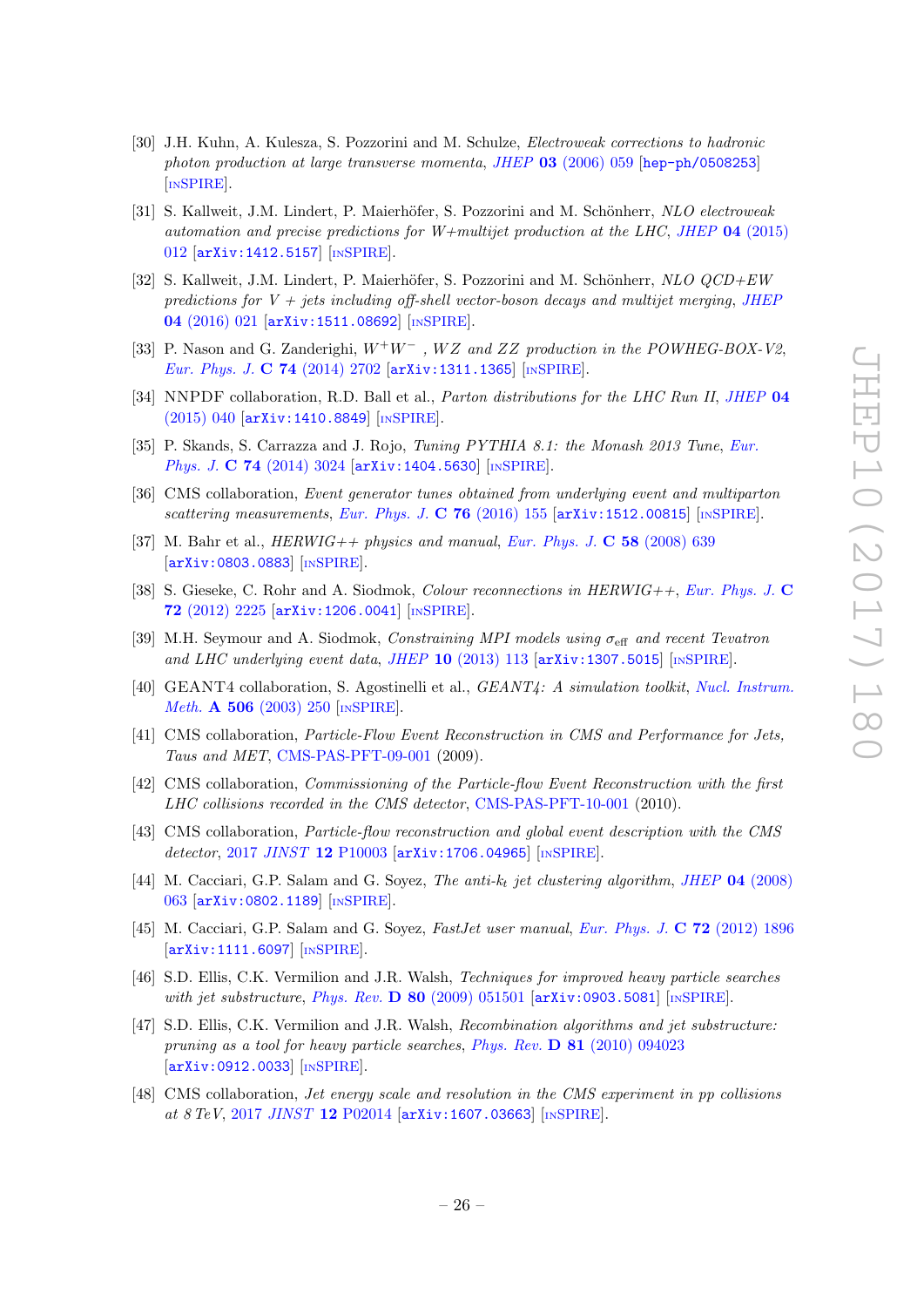- <span id="page-27-0"></span>[49] CMS collaboration, Performance of missing energy reconstruction in 13 TeV pp collision data using the CMS detector, [CMS-PAS-JME-16-004](http://cds.cern.ch/record/2205284) (2016).
- <span id="page-27-1"></span>[50] CMS collaboration, *Identification of b quark jets at the CMS Experiment in the LHC Run 2*, [CMS-PAS-BTV-15-001](http://cds.cern.ch/record/2138504) (2016).
- <span id="page-27-2"></span>[51] CMS collaboration, *Identification of b-quark jets with the CMS experiment*, 2013 *[JINST](https://doi.org/10.1088/1748-0221/8/04/P04013)* 8 [P04013](https://doi.org/10.1088/1748-0221/8/04/P04013) [[arXiv:1211.4462](https://arxiv.org/abs/1211.4462)] [IN[SPIRE](https://inspirehep.net/search?p=find+EPRINT+arXiv:1211.4462)].
- <span id="page-27-3"></span>[52] M. Dasgupta, A. Fregoso, S. Marzani and G.P. Salam, Towards an understanding of jet substructure, JHEP 09 [\(2013\) 029](https://doi.org/10.1007/JHEP09(2013)029) [[arXiv:1307.0007](https://arxiv.org/abs/1307.0007)] [IN[SPIRE](https://inspirehep.net/search?p=find+EPRINT+arXiv:1307.0007)].
- <span id="page-27-4"></span>[53] A.J. Larkoski, S. Marzani, G. Soyez and J. Thaler, *Soft drop, JHEP* 05 [\(2014\) 146](https://doi.org/10.1007/JHEP05(2014)146) [[arXiv:1402.2657](https://arxiv.org/abs/1402.2657)] [IN[SPIRE](https://inspirehep.net/search?p=find+EPRINT+arXiv:1402.2657)].
- <span id="page-27-5"></span>[54] CMS collaboration, CMS technical design report, volume II: Physics performance, [J. Phys.](https://doi.org/10.1088/0954-3899/34/6/S01) G 34 [\(2007\) 995](https://doi.org/10.1088/0954-3899/34/6/S01) [IN[SPIRE](https://inspirehep.net/search?p=find+J+%22J.Phys.,G34,995%22)].
- <span id="page-27-6"></span>[55] CMS collaboration, Performance of photon reconstruction and identification with the CMS detector in proton-proton collisions at  $\sqrt{s} = 8 \text{ TeV}$ , 2015 JINST 10 [P08010](https://doi.org/10.1088/1748-0221/10/08/P08010) [[arXiv:1502.02702](https://arxiv.org/abs/1502.02702)] [IN[SPIRE](https://inspirehep.net/search?p=find+EPRINT+arXiv:1502.02702)].
- <span id="page-27-7"></span>[56] CMS collaboration, Performance of electron reconstruction and selection with the CMS detector in proton-proton collisions at  $\sqrt{s} = 8$  TeV, 2015 JINST 10 [P06005](https://doi.org/10.1088/1748-0221/10/06/P06005) [[arXiv:1502.02701](https://arxiv.org/abs/1502.02701)] [IN[SPIRE](https://inspirehep.net/search?p=find+EPRINT+arXiv:1502.02701)].
- <span id="page-27-8"></span>[57] CMS collaboration, Performance of CMS muon reconstruction in pp collision events at √  $\sqrt{s} = 7 \text{ TeV}, 2012 \text{ JINST } 7 \text{ P10002}$  $\sqrt{s} = 7 \text{ TeV}, 2012 \text{ JINST } 7 \text{ P10002}$  $\sqrt{s} = 7 \text{ TeV}, 2012 \text{ JINST } 7 \text{ P10002}$  [[arXiv:1206.4071](https://arxiv.org/abs/1206.4071)] [IN[SPIRE](https://inspirehep.net/search?p=find+EPRINT+arXiv:1206.4071)].
- <span id="page-27-9"></span>[58] CMS collaboration, Reconstruction and identification of  $\tau$  lepton decays to hadrons and  $\nu_{\tau}$ at CMS, 2016 JINST 11 [P01019](https://doi.org/10.1088/1748-0221/11/01/P01019) [[arXiv:1510.07488](https://arxiv.org/abs/1510.07488)] [IN[SPIRE](https://inspirehep.net/search?p=find+EPRINT+arXiv:1510.07488)].
- <span id="page-27-10"></span>[59] CMS collaboration, The performance of the CMS muon detector in proton-proton collisions at  $\sqrt{s}$  = 7 TeV at the LHC, 2013 JINST 8 [P11002](https://doi.org/10.1088/1748-0221/8/11/P11002) [[arXiv:1306.6905](https://arxiv.org/abs/1306.6905)] [IN[SPIRE](https://inspirehep.net/search?p=find+EPRINT+arXiv:1306.6905)].
- <span id="page-27-11"></span>[60] M. Cacciari and G.P. Salam, Pileup subtraction using jet areas, [Phys. Lett.](https://doi.org/10.1016/j.physletb.2007.09.077) B 659 (2008) 119 [[arXiv:0707.1378](https://arxiv.org/abs/0707.1378)] [IN[SPIRE](https://inspirehep.net/search?p=find+J+%22Phys.Lett.,B659,119%22)].
- <span id="page-27-12"></span>[61] CMS collaboration, Measurement of differential cross sections for Higgs boson production in the diphoton decay channel in pp collisions at  $\sqrt{s} = 8 \text{ TeV}$ , [Eur. Phys. J.](https://doi.org/10.1140/epjc/s10052-015-3853-3) C 76 (2016) 13 [[arXiv:1508.07819](https://arxiv.org/abs/1508.07819)] [IN[SPIRE](https://inspirehep.net/search?p=find+EPRINT+arXiv:1508.07819)].
- <span id="page-27-13"></span>[62] CMS collaboration, Observation of the diphoton decay of the Higgs boson and measurement of its properties, [Eur. Phys. J.](https://doi.org/10.1140/epjc/s10052-014-3076-z) C 74 (2014) 3076 [[arXiv:1407.0558](https://arxiv.org/abs/1407.0558)] [IN[SPIRE](https://inspirehep.net/search?p=find+EPRINT+arXiv:1407.0558)].
- <span id="page-27-14"></span>[63] CMS collaboration, Search for resonant production of high-mass photon pairs in proton-proton collisions at  $\sqrt{s} = 8$  and 13 TeV, [Phys. Rev. Lett.](https://doi.org/10.1103/PhysRevLett.117.051802) 117 (2016) 051802 [[arXiv:1606.04093](https://arxiv.org/abs/1606.04093)] [IN[SPIRE](https://inspirehep.net/search?p=find+EPRINT+arXiv:1606.04093)].
- <span id="page-27-15"></span>[64] CMS collaboration, CMS luminosity measurement for the 2015 data-taking period, [CMS-PAS-LUM-15-001](http://cds.cern.ch/record/2138682) (2016).
- <span id="page-27-16"></span>[65] CMS collaboration, Measurements of inclusive W and Z cross sections in pp collisions at √  $\sqrt{s} = 7 \text{ TeV}, \text{ JHEP } 01 \text{ (2011) } 080 \text{ [arXiv:1012.2466] }$  $\sqrt{s} = 7 \text{ TeV}, \text{ JHEP } 01 \text{ (2011) } 080 \text{ [arXiv:1012.2466] }$  $\sqrt{s} = 7 \text{ TeV}, \text{ JHEP } 01 \text{ (2011) } 080 \text{ [arXiv:1012.2466] }$  [IN[SPIRE](https://inspirehep.net/search?p=find+EPRINT+arXiv:1012.2466)].
- <span id="page-27-17"></span>[66] J. Butterworth et al., PDF4LHC recommendations for LHC Run II, [J. Phys.](https://doi.org/10.1088/0954-3899/43/2/023001) G 43 (2016) [023001](https://doi.org/10.1088/0954-3899/43/2/023001) [[arXiv:1510.03865](https://arxiv.org/abs/1510.03865)] [IN[SPIRE](https://inspirehep.net/search?p=find+EPRINT+arXiv:1510.03865)].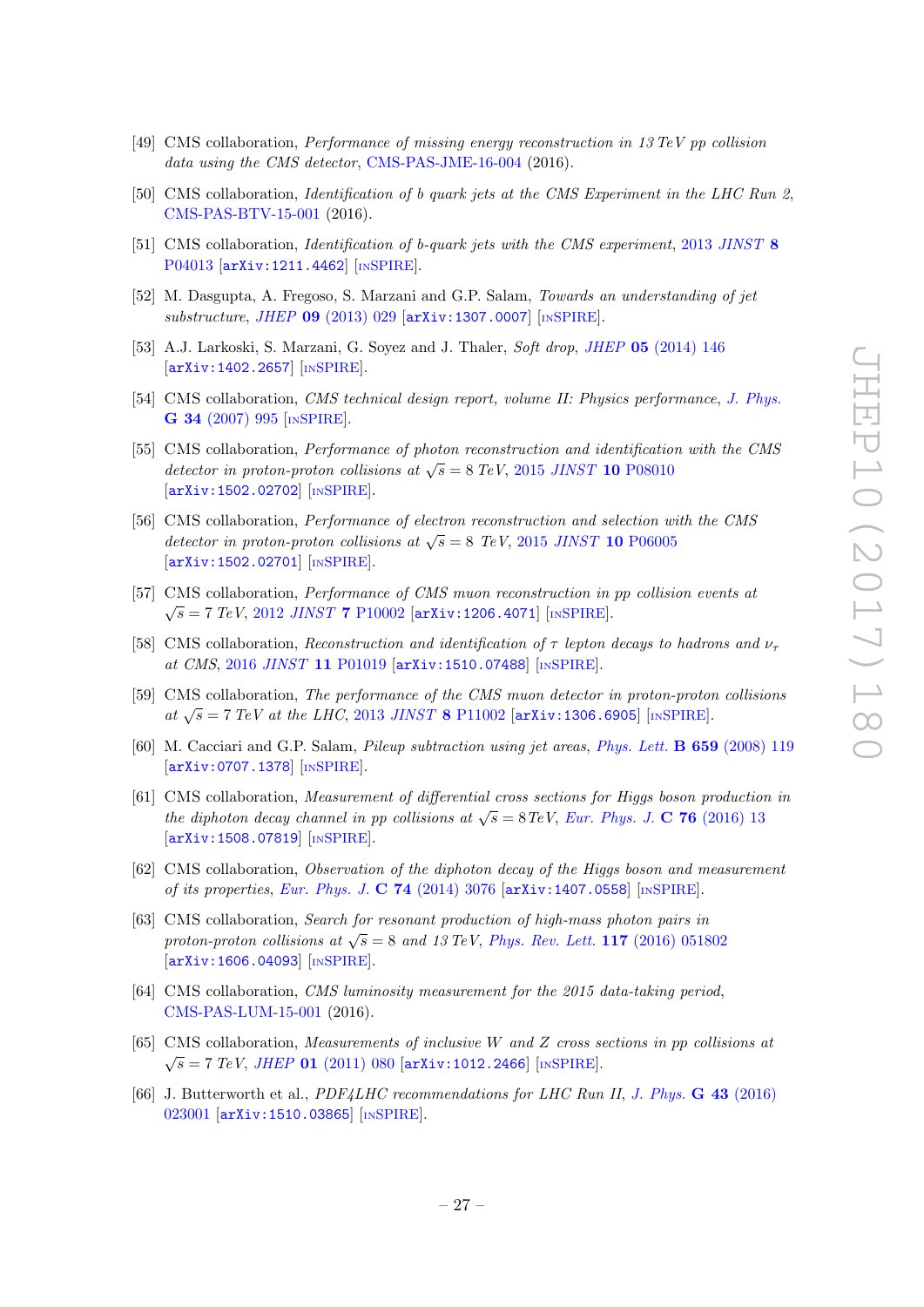- <span id="page-28-0"></span>[67] LHC Higgs Cross section Working Group collaboration, J.R. Andersen et al., Handbook of LHC Higgs cross sections: 3. Higgs properties: report of the LHC Higgs cross section working group,  $arXiv:1307.1347$  [IN[SPIRE](https://inspirehep.net/search?p=find+EPRINT+arXiv:1307.1347)].
- [68] A.L. Read, Presentation of search results: The CL(s) technique, J. Phys. **G 28** [\(2002\) 2693](https://doi.org/10.1088/0954-3899/28/10/313) [IN[SPIRE](https://inspirehep.net/search?p=find+J+%22J.Phys.,G28,2693%22)].
- <span id="page-28-1"></span>[69] T. Junk, Confidence level computation for combining searches with small statistics, [Nucl.](https://doi.org/10.1016/S0168-9002(99)00498-2) [Instrum. Meth.](https://doi.org/10.1016/S0168-9002(99)00498-2) A 434 (1999) 435 [[hep-ex/9902006](https://arxiv.org/abs/hep-ex/9902006)] [IN[SPIRE](https://inspirehep.net/search?p=find+EPRINT+hep-ex/9902006)].
- <span id="page-28-2"></span>[70] G. Cowan, K. Cranmer, E. Gross and O. Vitells, Asymptotic formulae for likelihood-based tests of new physics, [Eur. Phys. J.](https://doi.org/10.1140/epjc/s10052-011-1554-0) C 71 (2011) 1554 [Erratum ibid. C 73 (2013) 2501] [[arXiv:1007.1727](https://arxiv.org/abs/1007.1727)] [IN[SPIRE](https://inspirehep.net/search?p=find+EPRINT+arXiv:1007.1727)].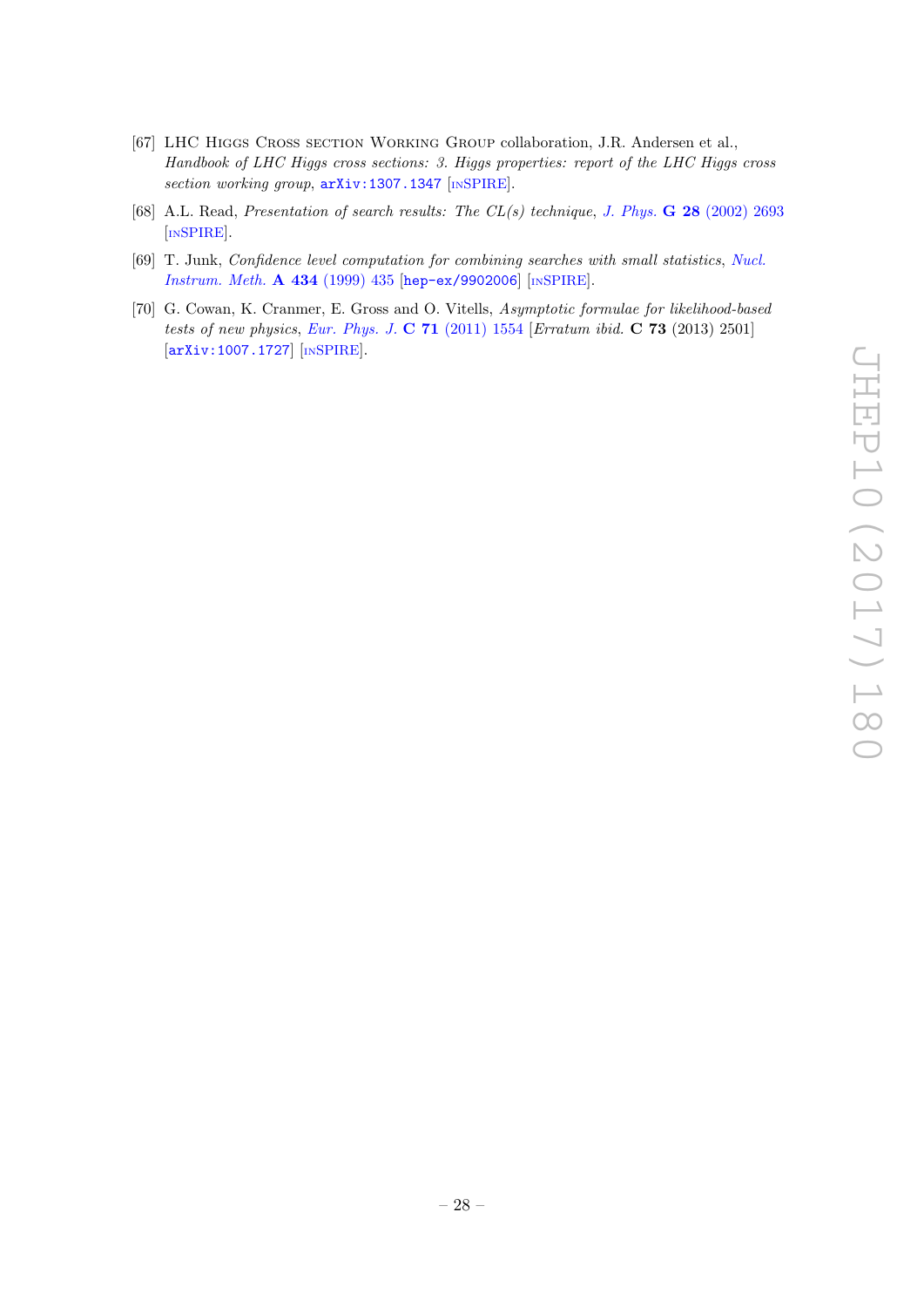#### The CMS collaboration

#### <span id="page-29-0"></span>Yerevan Physics Institute, Yerevan, Armenia

A.M. Sirunyan, A. Tumasyan

#### Institut für Hochenergiephysik, Wien, Austria

W. Adam, E. Asilar, T. Bergauer, J. Brandstetter, E. Brondolin, M. Dragicevic, J. Erö, M. Flechl, M. Friedl, R. Frühwirth<sup>1</sup>, V.M. Ghete, C. Hartl, N. Hörmann, J. Hrubec, M. Jeitler<sup>1</sup>, A. König, I. Krätschmer, D. Liko, T. Matsushita, I. Mikulec, D. Rabady, N. Rad, B. Rahbaran, H. Rohringer, J. Schieck<sup>1</sup>, J. Strauss, W. Waltenberger, C.-E. Wulz<sup>1</sup>

#### Institute for Nuclear Problems, Minsk, Belarus

O. Dvornikov, V. Makarenko, V. Mossolov, J. Suarez Gonzalez, V. Zykunov

### National Centre for Particle and High Energy Physics, Minsk, Belarus N. Shumeiko

#### Universiteit Antwerpen, Antwerpen, Belgium

S. Alderweireldt, E.A. De Wolf, X. Janssen, J. Lauwers, M. Van De Klundert, H. Van Haevermaet, P. Van Mechelen, N. Van Remortel, A. Van Spilbeeck

#### Vrije Universiteit Brussel, Brussel, Belgium

S. Abu Zeid, F. Blekman, J. D'Hondt, N. Daci, I. De Bruyn, K. Deroover, S. Lowette, S. Moortgat, L. Moreels, A. Olbrechts, Q. Python, K. Skovpen, S. Tavernier, W. Van Doninck, P. Van Mulders, I. Van Parijs

#### Universit´e Libre de Bruxelles, Bruxelles, Belgium

H. Brun, B. Clerbaux, G. De Lentdecker, H. Delannoy, G. Fasanella, L. Favart, R. Goldouzian, A. Grebenyuk, G. Karapostoli, T. Lenzi, A. Léonard, J. Luetic, T. Maerschalk, A. Marinov, A. Randle-conde, T. Seva, C. Vander Velde, P. Vanlaer, D. Vannerom, R. Yonamine, F. Zenoni, F. Zhang<sup>2</sup>

#### Ghent University, Ghent, Belgium

T. Cornelis, D. Dobur, A. Fagot, M. Gul, I. Khvastunov, D. Povraz, S. Salva, R. Schöfbeck, M. Tytgat, W. Van Driessche, E. Yazgan, N. Zaganidis

#### Université Catholique de Louvain, Louvain-la-Neuve, Belgium

H. Bakhshiansohi, O. Bondu, S. Brochet, G. Bruno, A. Caudron, S. De Visscher, C. Delaere, M. Delcourt, B. Francois, A. Giammanco, A. Jafari, M. Komm, G. Krintiras, V. Lemaitre, A. Magitteri, A. Mertens, M. Musich, K. Piotrzkowski, L. Quertenmont, M. Selvaggi, M. Vidal Marono, S. Wertz

#### Université de Mons, Mons, Belgium

N. Beliy

#### Centro Brasileiro de Pesquisas Fisicas, Rio de Janeiro, Brazil

W.L. Aldá Júnior, F.L. Alves, G.A. Alves, L. Brito, C. Hensel, A. Moraes, M.E. Pol, P. Rebello Teles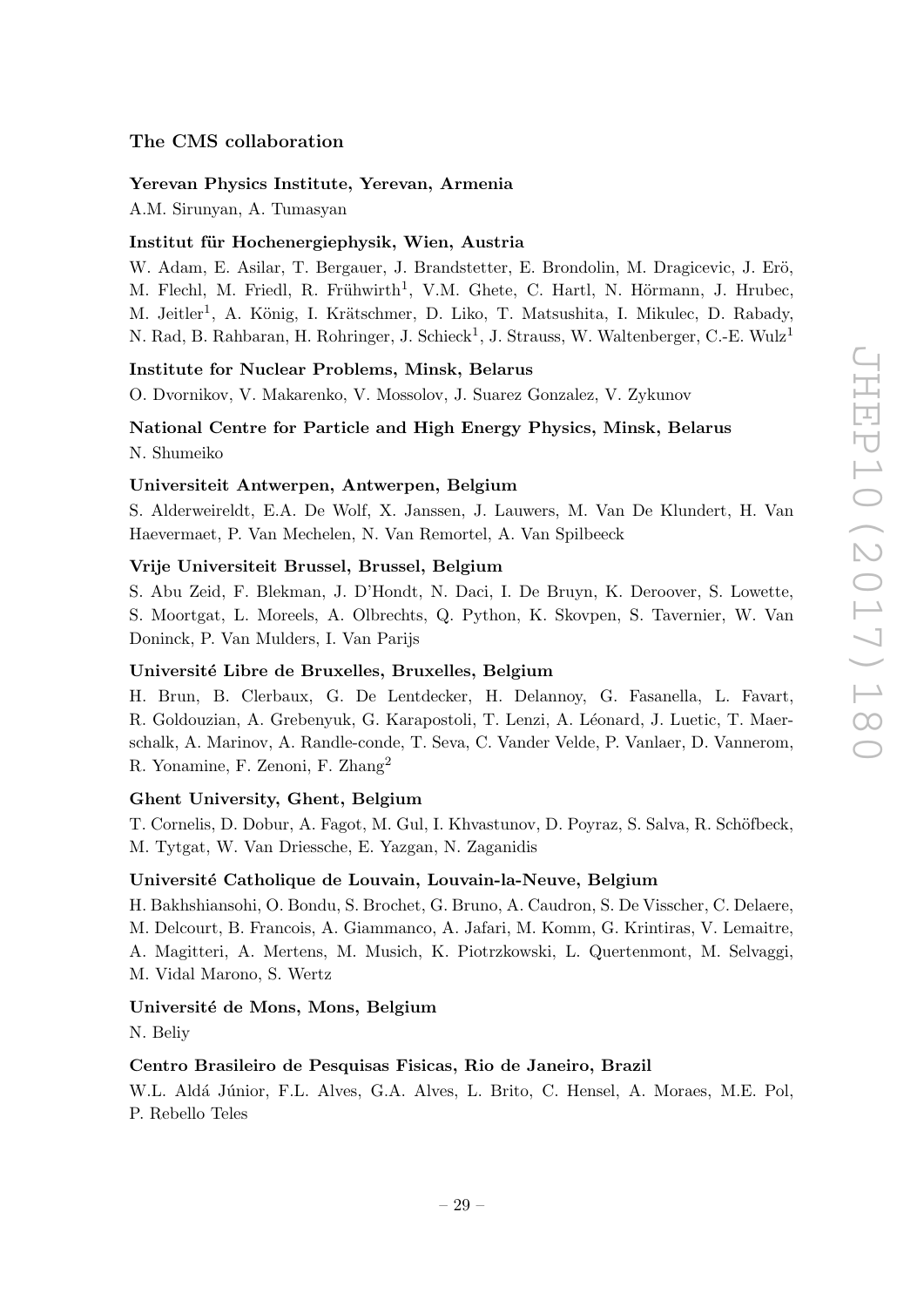#### Universidade do Estado do Rio de Janeiro, Rio de Janeiro, Brazil

E. Belchior Batista Das Chagas, W. Carvalho, J. Chinellato<sup>3</sup>, A. Custódio, E.M. Da Costa, G.G. Da Silveira<sup>4</sup>, D. De Jesus Damiao, C. De Oliveira Martins, S. Fonseca De Souza, L.M. Huertas Guativa, H. Malbouisson, D. Matos Figueiredo, C. Mora Herrera, L. Mundim, H. Nogima, W.L. Prado Da Silva, A. Santoro, A. Sznajder, E.J. Tonelli Manganote<sup>3</sup>, F. Torres Da Silva De Araujo, A. Vilela Pereira

### Universidade Estadual Paulista ${}^a,\;$  Universidade Federal do ABC ${}^b,\;$  São Paulo, Brazil

S. Ahuja<sup>a</sup>, C.A. Bernardes<sup>a</sup>, S. Dogra<sup>a</sup>, T.R. Fernandez Perez Tomei<sup>a</sup>, E.M. Gregores<sup>b</sup>, P.G. Mercadante<sup>b</sup>, C.S. Moon<sup>a</sup>, S.F. Novaes<sup>a</sup>, Sandra S. Padula<sup>a</sup>, D. Romero Abad<sup>b</sup>, J.C. Ruiz Vargas $^a$ 

#### Institute for Nuclear Research and Nuclear Energy, Sofia, Bulgaria

A. Aleksandrov, R. Hadjiiska, P. Iaydjiev, M. Rodozov, S. Stoykova, G. Sultanov, M. Vutova

#### University of Sofia, Sofia, Bulgaria

A. Dimitrov, I. Glushkov, L. Litov, B. Pavlov, P. Petkov

# Beihang University, Beijing, China

### W. Fang<sup>5</sup>

### Institute of High Energy Physics, Beijing, China

M. Ahmad, J.G. Bian, G.M. Chen, H.S. Chen, M. Chen, Y. Chen, T. Cheng, C.H. Jiang, D. Leggat, Z. Liu, F. Romeo, M. Ruan, S.M. Shaheen, A. Spiezia, J. Tao, C. Wang, Z. Wang, H. Zhang, J. Zhao

### State Key Laboratory of Nuclear Physics and Technology, Peking University, Beijing, China

Y. Ban, G. Chen, Q. Li, S. Liu, Y. Mao, S.J. Qian, D. Wang, Z. Xu

#### Universidad de Los Andes, Bogota, Colombia

C. Avila, A. Cabrera, L.F. Chaparro Sierra, C. Florez, J.P. Gomez, C.F. González Hernández, J.D. Ruiz Alvarez<sup>6</sup>, J.C. Sanabria

### University of Split, Faculty of Electrical Engineering, Mechanical Engineering and Naval Architecture, Split, Croatia

N. Godinovic, D. Lelas, I. Puljak, P.M. Ribeiro Cipriano, T. Sculac

#### University of Split, Faculty of Science, Split, Croatia

Z. Antunovic, M. Kovac

Institute Rudjer Boskovic, Zagreb, Croatia

V. Brigljevic, D. Ferencek, K. Kadija, B. Mesic, T. Susa

#### University of Cyprus, Nicosia, Cyprus

M.W. Ather, A. Attikis, G. Mavromanolakis, J. Mousa, C. Nicolaou, F. Ptochos, P.A. Razis, H. Rykaczewski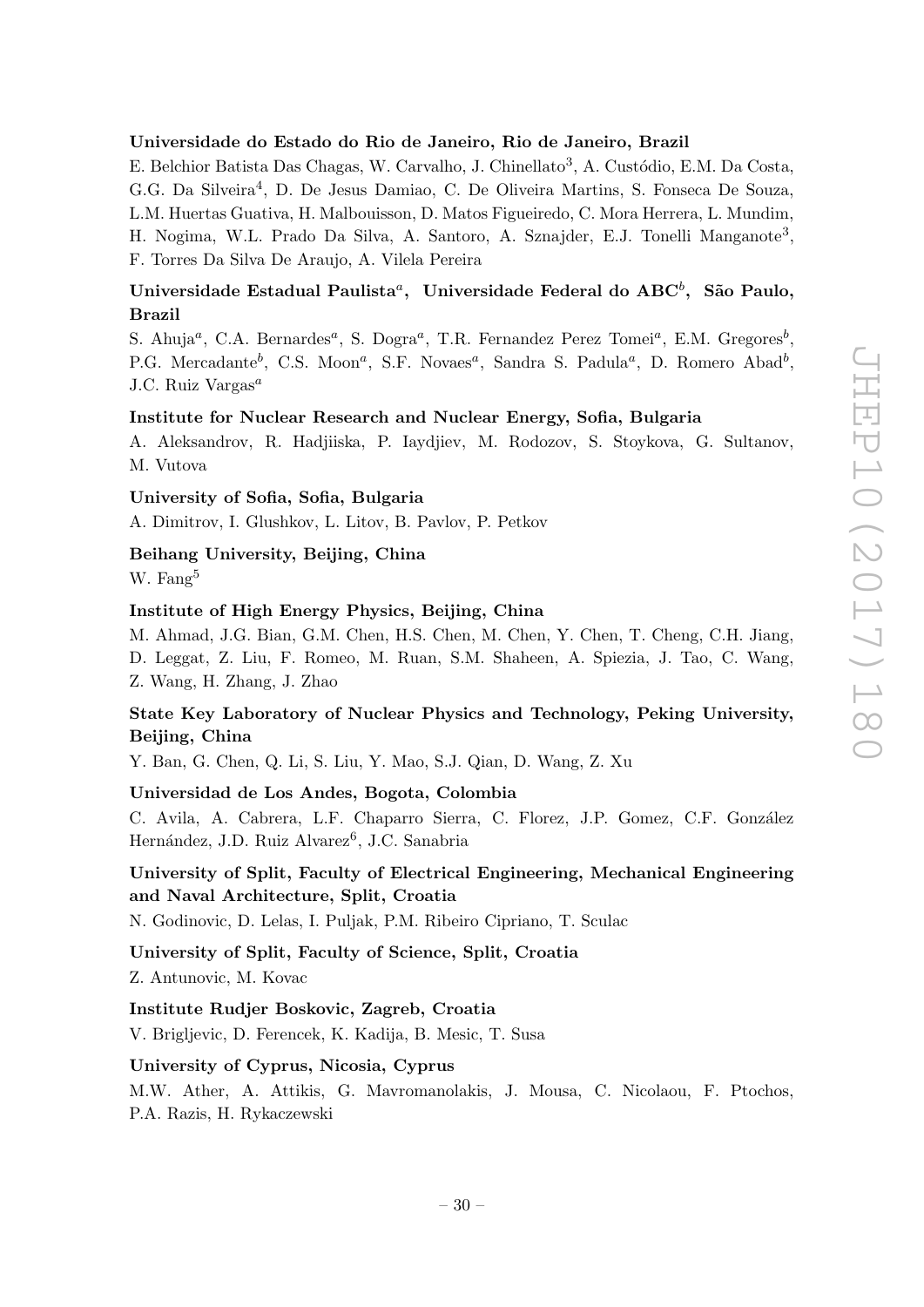#### Charles University, Prague, Czech Republic

M. Finger<sup>7</sup>, M. Finger Jr.<sup>7</sup>

#### Universidad San Francisco de Quito, Quito, Ecuador

E. Carrera Jarrin

## Academy of Scientific Research and Technology of the Arab Republic of Egypt, Egyptian Network of High Energy Physics, Cairo, Egypt

A.A. Abdelalim<sup>8,9</sup>, Y. Mohammed<sup>10</sup>, E. Salama<sup>11,12</sup>

### National Institute of Chemical Physics and Biophysics, Tallinn, Estonia M. Kadastik, L. Perrini, M. Raidal, A. Tiko, C. Veelken

#### Department of Physics, University of Helsinki, Helsinki, Finland

P. Eerola, J. Pekkanen, M. Voutilainen

#### Helsinki Institute of Physics, Helsinki, Finland

J. Härkönen, T. Järvinen, V. Karimäki, R. Kinnunen, T. Lampén, K. Lassila-Perini, S. Lehti, T. Lindén, P. Luukka, J. Tuominiemi, E. Tuovinen, L. Wendland

#### Lappeenranta University of Technology, Lappeenranta, Finland

J. Talvitie, T. Tuuva

#### IRFU, CEA, Université Paris-Saclay, Gif-sur-Yvette, France

M. Besancon, F. Couderc, M. Dejardin, D. Denegri, B. Fabbro, J.L. Faure, C. Favaro, F. Ferri, S. Ganjour, S. Ghosh, A. Givernaud, P. Gras, G. Hamel de Monchenault, P. Jarry, I. Kucher, E. Locci, M. Machet, J. Malcles, J. Rander, A. Rosowsky, M. Titov

### Laboratoire Leprince-Ringuet, Ecole Polytechnique, IN2P3-CNRS, Palaiseau, France

A. Abdulsalam, C. Amendola, I. Antropov, S. Baffioni, F. Beaudette, P. Busson, L. Cadamuro, E. Chapon, C. Charlot, O. Davignon, R. Granier de Cassagnac, M. Jo, S. Lisniak, P. Miné, M. Nguyen, C. Ochando, G. Ortona, P. Paganini, P. Pigard, S. Regnard, R. Salerno, Y. Sirois, A.G. Stahl Leiton, T. Strebler, Y. Yilmaz, A. Zabi, A. Zghiche

### Institut Pluridisciplinaire Hubert Curien (IPHC), Université de Strasbourg, CNRS-IN2P3

J.-L. Agram<sup>13</sup>, J. Andrea, D. Bloch, J.-M. Brom, M. Buttignol, E.C. Chabert, N. Chanon, C. Collard, E. Conte<sup>13</sup>, X. Coubez, J.-C. Fontaine<sup>13</sup>, D. Gelé, U. Goerlach, A.-C. Le Bihan, P. Van Hove

### Centre de Calcul de l'Institut National de Physique Nucleaire et de Physique des Particules, CNRS/IN2P3, Villeurbanne, France

S. Gadrat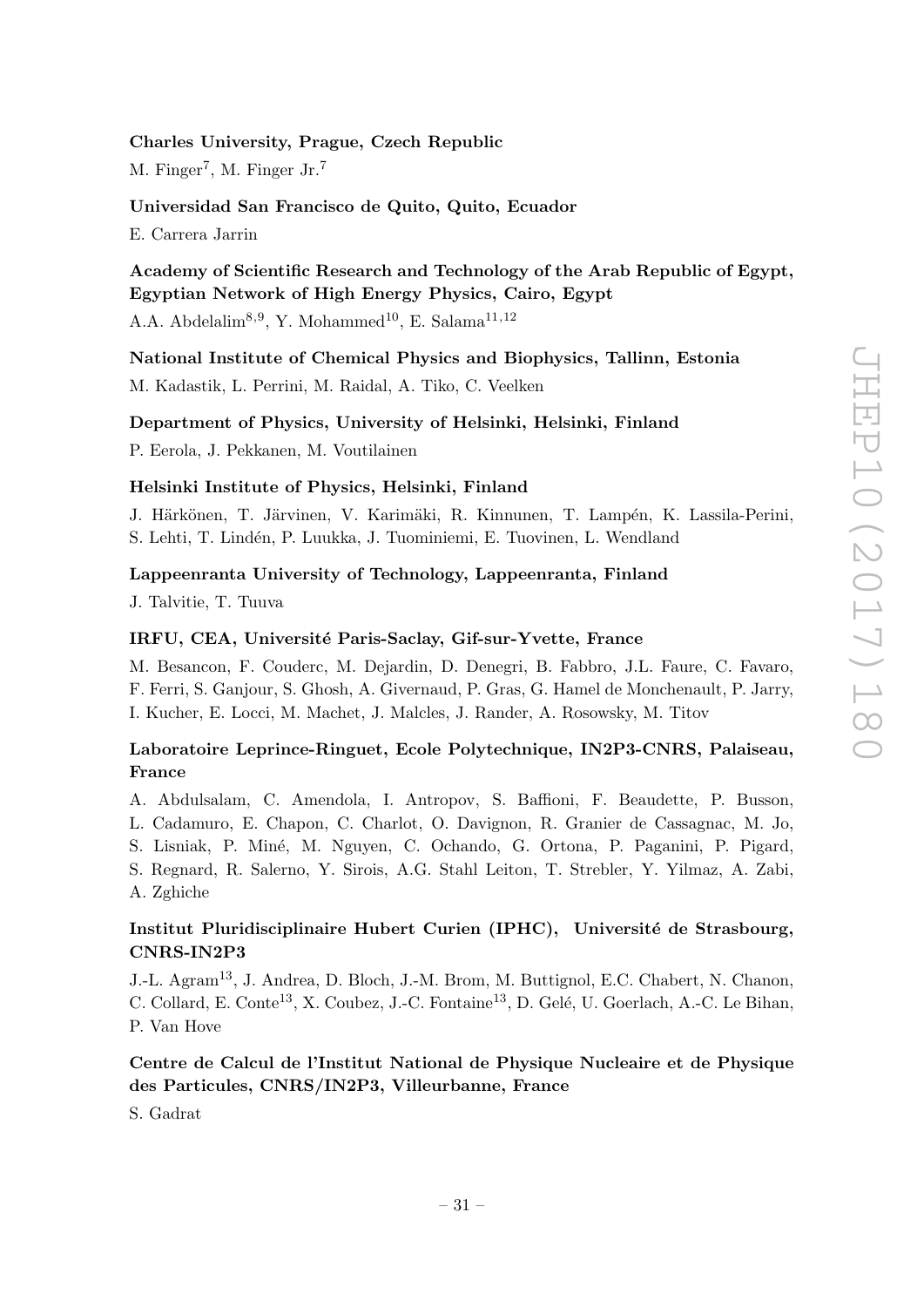### Université de Lyon, Université Claude Bernard Lyon 1, CNRS-IN2P3, Institut de Physique Nucléaire de Lyon, Villeurbanne, France

S. Beauceron, C. Bernet, G. Boudoul, C.A. Carrillo Montoya, R. Chierici, D. Contardo,

B. Courbon, P. Depasse, H. El Mamouni, J. Fay, S. Gascon, M. Gouzevitch, G. Grenier,

B. Ille, F. Lagarde, I.B. Laktineh, M. Lethuillier, L. Mirabito, A.L. Pequegnot, S. Perries,

A. Popov<sup>14</sup>, V. Sordini, M. Vander Donckt, P. Verdier, S. Viret

### Georgian Technical University, Tbilisi, Georgia

T. Toriashvili<sup>15</sup>

#### Tbilisi State University, Tbilisi, Georgia

Z. Tsamalaidze<sup>7</sup>

#### RWTH Aachen University, I. Physikalisches Institut, Aachen, Germany

C. Autermann, S. Beranek, L. Feld, M.K. Kiesel, K. Klein, M. Lipinski, M. Preuten, C. Schomakers, J. Schulz, T. Verlage

#### RWTH Aachen University, III. Physikalisches Institut A, Aachen, Germany

A. Albert, M. Brodski, E. Dietz-Laursonn, D. Duchardt, M. Endres, M. Erdmann, S. Erdweg, T. Esch, R. Fischer, A. Güth, M. Hamer, T. Hebbeker, C. Heidemann, K. Hoepfner, S. Knutzen, M. Merschmeyer, A. Meyer, P. Millet, S. Mukherjee, M. Olschewski, K. Padeken, T. Pook, M. Radziej, H. Reithler, M. Rieger, F. Scheuch, L. Sonnenschein, D. Teyssier, S. Thüer

#### RWTH Aachen University, III. Physikalisches Institut B, Aachen, Germany

V. Cherepanov, G. Flügge, B. Kargoll, T. Kress, A. Künsken, J. Lingemann, T. Müller, A. Nehrkorn, A. Nowack, C. Pistone, O. Pooth, A. Stahl<sup>16</sup>

#### Deutsches Elektronen-Synchrotron, Hamburg, Germany

M. Aldaya Martin, T. Arndt, C. Asawatangtrakuldee, K. Beernaert, O. Behnke, U. Behrens, A.A. Bin Anuar, K. Borras<sup>17</sup>, A. Campbell, P. Connor, C. Contreras-Campana, F. Costanza, C. Diez Pardos, G. Dolinska, G. Eckerlin, D. Eckstein, T. Eichhorn, E. Eren, E. Gallo<sup>18</sup>, J. Garay Garcia, A. Geiser, A. Gizhko, J.M. Grados Luyando, A. Grohsjean, P. Gunnellini, A. Harb, J. Hauk, M. Hempel<sup>19</sup>, H. Jung, A. Kalogeropoulos, O. Karacheban<sup>19</sup>, M. Kasemann, J. Keaveney, C. Kleinwort, I. Korol, D. Krücker, W. Lange, A. Lelek, T. Lenz, J. Leonard, K. Lipka, A. Lobanov, W. Lohmann<sup>19</sup>, R. Mankel, I.-A. Melzer-Pellmann, A.B. Meyer, G. Mittag, J. Mnich, A. Mussgiller, D. Pitzl, R. Placakyte, A. Raspereza, B. Roland, M.O. Sahin, P. Saxena, T. Schoerner-Sadenius, S. Spannagel, N. Stefaniuk, G.P. Van Onsem, R. Walsh, C. Wissing

#### University of Hamburg, Hamburg, Germany

V. Blobel, M. Centis Vignali, A.R. Draeger, T. Dreyer, E. Garutti, D. Gonzalez, J. Haller, M. Hoffmann, A. Junkes, R. Klanner, R. Kogler, N. Kovalchuk, S. Kurz, T. Lapsien, I. Marchesini, D. Marconi, M. Meyer, M. Niedziela, D. Nowatschin, F. Pantaleo<sup>16</sup>, T. Peiffer, A. Perieanu, C. Scharf, P. Schleper, A. Schmidt, S. Schumann, J. Schwandt, J. Sonneveld, H. Stadie, G. Steinbrück, F.M. Stober, M. Stöver, H. Tholen, D. Troendle, E. Usai, L. Vanelderen, A. Vanhoefer, B. Vormwald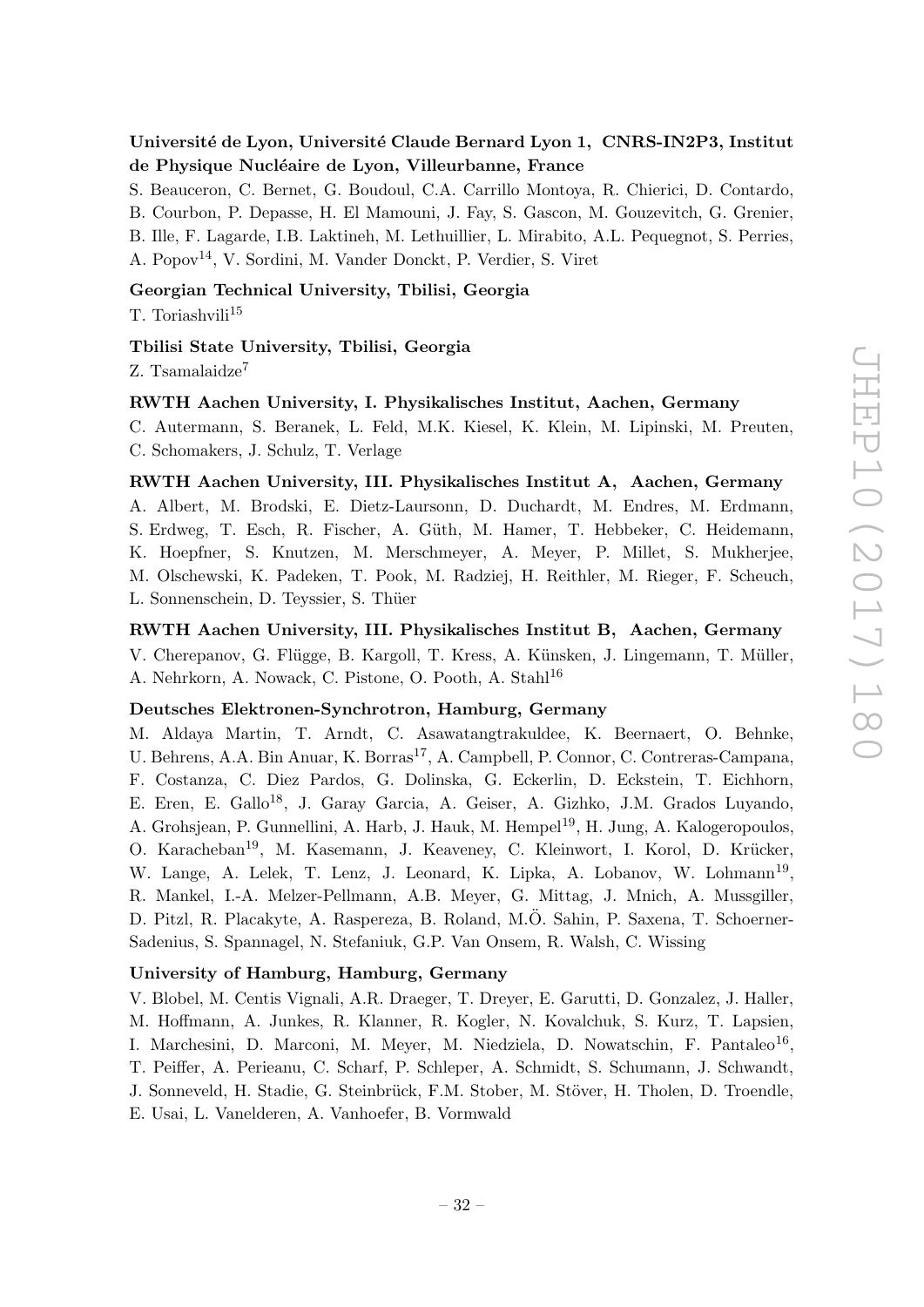#### Institut für Experimentelle Kernphysik, Karlsruhe, Germany

M. Akbiyik, C. Barth, S. Baur, C. Baus, J. Berger, E. Butz, R. Caspart, T. Chwalek, F. Colombo, W. De Boer, A. Dierlamm, S. Fink, B. Freund, R. Friese, M. Giffels, A. Gilbert, P. Goldenzweig, D. Haitz, F. Hartmann<sup>16</sup>, S.M. Heindl, U. Husemann, F. Kassel<sup>16</sup>, I. Katkov<sup>14</sup>, S. Kudella, H. Mildner, M.U. Mozer, Th. Müller, M. Plagge, G. Quast, K. Rabbertz, S. Röcker, F. Roscher, M. Schröder, I. Shvetsov, G. Sieber, H.J. Simonis, R. Ulrich, S. Wayand, M. Weber, T. Weiler, S. Williamson, C. Wöhrmann, R. Wolf

### Institute of Nuclear and Particle Physics (INPP), NCSR Demokritos, Aghia Paraskevi, Greece

G. Anagnostou, G. Daskalakis, T. Geralis, V.A. Giakoumopoulou, A. Kyriakis, D. Loukas, I. Topsis-Giotis

#### National and Kapodistrian University of Athens, Athens, Greece

S. Kesisoglou, A. Panagiotou, N. Saoulidou, E. Tziaferi

#### University of Ioánnina, Ioánnina, Greece

I. Evangelou, G. Flouris, C. Foudas, P. Kokkas, N. Loukas, N. Manthos, I. Papadopoulos, E. Paradas

### MTA-ELTE Lendület CMS Particle and Nuclear Physics Group, Eötvös Loránd University, Budapest, Hungary

N. Filipovic, G. Pasztor

#### Wigner Research Centre for Physics, Budapest, Hungary

G. Bencze, C. Hajdu, D. Horvath<sup>20</sup>, F. Sikler, V. Veszpremi, G. Vesztergombi<sup>21</sup>, A.J. Zsigmond

#### Institute of Nuclear Research ATOMKI, Debrecen, Hungary

N. Beni, S. Czellar, J. Karancsi<sup>22</sup>, A. Makovec, J. Molnar, Z. Szillasi

#### Institute of Physics, University of Debrecen

M. Bartók<sup>21</sup>, P. Raics, Z.L. Trocsanyi, B. Ujvari

### Indian Institute of Science (IISc)

S. Choudhury, J.R. Komaragiri

### National Institute of Science Education and Research, Bhubaneswar, India

S. Bahinipati<sup>23</sup>, S. Bhowmik<sup>24</sup>, P. Mal, K. Mandal, A. Nayak<sup>25</sup>, D.K. Sahoo<sup>23</sup>, N. Sahoo, S.K. Swain

#### Panjab University, Chandigarh, India

S. Bansal, S.B. Beri, V. Bhatnagar, R. Chawla, U.Bhawandeep, A.K. Kalsi, A. Kaur, M. Kaur, R. Kumar, P. Kumari, A. Mehta, M. Mittal, J.B. Singh, G. Walia

#### University of Delhi, Delhi, India

Ashok Kumar, A. Bhardwaj, B.C. Choudhary, R.B. Garg, S. Keshri, A. Kumar, S. Malhotra, M. Naimuddin, K. Ranjan, R. Sharma, V. Sharma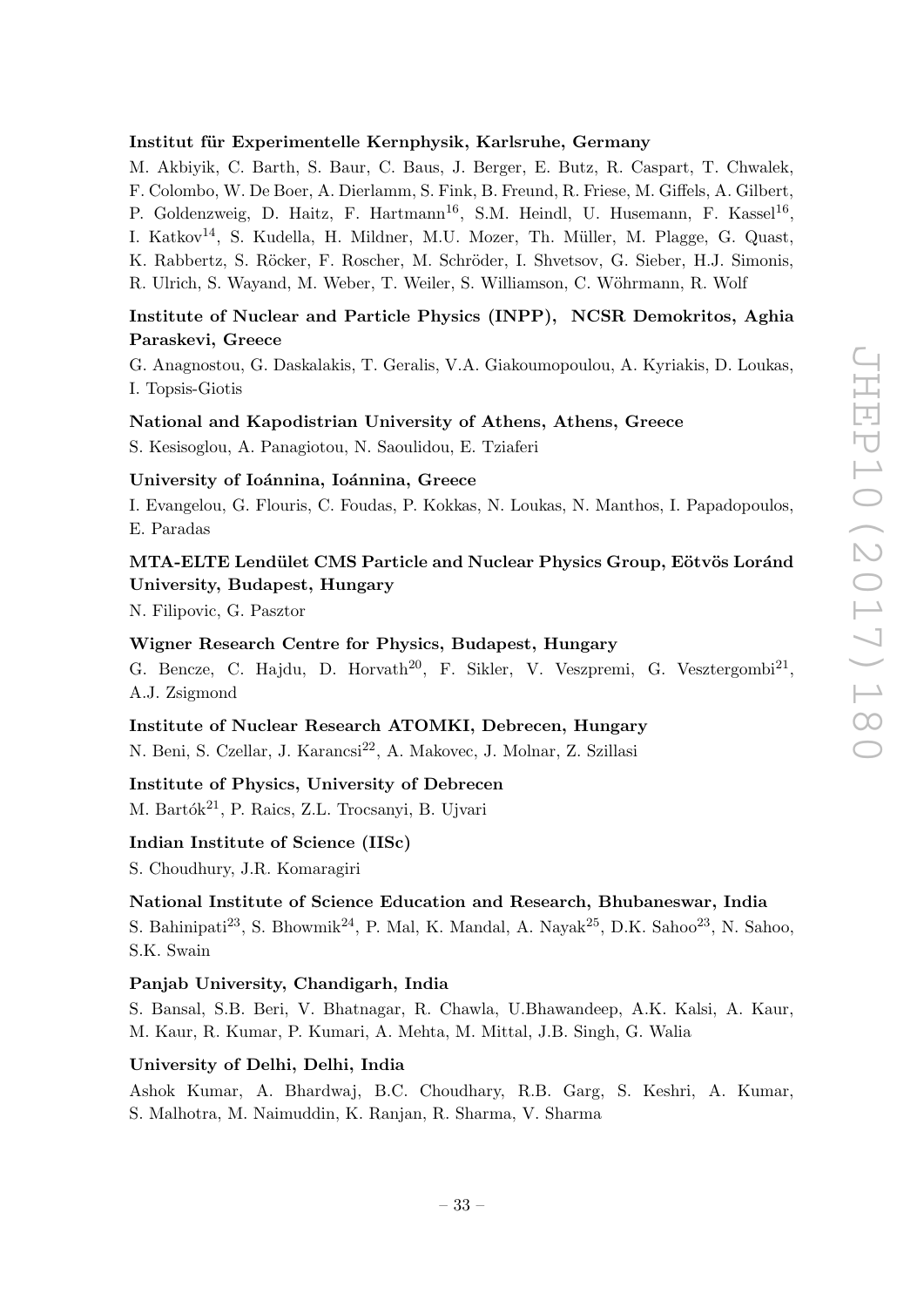#### Saha Institute of Nuclear Physics, Kolkata, India

R. Bhattacharya, S. Bhattacharya, K. Chatterjee, S. Dey, S. Dutt, S. Dutta, S. Ghosh, N. Majumdar, A. Modak, K. Mondal, S. Mukhopadhyay, S. Nandan, A. Purohit, A. Roy, D. Roy, S. Roy Chowdhury, S. Sarkar, M. Sharan, S. Thakur

#### Indian Institute of Technology Madras, Madras, India

P.K. Behera

#### Bhabha Atomic Research Centre, Mumbai, India

R. Chudasama, D. Dutta, V. Jha, V. Kumar, A.K. Mohanty16, P.K. Netrakanti, L.M. Pant, P. Shukla, A. Topkar

#### Tata Institute of Fundamental Research-A, Mumbai, India

T. Aziz, S. Dugad, G. Kole, B. Mahakud, S. Mitra, G.B. Mohanty, B. Parida, N. Sur, B. Sutar

#### Tata Institute of Fundamental Research-B, Mumbai, India

S. Banerjee, R.K. Dewanjee, S. Ganguly, M. Guchait, Sa. Jain, S. Kumar, M. Maity<sup>24</sup>, G. Majumder, K. Mazumdar, T. Sarkar<sup>24</sup>, N. Wickramage<sup>26</sup>

#### Indian Institute of Science Education and Research (IISER), Pune, India

S. Chauhan, S. Dube, V. Hegde, A. Kapoor, K. Kothekar, S. Pandey, A. Rane, S. Sharma

#### Institute for Research in Fundamental Sciences (IPM), Tehran, Iran

S. Chenarani27, E. Eskandari Tadavani, S.M. Etesami27, M. Khakzad, M. Mohammadi Najafabadi, M. Naseri, S. Paktinat Mehdiabadi<sup>28</sup>, F. Rezaei Hosseinabadi, B. Safarzadeh<sup>29</sup>, M. Zeinali

#### University College Dublin, Dublin, Ireland

M. Felcini, M. Grunewald

### INFN Sezione di Bari<sup>a</sup>, Università di Bari<sup>b</sup>, Politecnico di Bari<sup>c</sup>, Bari, Italy

M. Abbrescia<sup>a,b</sup>, C. Calabria<sup>a,b</sup>, C. Caputo<sup>a,b</sup>, A. Colaleo<sup>a</sup>, D. Creanza<sup>a,c</sup>, L. Cristella<sup>a,b</sup>, N. De Filippis<sup>a,c</sup>, M. De Palma<sup>a,b</sup>, L. Fiore<sup>a</sup>, G. Iaselli<sup>a,c</sup>, G. Maggi<sup>a,c</sup>, M. Maggi<sup>a</sup>, G. Miniello<sup>a,b</sup>, S. My<sup>a,b</sup>, S. Nuzzo<sup>a,b</sup>, A. Pompili<sup>a,b</sup>, G. Pugliese<sup>a,c</sup>, R. Radogna<sup>a,b</sup>, A. Ranieri<sup>a</sup>, G. Selvaggi<sup>a,b</sup>, A. Sharma<sup>a</sup>, L. Silvestris<sup>a, 16</sup>, R. Venditti<sup>a,b</sup>, P. Verwilligen<sup>a</sup>

### INFN Sezione di Bologna $^a,$  Università di Bologna $^b,~$  Bologna, Italy

G. Abbiendi<sup>a</sup>, C. Battilana, D. Bonacorsi<sup>a,b</sup>, S. Braibant-Giacomelli<sup>a,b</sup>, L. Brigliadori<sup>a,b</sup>, R. Campanini<sup>a,b</sup>, P. Capiluppi<sup>a,b</sup>, A. Castro<sup>a,b</sup>, F.R. Cavallo<sup>a</sup>, S.S. Chhibra<sup>a,b</sup>, G. Codispoti<sup>a,b</sup>, M. Cuffiani<sup>a,b</sup>, G.M. Dallavalle<sup>a</sup>, F. Fabbri<sup>a</sup>, A. Fanfani<sup>a,b</sup>, D. Fasanella<sup>a,b</sup>, P. Giacomelli<sup>a</sup>, C. Grandi<sup>a</sup>, L. Guiducci<sup>a,b</sup>, S. Marcellini<sup>a</sup>, G. Masetti<sup>a</sup>, A. Montanari<sup>a</sup>, F.L. Navarria<sup>a,b</sup>, A. Perrotta<sup>a</sup>, A.M. Rossi<sup>a,b</sup>, T. Rovelli<sup>a,b</sup>, G.P. Siroli<sup>a,b</sup>, N. Tosi<sup>a,b,16</sup>

### INFN Sezione di Catania $^a,$  Università di Catania $^b, \;$  Catania, Italy

S. Albergo<sup>a,b</sup>, S. Costa<sup>a,b</sup>, A. Di Mattia<sup>a</sup>, F. Giordano<sup>a,b</sup>, R. Potenza<sup>a,b</sup>, A. Tricomi<sup>a,b</sup>, C. Tuve<sup> $a,b$ </sup>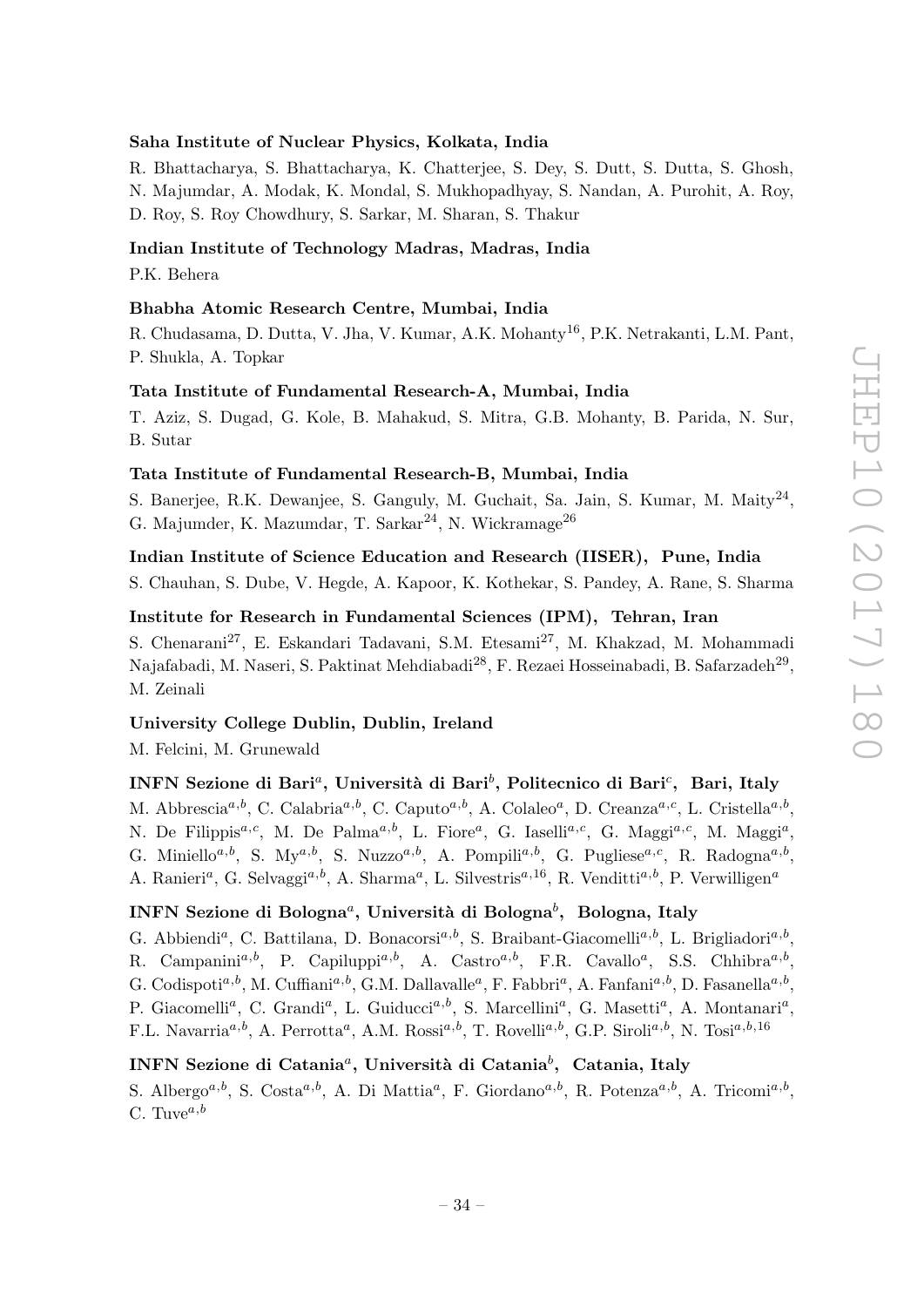### INFN Sezione di Firenze $^a$ , Università di Firenze $^b$ , Firenze, Italy

G. Barbagli<sup>a</sup>, V. Ciulli<sup>a,b</sup>, C. Civinini<sup>a</sup>, R. D'Alessandro<sup>a,b</sup>, E. Focardi<sup>a,b</sup>, P. Lenzi<sup>a,b</sup>, M. Meschini<sup>a</sup>, S. Paoletti<sup>a</sup>, L. Russo<sup>a, 30</sup>, G. Sguazzoni<sup>a</sup>, D. Strom<sup>a</sup>, L. Viliani<sup>a, b, 16</sup>

#### INFN Laboratori Nazionali di Frascati, Frascati, Italy

L. Benussi, S. Bianco, F. Fabbri, D. Piccolo, F. Primavera<sup>16</sup>

### INFN Sezione di Genova $^a,$  Università di Genova $^b, \,$  Genova, Italy

V. Calvelli<sup>a,b</sup>, F. Ferro<sup>a</sup>, M.R. Monge<sup>a,b</sup>, E. Robutti<sup>a</sup>, S. Tosi<sup>a,b</sup>

#### $\bf{INFN}$  Sezione di Milano-Bicocca $^a,$  Università di Milano-Bicocca $^b$ , Milano, Italy

L. Brianza<sup>a,b,16</sup>, F. Brivio<sup>a,b</sup>, V. Ciriolo, M.E. Dinardo<sup>a,b</sup>, S. Fiorendi<sup>a,b,16</sup>, S. Gennai<sup>a</sup>, A. Ghezzi<sup>a,b</sup>, P. Govoni<sup>a,b</sup>, M. Malberti<sup>a,b</sup>, S. Malvezzi<sup>a</sup>, R.A. Manzoni<sup>a,b</sup>, D. Menasce<sup>a</sup>, L. Moroni<sup>a</sup>, M. Paganoni<sup>a,b</sup>, D. Pedrini<sup>a</sup>, S. Pigazzini<sup>a,b</sup>, S. Ragazzi<sup>a,b</sup>, T. Tabarelli de Fatis $a,b$ 

### INFN Sezione di Napoli<sup>a</sup>, Università di Napoli 'Federico II'<sup>b</sup>, Napoli, Italy, Università della Basilicata<sup>c</sup>, Potenza, Italy, Università G. Marconi<sup>d</sup>, Roma, Italy

S. Buontempo<sup>a</sup>, N. Cavallo<sup>a,c</sup>, G. De Nardo, S. Di Guida<sup>a,d,16</sup>, M. Esposito<sup>a,b</sup>, F. Fabozzi<sup>a,c</sup>, F. Fienga<sup>a,b</sup>, A.O.M. Iorio<sup>a,b</sup>, G. Lanza<sup>a</sup>, L. Lista<sup>a</sup>, S. Meola<sup>a,d,16</sup>, P. Paolucci<sup>a, 16</sup>, C. Sciacca<sup>a, b</sup>, F. Thyssen<sup>a</sup>

### INFN Sezione di Padova ${}^a,\,$ Università di Padova ${}^b,\,$ Padova, Italy, Università di  $Trento<sup>c</sup>$ , Trento, Italy

P. Azzi<sup>a, 16</sup>, N. Bacchetta<sup>a</sup>, L. Benato<sup>a,b</sup>, D. Bisello<sup>a,b</sup>, A. Boletti<sup>a,b</sup>, R. Carlin<sup>a,b</sup>, A. Carvalho Antunes De Oliveira<sup>a,b</sup>, P. Checchia<sup>a</sup>, M. Dall'Osso<sup>a,b</sup>, P. De Castro Manzano<sup>a</sup>, T. Dorigo<sup>a</sup>, U. Dosselli<sup>a</sup>, F. Gasparini<sup>a,b</sup>, U. Gasparini<sup>a,b</sup>, S. Lacaprara<sup>a</sup>, M. Margoni<sup>a,b</sup>, A.T. Meneguzzo<sup>a,b</sup>, J. Pazzini<sup>a,b</sup>, N. Pozzobon<sup>a,b</sup>, P. Ronchese<sup>a,b</sup>, R. Rossin<sup>a,b</sup>, F. Simonetto<sup>a,b</sup>, E. Torassa<sup>a</sup>, M. Zanetti<sup>a,b</sup>, P. Zotto<sup>a,b</sup>, G. Zumerle<sup>a,b</sup>

### INFN Sezione di Pavia $^a,$  Università di Pavia $^b, \, \,$  Pavia, Italy

A. Braghieri<sup>a</sup>, F. Fallavollita<sup>a,b</sup>, A. Magnani<sup>a,b</sup>, P. Montagna<sup>a,b</sup>, S.P. Ratti<sup>a,b</sup>, V. Re<sup>a</sup>, M. Ressegotti, C. Riccardi<sup>a, b</sup>, P. Salvini<sup>a</sup>, I. Vai<sup>a, b</sup>, P. Vitulo<sup>a, b</sup>

### INFN Sezione di Perugia $^a,$  Università di Perugia $^b, \, \,$  Perugia, Italy

L. Alunni Solestizi<sup>a,b</sup>, G.M. Bilei<sup>a</sup>, D. Ciangottini<sup>a,b</sup>, L. Fanò<sup>a,b</sup>, P. Lariccia<sup>a,b</sup>, R. Leonardi<sup>a, b</sup>, G. Mantovani<sup>a, b</sup>, V. Mariani<sup>a, b</sup>, M. Menichelli<sup>a</sup>, A. Saha<sup>a</sup>, A. Santocchia<sup>a, b</sup>

### $\mathbf{INFN}$  Sezione di Pisa $^a, \mathbf{Universit\`a}$  di Pisa $^b, \mathbf{Scuola}$  Normale Superiore di Pisa $^c,$ Pisa, Italy

K. Androsov<sup>a, 30</sup>, P. Azzurri<sup>a, 16</sup>, G. Bagliesi<sup>a</sup>, J. Bernardini<sup>a</sup>, T. Boccali<sup>a</sup>, R. Castaldi<sup>a</sup>, M.A. Ciocci<sup>a, 30</sup>, R. Dell'Orso<sup>a</sup>, G. Fedi, A. Giassi<sup>a</sup>, M.T. Grippo<sup>a, 30</sup>, F. Ligabue<sup>a, c</sup>, T. Lomtadze<sup>a</sup>, L. Martini<sup>a,b</sup>, A. Messineo<sup>a,b</sup>, F. Palla<sup>a</sup>, A. Rizzi<sup>a,b</sup>, A. Savoy-Navarro<sup>a,31</sup>, P. Spagnolo<sup>a</sup>, R. Tenchini<sup>a</sup>, G. Tonelli<sup>a,b</sup>, A. Venturi<sup>a</sup>, P.G. Verdini<sup>a</sup>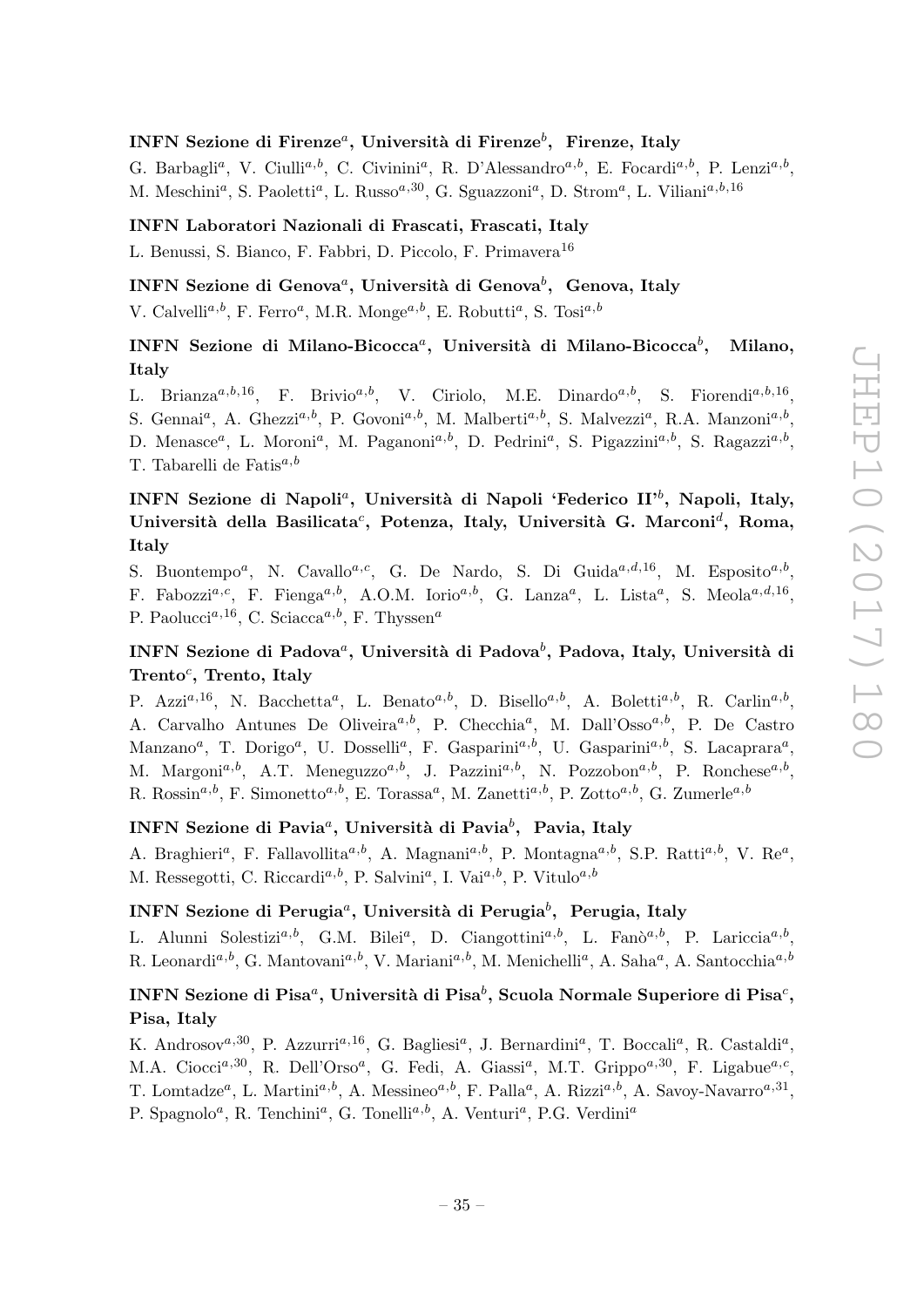### INFN Sezione di Roma $^a,$  Università di Roma $^b, \;$  Roma, Italy

L. Barone<sup>a,b</sup>, F. Cavallari<sup>a</sup>, M. Cipriani<sup>a,b</sup>, D. Del Re<sup>a,b,16</sup>, M. Diemoz<sup>a</sup>, S. Gelli<sup>a,b</sup>, E. Longo<sup>a,b</sup>, F. Margaroli<sup>a,b</sup>, B. Marzocchi<sup>a,b</sup>, P. Meridiani<sup>a</sup>, G. Organtini<sup>a,b</sup>, R. Paramatti<sup>a,b</sup>, F. Preiato<sup>a,b</sup>, S. Rahatlou<sup>a,b</sup>, C. Rovelli<sup>a</sup>, F. Santanastasio<sup>a,b</sup>

### ${\rm INFN}$  Sezione di Torino ${}^a,\; {\rm Università}$  di Torino ${}^b,\; {\rm Torino},\; {\rm Italy},\; {\rm Università}$  del  $\mathbf{P}$ iemonte  $\mathbf{O}\mathbf{r}$ ientale $^c$ , Novara, Italy

N. Amapane<sup>a,b</sup>, R. Arcidiacono<sup>a,c,16</sup>, S. Argiro<sup>a,b</sup>, M. Arneodo<sup>a,c</sup>, N. Bartosik<sup>a</sup>, R. Bellan<sup>a,b</sup>, C. Biino<sup>a</sup>, N. Cartiglia<sup>a</sup>, F. Cenna<sup>a,b</sup>, M. Costa<sup>a,b</sup>, R. Covarelli<sup>a,b</sup>, A. Degano<sup>a,b</sup>, N. Demaria<sup>a</sup>, L. Finco<sup>a,b</sup>, B. Kiani<sup>a,b</sup>, C. Mariotti<sup>a</sup>, S. Maselli<sup>a</sup>, E. Migliore<sup>a,b</sup>, V. Monaco<sup>a,b</sup>, E. Monteil<sup>a,b</sup>, M. Monteno<sup>a</sup>, M.M. Obertino<sup>a,b</sup>, L. Pacher<sup>a,b</sup>, N. Pastrone<sup>a</sup>, M. Pelliccioni<sup>a</sup>, G.L. Pinna Angioni<sup>a,b</sup>, F. Ravera<sup>a,b</sup>, A. Romero<sup>a,b</sup>, M. Ruspa<sup>a,c</sup>, R. Sacchi<sup>a,b</sup>, K. Shchelina<sup>a,b</sup>, V. Sola<sup>a</sup>, A. Solano<sup>a,b</sup>, A. Staiano<sup>a</sup>, P. Traczyk $a,b$ 

### $\operatorname{INFN}$  Sezione di Trieste $^a,$  Università di Trieste $^b, \, \,$  Trieste, Italy

S. Belforte<sup>a</sup>, M. Casarsa<sup>a</sup>, F. Cossutti<sup>a</sup>, G. Della Ricca<sup>a,b</sup>, A. Zanetti<sup>a</sup>

#### Kyungpook National University, Daegu, Korea

D.H. Kim, G.N. Kim, M.S. Kim, S. Lee, S.W. Lee, Y.D. Oh, S. Sekmen, D.C. Son, Y.C. Yang

Chonbuk National University, Jeonju, Korea

A. Lee

### Chonnam National University, Institute for Universe and Elementary Particles, Kwangju, Korea

H. Kim

Hanyang University, Seoul, Korea J.A. Brochero Cifuentes, T.J. Kim

#### Korea University, Seoul, Korea

S. Cho, S. Choi, Y. Go, D. Gyun, S. Ha, B. Hong, Y. Jo, Y. Kim, K. Lee, K.S. Lee, S. Lee, J. Lim, S.K. Park, Y. Roh

#### Seoul National University, Seoul, Korea

J. Almond, J. Kim, H. Lee, S.B. Oh, B.C. Radburn-Smith, S.h. Seo, U.K. Yang, H.D. Yoo, G.B. Yu

University of Seoul, Seoul, Korea M. Choi, H. Kim, J.H. Kim, J.S.H. Lee, I.C. Park, G. Ryu, M.S. Ryu

#### Sungkyunkwan University, Suwon, Korea

Y. Choi, J. Goh, C. Hwang, J. Lee, I. Yu

#### Vilnius University, Vilnius, Lithuania

V. Dudenas, A. Juodagalvis, J. Vaitkus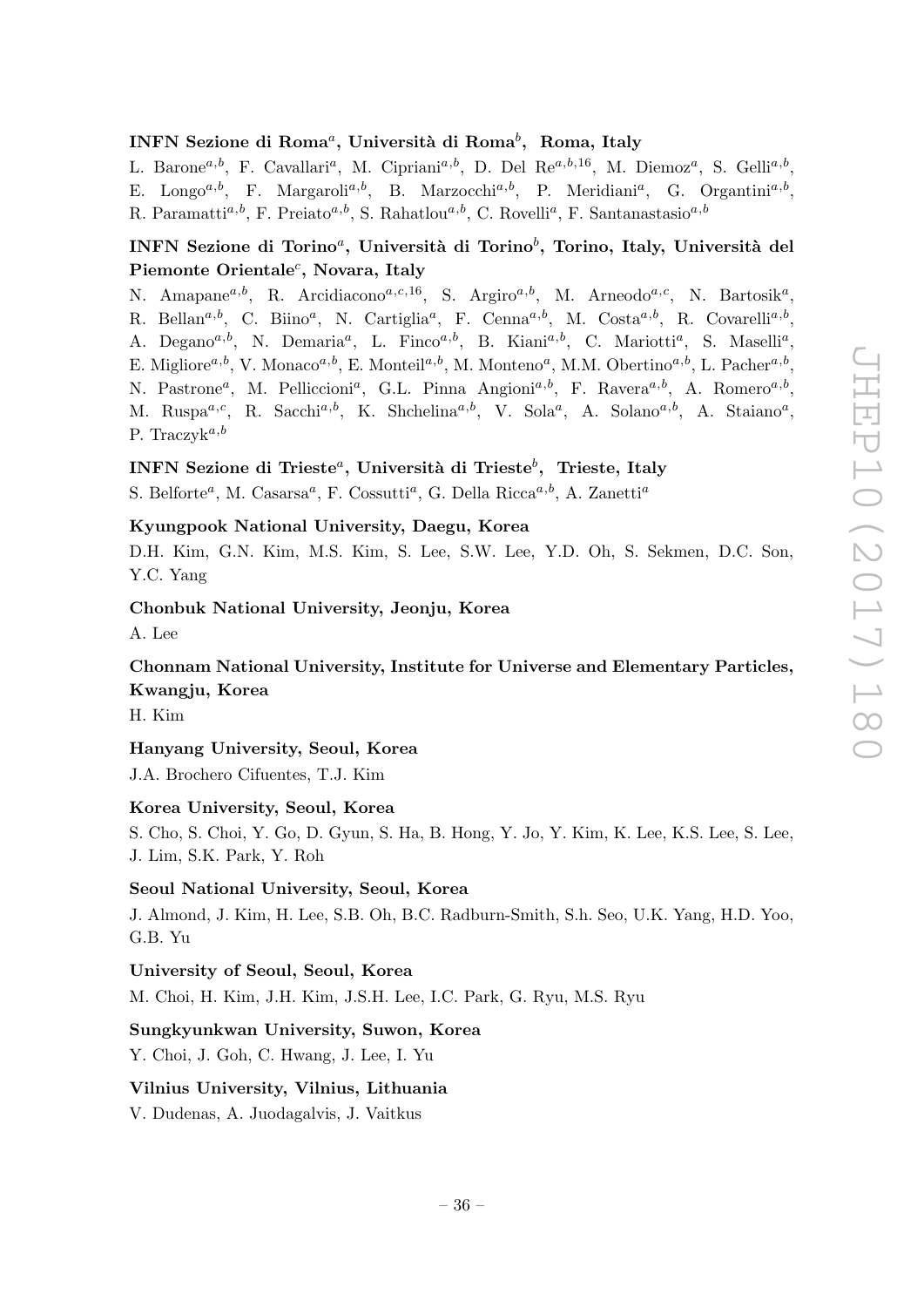### National Centre for Particle Physics, Universiti Malaya, Kuala Lumpur, Malaysia

I. Ahmed, Z.A. Ibrahim, M.A.B. Md Ali<sup>32</sup>, F. Mohamad Idris<sup>33</sup>, W.A.T. Wan Abdullah, M.N. Yusli, Z. Zolkapli

Centro de Investigacion y de Estudios Avanzados del IPN, Mexico City, Mexico H. Castilla-Valdez, E. De La Cruz-Burelo, I. Heredia-De La Cruz<sup>34</sup>, A. Hernandez-Almada,

R. Lopez-Fernandez, R. Magaña Villalba, J. Mejia Guisao, A. Sanchez-Hernandez

#### Universidad Iberoamericana, Mexico City, Mexico

S. Carrillo Moreno, C. Oropeza Barrera, F. Vazquez Valencia

#### Benemerita Universidad Autonoma de Puebla, Puebla, Mexico

S. Carpinteyro, I. Pedraza, H.A. Salazar Ibarguen, C. Uribe Estrada

#### Universidad Autónoma de San Luis Potosí, San Luis Potosí, Mexico

A. Morelos Pineda

### University of Auckland, Auckland, New Zealand

D. Krofcheck

### University of Canterbury, Christchurch, New Zealand P.H. Butler

#### National Centre for Physics, Quaid-I-Azam University, Islamabad, Pakistan

A. Ahmad, M. Ahmad, Q. Hassan, H.R. Hoorani, W.A. Khan, A. Saddique, M.A. Shah, M. Shoaib, M. Waqas

#### National Centre for Nuclear Research, Swierk, Poland

H. Bialkowska, M. Bluj, B. Boimska, T. Frueboes, M. G´orski, M. Kazana, K. Nawrocki, K. Romanowska-Rybinska, M. Szleper, P. Zalewski

### Institute of Experimental Physics, Faculty of Physics, University of Warsaw, Warsaw, Poland

K. Bunkowski, A. Byszuk35, K. Doroba, A. Kalinowski, M. Konecki, J. Krolikowski, M. Misiura, M. Olszewski, M. Walczak

### Laboratório de Instrumentação e Física Experimental de Partículas, Lisboa, Portugal

P. Bargassa, C. Beirão Da Cruz E Silva, B. Calpas, A. Di Francesco, P. Faccioli, M. Gallinaro, J. Hollar, N. Leonardo, L. Lloret Iglesias, M.V. Nemallapudi, J. Seixas, O. Toldaiev, D. Vadruccio, J. Varela

#### Joint Institute for Nuclear Research, Dubna, Russia

S. Afanasiev, P. Bunin, M. Gavrilenko, I. Golutvin, I. Gorbunov, A. Kamenev, V. Karjavin, A. Lanev, A. Malakhov, V. Matveev<sup>36, 37</sup>, V. Palichik, V. Perelygin, S. Shmatov, S. Shulha, N. Skatchkov, V. Smirnov, N. Voytishin, A. Zarubin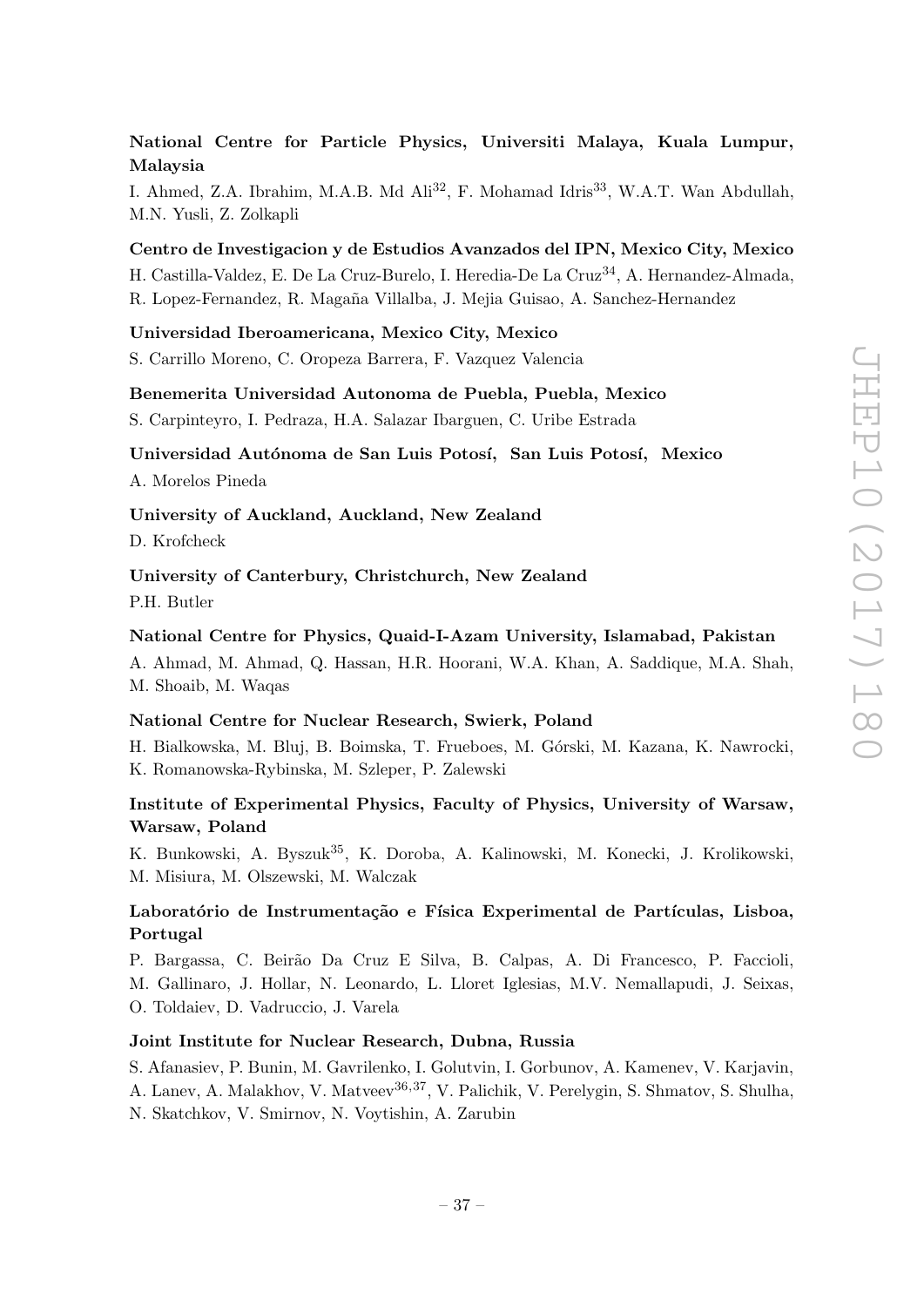#### Petersburg Nuclear Physics Institute, Gatchina (St. Petersburg), Russia

L. Chtchipounov, V. Golovtsov, Y. Ivanov, V. Kim<sup>38</sup>, E. Kuznetsova<sup>39</sup>, V. Murzin, V. Oreshkin, V. Sulimov, A. Vorobyev

#### Institute for Nuclear Research, Moscow, Russia

Yu. Andreev, A. Dermenev, S. Gninenko, N. Golubev, A. Karneyeu, M. Kirsanov, N. Krasnikov, A. Pashenkov, D. Tlisov, A. Toropin

#### Institute for Theoretical and Experimental Physics, Moscow, Russia

V. Epshteyn, V. Gavrilov, N. Lychkovskaya, V. Popov, I. Pozdnyakov, G. Safronov, A. Spiridonov, M. Toms, E. Vlasov, A. Zhokin

Moscow Institute of Physics and Technology, Moscow, Russia

T. Aushev, A. Bylinkin<sup>37</sup>

# National Research Nuclear University 'Moscow Engineering Physics Institute' (MEPhI), Moscow, Russia

M. Danilov<sup>40</sup>, E. Popova, V. Rusinov

P.N. Lebedev Physical Institute, Moscow, Russia

V. Andreev, M. Azarkin<sup>37</sup>, I. Dremin<sup>37</sup>, M. Kirakosyan, A. Leonidov<sup>37</sup>, A. Terkulov

### Skobeltsyn Institute of Nuclear Physics, Lomonosov Moscow State University, Moscow, Russia

A. Baskakov, A. Belyaev, E. Boos, V. Bunichev, M. Dubinin<sup>41</sup>, L. Dudko, A. Ershov, A. Gribushin, V. Klyukhin, O. Kodolova, I. Lokhtin, I. Miagkov, S. Obraztsov, V. Savrin, A. Snigirev

Novosibirsk State University (NSU), Novosibirsk, Russia V. Blinov<sup>42</sup>, Y.Skovpen<sup>42</sup>, D. Shtol<sup>42</sup>

### State Research Center of Russian Federation, Institute for High Energy Physics, Protvino, Russia

I. Azhgirey, I. Bayshev, S. Bitioukov, D. Elumakhov, V. Kachanov, A. Kalinin, D. Konstantinov, V. Krychkine, V. Petrov, R. Ryutin, A. Sobol, S. Troshin, N. Tyurin, A. Uzunian, A. Volkov

### University of Belgrade, Faculty of Physics and Vinca Institute of Nuclear Sciences, Belgrade, Serbia

P. Adzic<sup>43</sup>, P. Cirkovic, D. Devetak, M. Dordevic, J. Milosevic, V. Rekovic

### Centro de Investigaciones Energéticas Medioambientales y Tecnológicas (CIEMAT), Madrid, Spain

J. Alcaraz Maestre, M. Barrio Luna, E. Calvo, M. Cerrada, M. Chamizo Llatas, N. Colino, B. De La Cruz, A. Delgado Peris, A. Escalante Del Valle, C. Fernandez Bedoya, J.P. Fern´andez Ramos, J. Flix, M.C. Fouz, P. Garcia-Abia, O. Gonzalez Lopez, S. Goy Lopez, J.M. Hernandez, M.I. Josa, E. Navarro De Martino, A. Pérez-Calero Yzquierdo, J. Puerta Pelayo, A. Quintario Olmeda, I. Redondo, L. Romero, M.S. Soares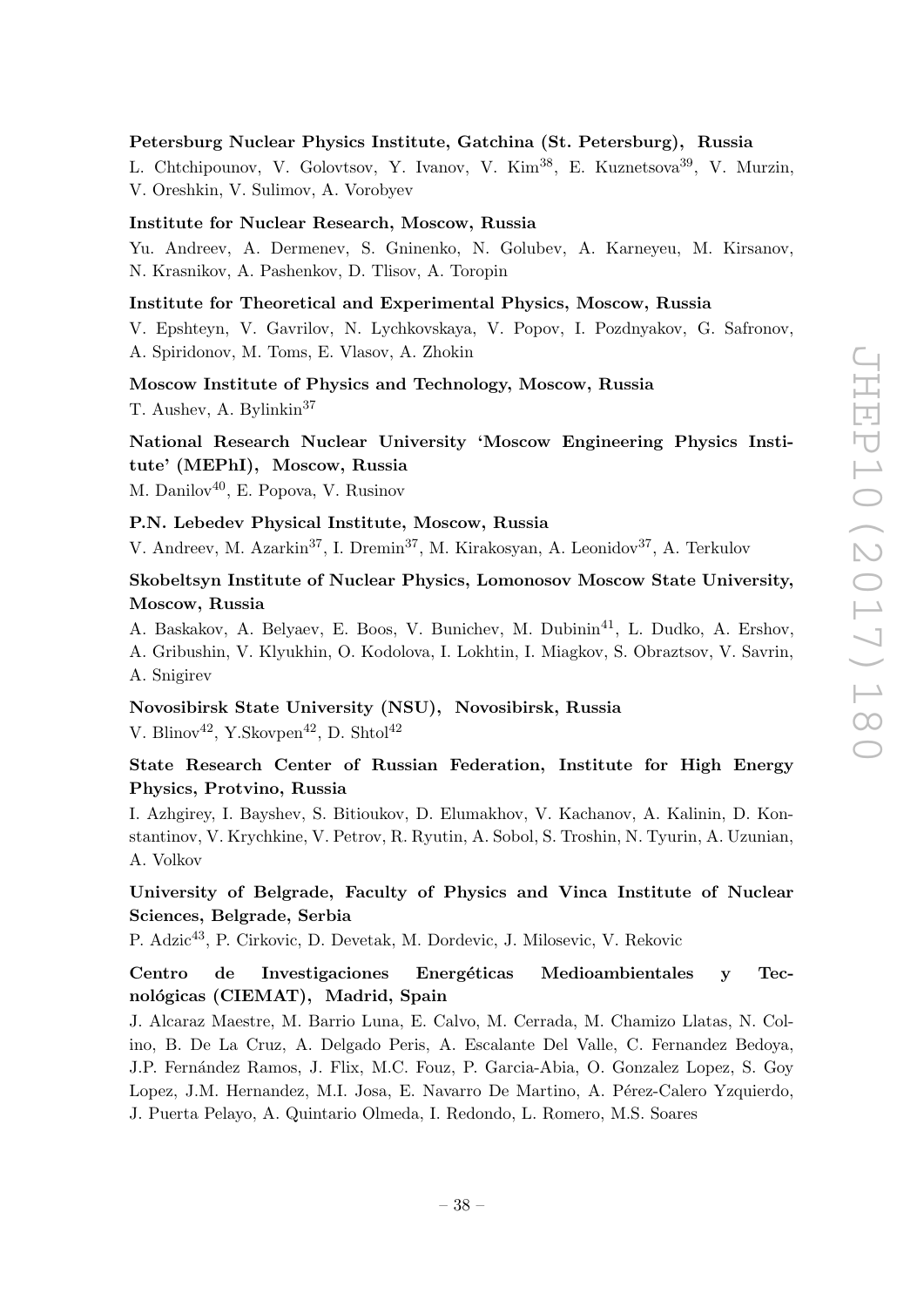#### Universidad Autónoma de Madrid, Madrid, Spain

J.F. de Trocóniz, M. Missiroli, D. Moran

#### Universidad de Oviedo, Oviedo, Spain

J. Cuevas, C. Erice, J. Fernandez Menendez, I. Gonzalez Caballero, J.R. González Fernández, E. Palencia Cortezon, S. Sanchez Cruz, I. Suárez Andrés, P. Vischia, J.M. Vizan Garcia

### Instituto de Física de Cantabria (IFCA), CSIC-Universidad de Cantabria, Santander, Spain

I.J. Cabrillo, A. Calderon, E. Curras, M. Fernandez, J. Garcia-Ferrero, G. Gomez, A. Lopez Virto, J. Marco, C. Martinez Rivero, F. Matorras, J. Piedra Gomez, T. Rodrigo, A. Ruiz-Jimeno, L. Scodellaro, N. Trevisani, I. Vila, R. Vilar Cortabitarte

#### CERN, European Organization for Nuclear Research, Geneva, Switzerland

D. Abbaneo, E. Auffray, G. Auzinger, P. Baillon, A.H. Ball, D. Barney, P. Bloch, A. Bocci, C. Botta, T. Camporesi, R. Castello, M. Cepeda, G. Cerminara, Y. Chen, A. Cimmino, D. d'Enterria, A. Dabrowski, V. Daponte, A. David, M. De Gruttola, A. De Roeck, E. Di Marco<sup>44</sup>, M. Dobson, B. Dorney, T. du Pree, D. Duggan, M. Dünser, N. Dupont, A. Elliott-Peisert, P. Everaerts, S. Fartoukh, G. Franzoni, J. Fulcher, W. Funk, D. Gigi, K. Gill, M. Girone, F. Glege, D. Gulhan, S. Gundacker, M. Guthoff, P. Harris, J. Hegeman, V. Innocente, P. Janot, J. Kieseler, H. Kirschenmann, V. Knünz, A. Kornmayer<sup>16</sup>, M.J. Kortelainen, K. Kousouris, M. Krammer<sup>1</sup>, C. Lange, P. Lecoq, C. Lourenço, M.T. Lucchini, L. Malgeri, M. Mannelli, A. Martelli, F. Meijers, J.A. Merlin, S. Mersi, E. Meschi, P. Milenovic<sup>45</sup>, F. Moortgat, S. Morovic, M. Mulders, H. Neugebauer, S. Orfanelli, L. Orsini, L. Pape, E. Perez, M. Peruzzi, A. Petrilli, G. Petrucciani, A. Pfeiffer, M. Pierini, A. Racz, T. Reis, G. Rolandi<sup>46</sup>, M. Rovere, H. Sakulin, J.B. Sauvan, C. Schäfer, C. Schwick, M. Seidel, A. Sharma, P. Silva, P. Sphicas<sup>47</sup>, J. Steggemann, M. Stove, Y. Takahashi, M. Tosi, D. Treille, A. Triossi, A. Tsirou, V. Veckalns<sup>48</sup>, G.I. Veres<sup>21</sup>, M. Verweij, N. Wardle, H.K. Wöhri, A. Zagozdzinska<sup>35</sup>, W.D. Zeuner

#### Paul Scherrer Institut, Villigen, Switzerland

W. Bertl, K. Deiters, W. Erdmann, R. Horisberger, Q. Ingram, H.C. Kaestli, D. Kotlinski, U. Langenegger, T. Rohe, S.A. Wiederkehr

#### Institute for Particle Physics, ETH Zurich, Zurich, Switzerland

F. Bachmair, L. Bäni, L. Bianchini, B. Casal, G. Dissertori, M. Dittmar, M. Donegà, C. Grab, C. Heidegger, D. Hits, J. Hoss, G. Kasieczka, W. Lustermann, B. Mangano, M. Marionneau, P. Martinez Ruiz del Arbol, M. Masciovecchio, M.T. Meinhard, D. Meister, F. Micheli, P. Musella, F. Nessi-Tedaldi, F. Pandolfi, J. Pata, F. Pauss, G. Perrin, L. Perrozzi, M. Quittnat, M. Rossini, M. Schönenberger, A. Starodumov<sup>49</sup>, V.R. Tavolaro, K. Theofilatos, R. Wallny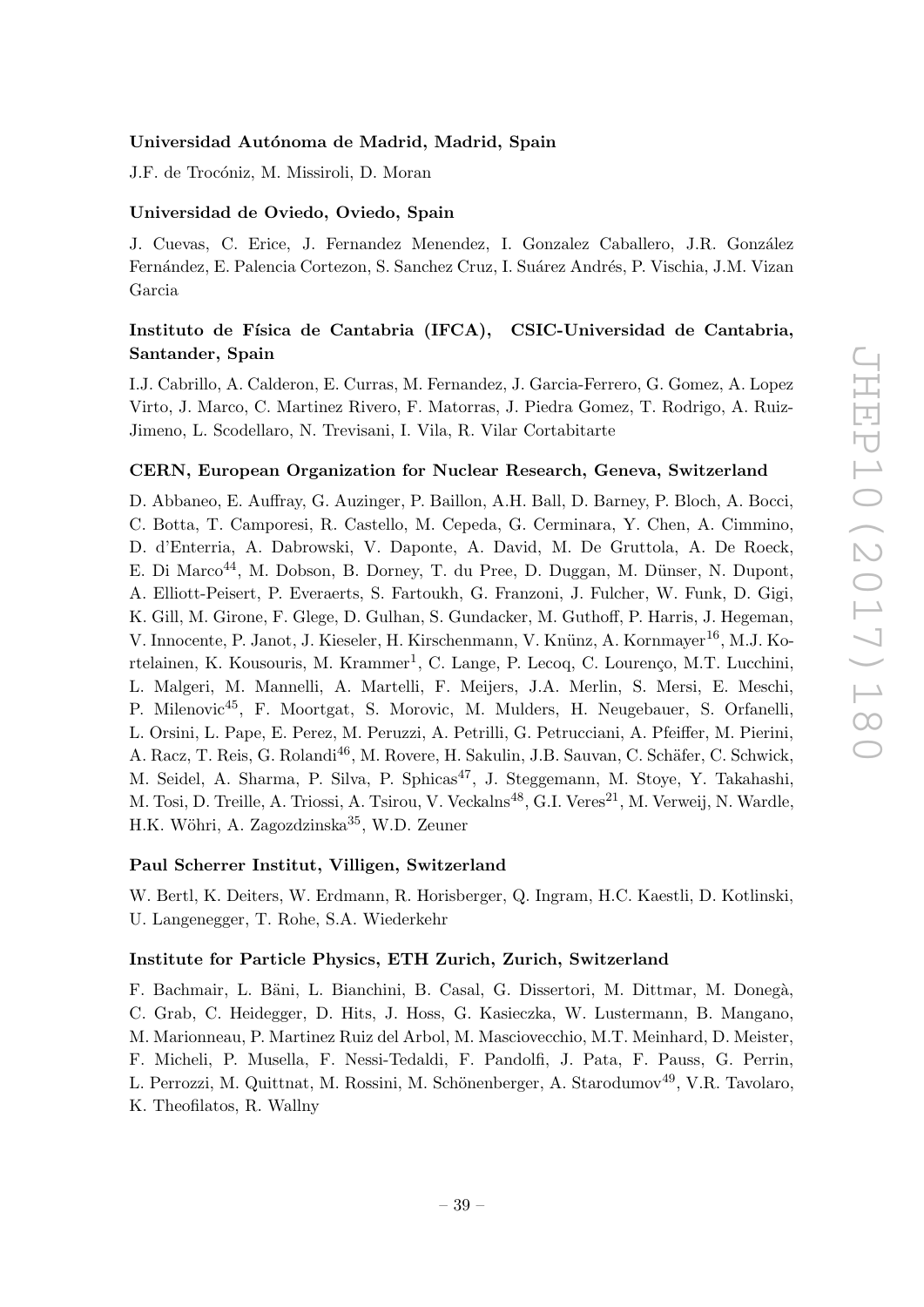#### Universität Zürich, Zurich, Switzerland

T.K. Aarrestad, C. Amsler<sup>50</sup>, L. Caminada, M.F. Canelli, A. De Cosa, S. Donato, C. Galloni, A. Hinzmann, T. Hreus, B. Kilminster, J. Ngadiuba, D. Pinna, G. Rauco, P. Robmann, D. Salerno, C. Seitz, Y. Yang, A. Zucchetta

#### National Central University, Chung-Li, Taiwan

V. Candelise, C.W. Chen, T.H. Doan, Sh. Jain, R. Khurana, M. Konyushikhin, C.M. Kuo, W. Lin, Y.J. Lu, A. Pozdnyakov, F.Y. Tsai, S.S. Yu

#### National Taiwan University (NTU), Taipei, Taiwan

Arun Kumar, P. Chang, Y.H. Chang, Y. Chao, K.F. Chen, P.H. Chen, F. Fiori, W.-S. Hou, Y. Hsiung, Y.F. Liu, R.-S. Lu, M. Miñano Moya, E. Paganis, A. Psallidas, J.f. Tsai

### Chulalongkorn University, Faculty of Science, Department of Physics, Bangkok, Thailand

B. Asavapibhop, G. Singh, N. Srimanobhas, N. Suwonjandee

### Cukurova University - Physics Department, Science and Art Faculty

A. Adiguzel, M.N. Bakirci<sup>51</sup>, S. Cerci<sup>52</sup>, S. Damarseckin, Z.S. Demiroglu, C. Dozen, I. Dumanoglu, S. Girgis, G. Gokbulut, Y. Guler, I. Hos<sup>53</sup>, E.E. Kangal<sup>54</sup>, O. Kara, A. Kayis Topaksu, U. Kiminsu, M. Oglakci, G. Onengut<sup>55</sup>, K. Ozdemir<sup>56</sup>, B. Tali<sup>52</sup>, S. Turkcapar, I.S. Zorbakir, C. Zorbilmez

#### Middle East Technical University, Physics Department, Ankara, Turkey

B. Bilin, S. Bilmis, B. Isildak<sup>57</sup>, G. Karapinar<sup>58</sup>, M. Yalvac, M. Zeyrek

#### Bogazici University, Istanbul, Turkey

E. Gülmez, M. Kaya<sup>59</sup>, O. Kaya<sup>60</sup>, E.A. Yetkin<sup>61</sup>, T. Yetkin<sup>62</sup>

#### Istanbul Technical University, Istanbul, Turkey

A. Cakir, K. Cankocak, S. Sen<sup>63</sup>

### Institute for Scintillation Materials of National Academy of Science of Ukraine, Kharkov, Ukraine

B. Grynyov

### National Scientific Center, Kharkov Institute of Physics and Technology, Kharkov, Ukraine

L. Levchuk, P. Sorokin

#### University of Bristol, Bristol, United Kingdom

R. Aggleton, F. Ball, L. Beck, J.J. Brooke, D. Burns, E. Clement, D. Cussans, H. Flacher, J. Goldstein, M. Grimes, G.P. Heath, H.F. Heath, J. Jacob, L. Kreczko, C. Lucas, D.M. Newbold<sup>64</sup>, S. Paramesvaran, A. Poll, T. Sakuma, S. Seif El Nasr-storey, D. Smith, V.J. Smith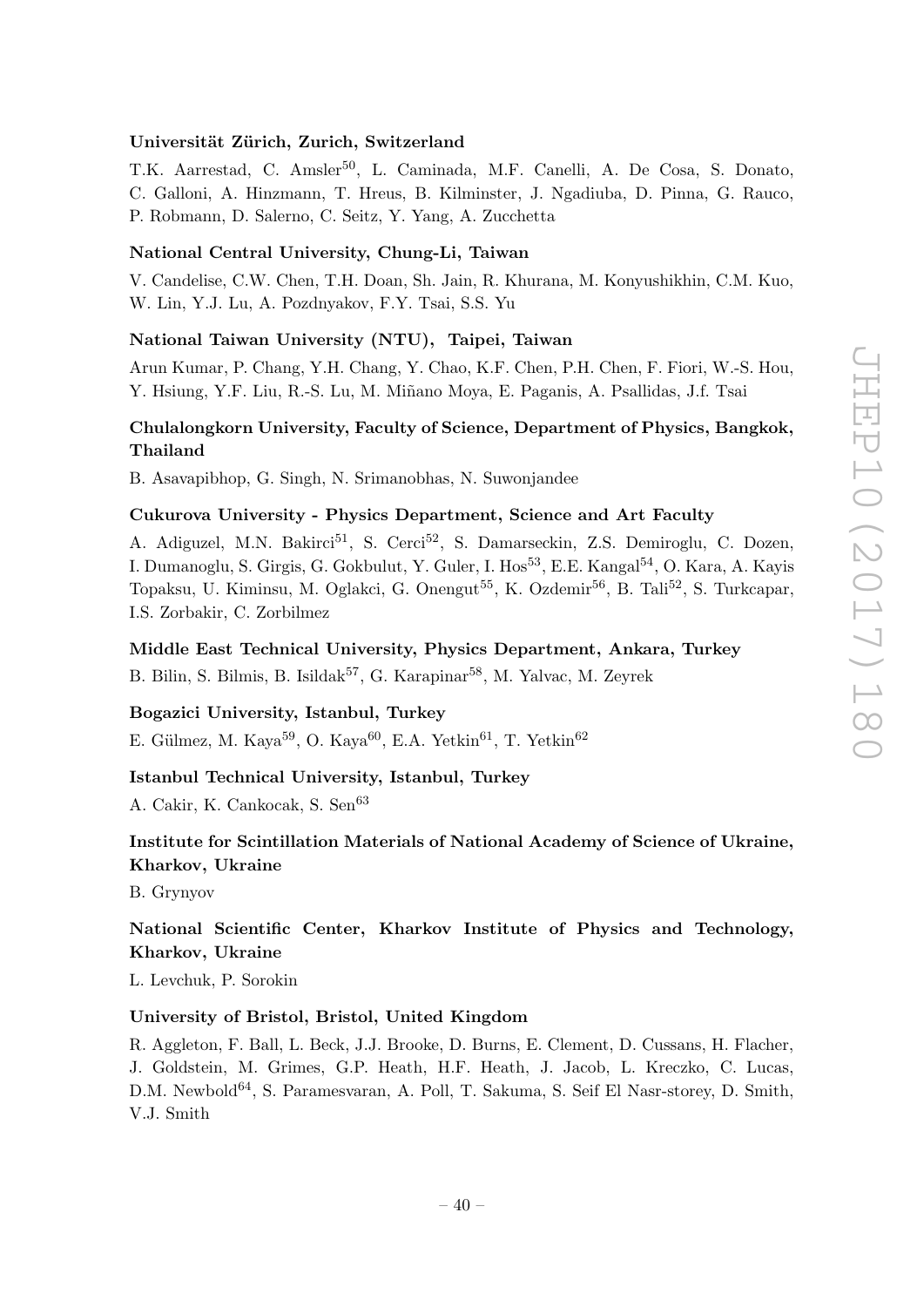#### Rutherford Appleton Laboratory, Didcot, United Kingdom

K.W. Bell, A. Belyaev<sup>65</sup>, C. Brew, R.M. Brown, L. Calligaris, D. Cieri, D.J.A. Cockerill, J.A. Coughlan, K. Harder, S. Harper, E. Olaiya, D. Petyt, C.H. Shepherd-Themistocleous, A. Thea, I.R. Tomalin, T. Williams

#### Imperial College, London, United Kingdom

M. Baber, R. Bainbridge, O. Buchmuller, A. Bundock, S. Casasso, M. Citron, D. Colling, L. Corpe, P. Dauncey, G. Davies, A. De Wit, M. Della Negra, R. Di Maria, P. Dunne, A. Elwood, D. Futyan, Y. Haddad, G. Hall, G. Iles, T. James, R. Lane, C. Laner, L. Lyons, A.-M. Magnan, S. Malik, L. Mastrolorenzo, J. Nash, A. Nikitenko<sup>49</sup>, J. Pela, B. Penning, M. Pesaresi, D.M. Raymond, A. Richards, A. Rose, E. Scott, C. Seez, S. Summers, A. Tapper, K. Uchida, M. Vazquez Acosta<sup>66</sup>, T. Virdee<sup>16</sup>, J. Wright, S.C. Zenz

#### Brunel University, Uxbridge, United Kingdom

J.E. Cole, P.R. Hobson, A. Khan, P. Kyberd, I.D. Reid, P. Symonds, L. Teodorescu, M. Turner

#### Baylor University, Waco, U.S.A.

A. Borzou, K. Call, J. Dittmann, K. Hatakeyama, H. Liu, N. Pastika

#### Catholic University of America

R. Bartek, A. Dominguez

#### The University of Alabama, Tuscaloosa, U.S.A.

A. Buccilli, S.I. Cooper, C. Henderson, P. Rumerio, C. West

#### Boston University, Boston, U.S.A.

D. Arcaro, A. Avetisyan, T. Bose, D. Gastler, D. Rankin, C. Richardson, J. Rohlf, L. Sulak, D. Zou

#### Brown University, Providence, U.S.A.

G. Benelli, D. Cutts, A. Garabedian, J. Hakala, U. Heintz, J.M. Hogan, O. Jesus, K.H.M. Kwok, E. Laird, G. Landsberg, Z. Mao, M. Narain, S. Piperov, S. Sagir, E. Spencer, R. Syarif

#### University of California, Davis, Davis, U.S.A.

R. Breedon, D. Burns, M. Calderon De La Barca Sanchez, S. Chauhan, M. Chertok, J. Conway, R. Conway, P.T. Cox, R. Erbacher, C. Flores, G. Funk, M. Gardner, W. Ko, R. Lander, C. Mclean, M. Mulhearn, D. Pellett, J. Pilot, S. Shalhout, M. Shi, J. Smith, M. Squires, D. Stolp, K. Tos, M. Tripathi

#### University of California, Los Angeles, U.S.A.

M. Bachtis, C. Bravo, R. Cousins, A. Dasgupta, A. Florent, J. Hauser, M. Ignatenko, N. Mccoll, D. Saltzberg, C. Schnaible, V. Valuev, M. Weber

#### University of California, Riverside, Riverside, U.S.A.

E. Bouvier, K. Burt, R. Clare, J. Ellison, J.W. Gary, S.M.A. Ghiasi Shirazi, G. Hanson, J. Heilman, P. Jandir, E. Kennedy, F. Lacroix, O.R. Long, M. Olmedo Negrete, M.I. Paneva, A. Shrinivas, W. Si, H. Wei, S. Wimpenny, B. R. Yates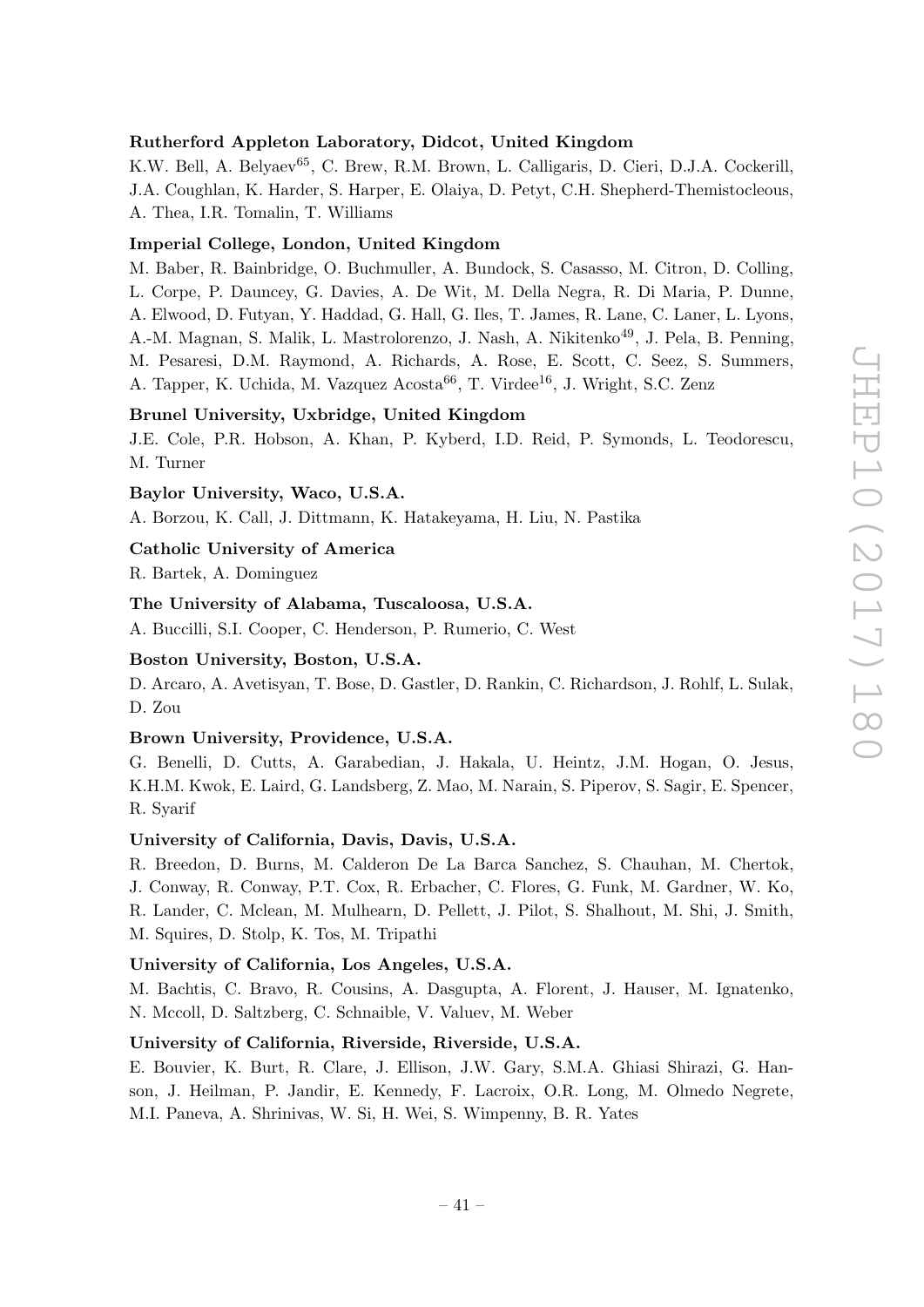#### University of California, San Diego, La Jolla, U.S.A.

J.G. Branson, G.B. Cerati, S. Cittolin, M. Derdzinski, R. Gerosa, A. Holzner, D. Klein, V. Krutelyov, J. Letts, I. Macneill, D. Olivito, S. Padhi, M. Pieri, M. Sani, V. Sharma, S. Simon, M. Tadel, A. Vartak, S. Wasserbaech<sup>67</sup>, C. Welke, J. Wood, F. Würthwein, A. Yagil, G. Zevi Della Porta

### University of California, Santa Barbara - Department of Physics, Santa Barbara, U.S.A.

N. Amin, R. Bhandari, J. Bradmiller-Feld, C. Campagnari, A. Dishaw, V. Dutta, M. Franco Sevilla, C. George, F. Golf, L. Gouskos, J. Gran, R. Heller, J. Incandela, S.D. Mullin, A. Ovcharova, H. Qu, J. Richman, D. Stuart, I. Suarez, J. Yoo

#### California Institute of Technology, Pasadena, U.S.A.

D. Anderson, J. Bendavid, A. Bornheim, J. Bunn, J. Duarte, J.M. Lawhorn, A. Mott, H.B. Newman, C. Pena, M. Spiropulu, J.R. Vlimant, S. Xie, R.Y. Zhu

#### Carnegie Mellon University, Pittsburgh, U.S.A.

M.B. Andrews, T. Ferguson, M. Paulini, J. Russ, M. Sun, H. Vogel, I. Vorobiev, M. Weinberg

#### University of Colorado Boulder, Boulder, U.S.A.

J.P. Cumalat, W.T. Ford, F. Jensen, A. Johnson, M. Krohn, S. Leontsinis, T. Mulholland, K. Stenson, S.R. Wagner

#### Cornell University, Ithaca, U.S.A.

J. Alexander, J. Chaves, J. Chu, S. Dittmer, K. Mcdermott, N. Mirman, J.R. Patterson, A. Rinkevicius, A. Ryd, L. Skinnari, L. Soffi, S.M. Tan, Z. Tao, J. Thom, J. Tucker, P. Wittich, M. Zientek

#### Fairfield University, Fairfield, U.S.A.

D. Winn

### Fermi National Accelerator Laboratory, Batavia, U.S.A.

S. Abdullin, M. Albrow, G. Apollinari, A. Apresyan, S. Banerjee, L.A.T. Bauerdick, A. Beretvas, J. Berryhill, P.C. Bhat, G. Bolla, K. Burkett, J.N. Butler, H.W.K. Cheung, F. Chlebana, S. Cihangir† , M. Cremonesi, V.D. Elvira, I. Fisk, J. Freeman, E. Gottschalk, L. Gray, D. Green, S. Grünendahl, O. Gutsche, D. Hare, R.M. Harris, S. Hasegawa, J. Hirschauer, Z. Hu, B. Jayatilaka, S. Jindariani, M. Johnson, U. Joshi, B. Klima, B. Kreis, S. Lammel, J. Linacre, D. Lincoln, R. Lipton, M. Liu, T. Liu, R. Lopes De Sá, J. Lykken, K. Maeshima, N. Magini, J.M. Marraffino, S. Maruyama, D. Mason, P. McBride, P. Merkel, S. Mrenna, S. Nahn, V. O'Dell, K. Pedro, O. Prokofyev, G. Rakness, L. Ristori, E. Sexton-Kennedy, A. Soha, W.J. Spalding, L. Spiegel, S. Stoynev, J. Strait, N. Strobbe, L. Taylor, S. Tkaczyk, N.V. Tran, L. Uplegger, E.W. Vaandering, C. Vernieri, M. Verzocchi, R. Vidal, M. Wang, H.A. Weber, A. Whitbeck, Y. Wu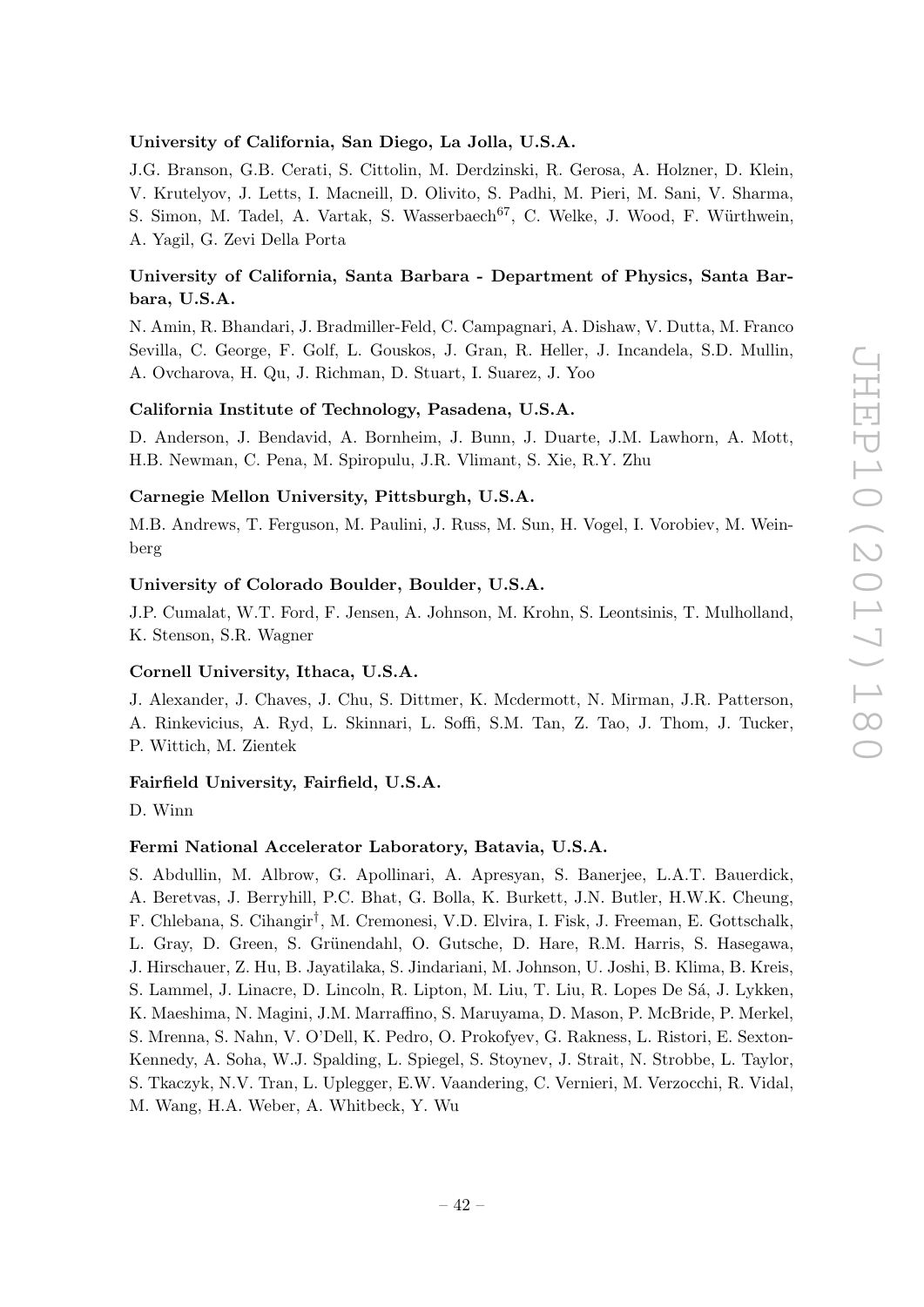#### University of Florida, Gainesville, U.S.A.

D. Acosta, P. Avery, P. Bortignon, D. Bourilkov, A. Brinkerhoff, A. Carnes, M. Carver, D. Curry, S. Das, R.D. Field, I.K. Furic, J. Konigsberg, A. Korytov, J.F. Low, P. Ma, K. Matchev, H. Mei, G. Mitselmakher, D. Rank, L. Shchutska, D. Sperka, L. Thomas, J. Wang, S. Wang, J. Yelton

#### Florida International University, Miami, U.S.A.

S. Linn, P. Markowitz, G. Martinez, J.L. Rodriguez

#### Florida State University, Tallahassee, U.S.A.

A. Ackert, T. Adams, A. Askew, S. Bein, S. Hagopian, V. Hagopian, K.F. Johnson, T. Kolberg, T. Perry, H. Prosper, A. Santra, R. Yohay

#### Florida Institute of Technology, Melbourne, U.S.A.

M.M. Baarmand, V. Bhopatkar, S. Colafranceschi, M. Hohlmann, D. Noonan, T. Roy, F. Yumiceva

#### University of Illinois at Chicago (UIC), Chicago, U.S.A.

M.R. Adams, L. Apanasevich, D. Berry, R.R. Betts, R. Cavanaugh, X. Chen, O. Evdokimov, C.E. Gerber, D.A. Hangal, D.J. Hofman, K. Jung, J. Kamin, I.D. Sandoval Gonzalez, H. Trauger, N. Varelas, H. Wang, Z. Wu, M. Zakaria, J. Zhang

#### The University of Iowa, Iowa City, U.S.A.

B. Bilki<sup>68</sup>, W. Clarida, K. Dilsiz, S. Durgut, R.P. Gandrajula, M. Haytmyradov, V. Khristenko, J.-P. Merlo, H. Mermerkaya<sup>69</sup>, A. Mestvirishvili, A. Moeller, J. Nachtman, H. Ogul, Y. Onel, F. Ozok<sup>70</sup>, A. Penzo, C. Snyder, E. Tiras, J. Wetzel, K. Yi

### Johns Hopkins University, Baltimore, U.S.A.

B. Blumenfeld, A. Cocoros, N. Eminizer, D. Fehling, L. Feng, A.V. Gritsan, P. Maksimovic, J. Roskes, U. Sarica, M. Swartz, M. Xiao, C. You

#### The University of Kansas, Lawrence, U.S.A.

A. Al-bataineh, P. Baringer, A. Bean, S. Boren, J. Bowen, J. Castle, L. Forthomme, S. Khalil, A. Kropivnitskaya, D. Majumder, W. Mcbrayer, M. Murray, S. Sanders, R. Stringer, J.D. Tapia Takaki, Q. Wang

#### Kansas State University, Manhattan, U.S.A.

A. Ivanov, K. Kaadze, Y. Maravin, A. Mohammadi, L.K. Saini, N. Skhirtladze, S. Toda

### Lawrence Livermore National Laboratory, Livermore, U.S.A.

F. Rebassoo, D. Wright

#### University of Maryland, College Park, U.S.A.

C. Anelli, A. Baden, O. Baron, A. Belloni, B. Calvert, S.C. Eno, C. Ferraioli, J.A. Gomez, N.J. Hadley, S. Jabeen, G.Y. Jeng, R.G. Kellogg, J. Kunkle, A.C. Mignerey, F. Ricci-Tam, Y.H. Shin, A. Skuja, M.B. Tonjes, S.C. Tonwar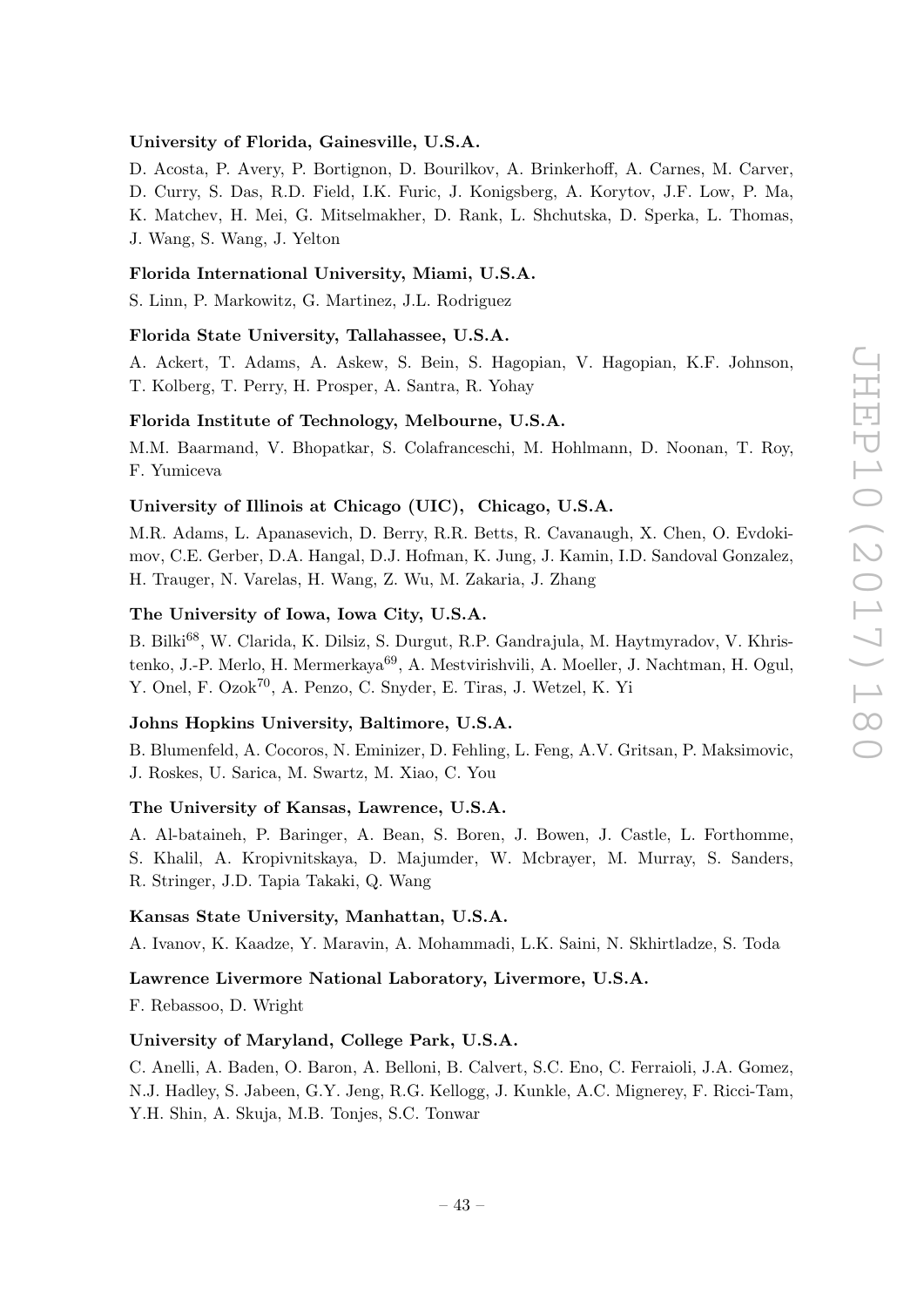#### Massachusetts Institute of Technology, Cambridge, U.S.A.

D. Abercrombie, B. Allen, A. Apyan, V. Azzolini, R. Barbieri, A. Baty, R. Bi, K. Bierwagen, S. Brandt, W. Busza, I.A. Cali, M. D'Alfonso, Z. Demiragli, G. Gomez Ceballos, M. Goncharov, D. Hsu, Y. Iiyama, G.M. Innocenti, M. Klute, D. Kovalskyi, K. Krajczar, Y.S. Lai, Y.-J. Lee, A. Levin, P.D. Luckey, B. Maier, A.C. Marini, C. Mcginn, C. Mironov, S. Narayanan, X. Niu, C. Paus, C. Roland, G. Roland, J. Salfeld-Nebgen, G.S.F. Stephans, K. Tatar, D. Velicanu, J. Wang, T.W. Wang, B. Wyslouch

#### University of Minnesota, Minneapolis, U.S.A.

A.C. Benvenuti, R.M. Chatterjee, A. Evans, P. Hansen, S. Kalafut, S.C. Kao, Y. Kubota, Z. Lesko, J. Mans, S. Nourbakhsh, N. Ruckstuhl, R. Rusack, N. Tambe, J. Turkewitz

#### University of Mississippi, Oxford, U.S.A.

J.G. Acosta, S. Oliveros

#### University of Nebraska-Lincoln, Lincoln, U.S.A.

E. Avdeeva, K. Bloom, D.R. Claes, C. Fangmeier, R. Gonzalez Suarez, R. Kamalieddin, I. Kravchenko, A. Malta Rodrigues, J. Monroy, J.E. Siado, G.R. Snow, B. Stieger

#### State University of New York at Buffalo, Buffalo, U.S.A.

M. Alyari, J. Dolen, A. Godshalk, C. Harrington, I. Iashvili, J. Kaisen, D. Nguyen, A. Parker, S. Rappoccio, B. Roozbahani

#### Northeastern University, Boston, U.S.A.

G. Alverson, E. Barberis, A. Hortiangtham, A. Massironi, D.M. Morse, D. Nash, T. Orimoto, R. Teixeira De Lima, D. Trocino, R.-J. Wang, D. Wood

#### Northwestern University, Evanston, U.S.A.

S. Bhattacharya, O. Charaf, K.A. Hahn, N. Mucia, N. Odell, B. Pollack, M.H. Schmitt, K. Sung, M. Trovato, M. Velasco

#### University of Notre Dame, Notre Dame, U.S.A.

N. Dev, M. Hildreth, K. Hurtado Anampa, C. Jessop, D.J. Karmgard, N. Kellams, K. Lannon, N. Marinelli, F. Meng, C. Mueller, Y. Musienko<sup>36</sup>, M. Planer, A. Reinsvold, R. Ruchti, N. Rupprecht, G. Smith, S. Taroni, M. Wayne, M. Wolf, A. Woodard

#### The Ohio State University, Columbus, U.S.A.

J. Alimena, L. Antonelli, B. Bylsma, L.S. Durkin, S. Flowers, B. Francis, A. Hart, C. Hill, W. Ji, B. Liu, W. Luo, D. Puigh, B.L. Winer, H.W. Wulsin

#### Princeton University, Princeton, U.S.A.

S. Cooperstein, O. Driga, P. Elmer, J. Hardenbrook, P. Hebda, D. Lange, J. Luo, D. Marlow, T. Medvedeva, K. Mei, I. Ojalvo, J. Olsen, C. Palmer, P. Piroué, D. Stickland, A. Svyatkovskiy, C. Tully

#### University of Puerto Rico, Mayaguez, U.S.A.

S. Malik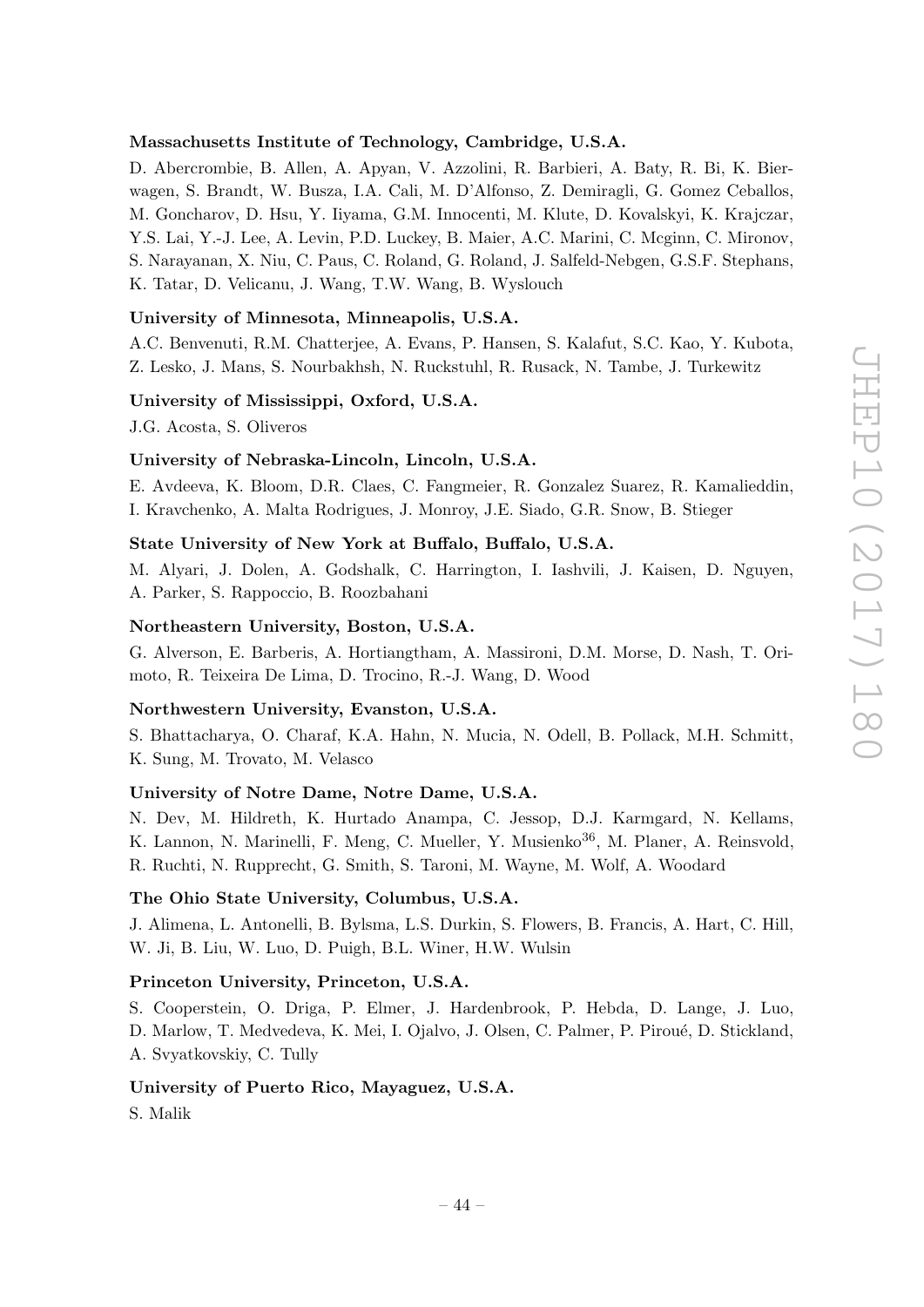#### Purdue University, West Lafayette, U.S.A.

A. Barker, V.E. Barnes, S. Folgueras, L. Gutay, M.K. Jha, M. Jones, A.W. Jung, A. Khatiwada, D.H. Miller, N. Neumeister, J.F. Schulte, X. Shi, J. Sun, F. Wang, W. Xie

#### Purdue University Northwest, Hammond, U.S.A.

N. Parashar, J. Stupak

#### Rice University, Houston, U.S.A.

A. Adair, B. Akgun, Z. Chen, K.M. Ecklund, F.J.M. Geurts, M. Guilbaud, W. Li, B. Michlin, M. Northup, B.P. Padley, J. Roberts, J. Rorie, Z. Tu, J. Zabel

#### University of Rochester, Rochester, U.S.A.

B. Betchart, A. Bodek, P. de Barbaro, R. Demina, Y.t. Duh, T. Ferbel, M. Galanti, A. Garcia-Bellido, J. Han, O. Hindrichs, A. Khukhunaishvili, K.H. Lo, P. Tan, M. Verzetti

#### Rutgers, The State University of New Jersey, Piscataway, U.S.A.

A. Agapitos, J.P. Chou, Y. Gershtein, T.A. Gómez Espinosa, E. Halkiadakis, M. Heindl, E. Hughes, S. Kaplan, R. Kunnawalkam Elayavalli, S. Kyriacou, A. Lath, R. Montalvo, K. Nash, M. Osherson, H. Saka, S. Salur, S. Schnetzer, D. Sheffield, S. Somalwar, R. Stone, S. Thomas, P. Thomassen, M. Walker

#### University of Tennessee, Knoxville, U.S.A.

A.G. Delannoy, M. Foerster, J. Heideman, G. Riley, K. Rose, S. Spanier, K. Thapa

#### Texas A&M University, College Station, U.S.A.

O. Bouhali71, A. Celik, M. Dalchenko, M. De Mattia, A. Delgado, S. Dildick, R. Eusebi, J. Gilmore, T. Huang, E. Juska, T. Kamon<sup>72</sup>, R. Mueller, Y. Pakhotin, R. Patel, A. Perloff, L. Perniè, D. Rathjens, A. Safonov, A. Tatarinov, K.A. Ulmer

#### Texas Tech University, Lubbock, U.S.A.

N. Akchurin, J. Damgov, F. De Guio, C. Dragoiu, P.R. Dudero, J. Faulkner, E. Gurpinar, S. Kunori, K. Lamichhane, S.W. Lee, T. Libeiro, T. Peltola, S. Undleeb, I. Volobouev, Z. Wang

#### Vanderbilt University, Nashville, U.S.A.

S. Greene, A. Gurrola, R. Janjam, W. Johns, C. Maguire, A. Melo, H. Ni, P. Sheldon, S. Tuo, J. Velkovska, Q. Xu

#### University of Virginia, Charlottesville, U.S.A.

M.W. Arenton, P. Barria, B. Cox, R. Hirosky, A. Ledovskoy, H. Li, C. Neu, T. Sinthuprasith, X. Sun, Y. Wang, E. Wolfe, F. Xia

#### Wayne State University, Detroit, U.S.A.

C. Clarke, R. Harr, P.E. Karchin, J. Sturdy, S. Zaleski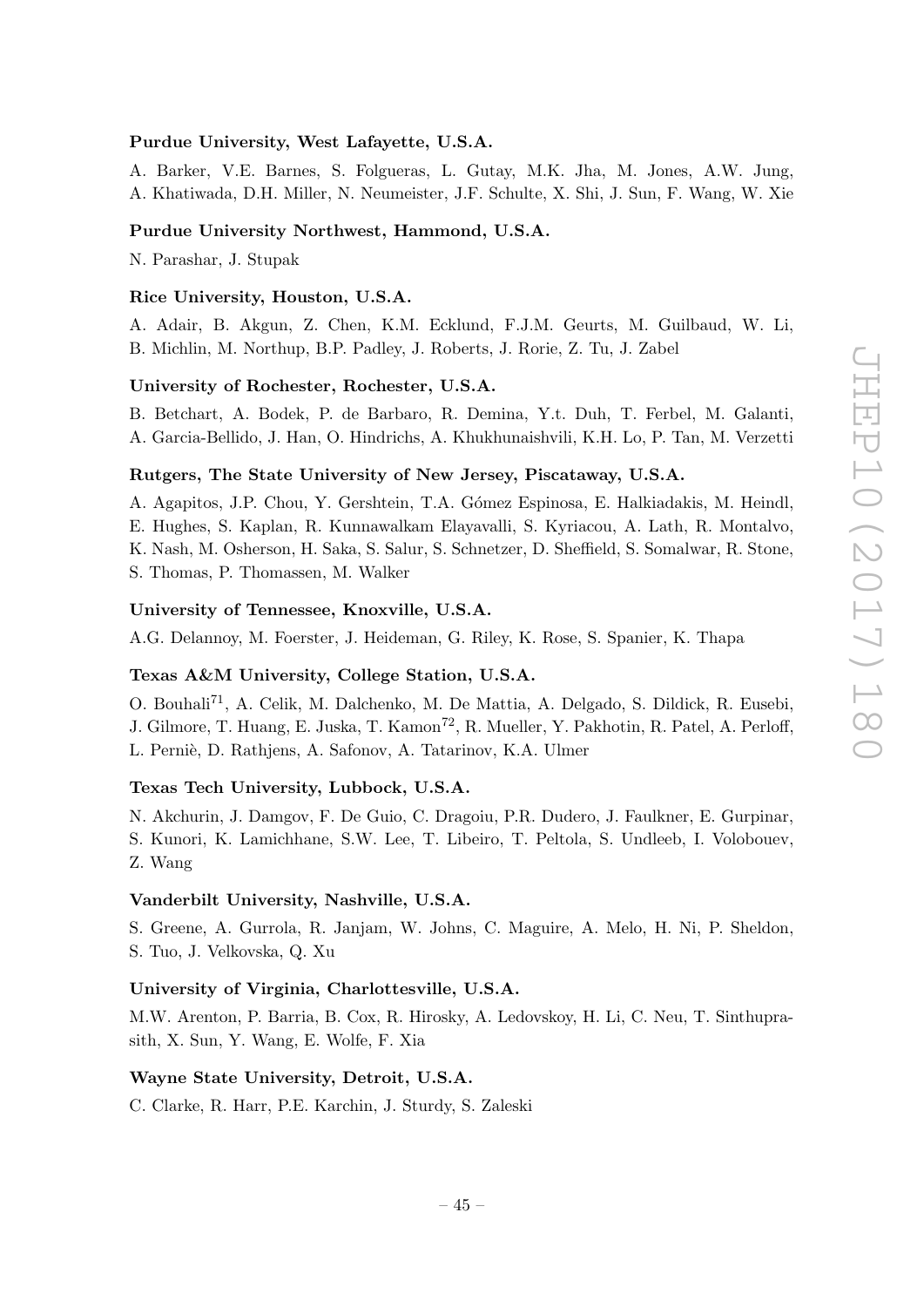#### University of Wisconsin - Madison, Madison, WI, U.S.A.

D.A. Belknap, J. Buchanan, C. Caillol, S. Dasu, L. Dodd, S. Duric, B. Gomber, M. Grothe, M. Herndon, A. Hervé, U. Hussain, P. Klabbers, A. Lanaro, A. Levine, K. Long, R. Loveless, G.A. Pierro, G. Polese, T. Ruggles, A. Savin, N. Smith, W.H. Smith, D. Taylor, N. Woods

- †: Deceased
- 1: Also at Vienna University of Technology, Vienna, Austria
- 2: Also at State Key Laboratory of Nuclear Physics and Technology, Peking University, Beijing, China
- 3: Also at Universidade Estadual de Campinas, Campinas, Brazil
- 4: Also at Universidade Federal de Pelotas, Pelotas, Brazil
- 5: Also at Université Libre de Bruxelles, Bruxelles, Belgium
- 6: Also at Universidad de Antioquia, Medellin, Colombia
- 7: Also at Joint Institute for Nuclear Research, Dubna, Russia
- 8: Also at Helwan University, Cairo, Egypt
- 9: Now at Zewail City of Science and Technology, Zewail, Egypt
- 10: Now at Fayoum University, El-Fayoum, Egypt
- 11: Also at British University in Egypt, Cairo, Egypt
- 12: Now at Ain Shams University, Cairo, Egypt
- 13: Also at Université de Haute Alsace, Mulhouse, France
- 14: Also at Skobeltsyn Institute of Nuclear Physics, Lomonosov Moscow State University, Moscow, Russia
- 15: Also at Tbilisi State University, Tbilisi, Georgia
- 16: Also at CERN, European Organization for Nuclear Research, Geneva, Switzerland
- 17: Also at RWTH Aachen University, III. Physikalisches Institut A, Aachen, Germany
- 18: Also at University of Hamburg, Hamburg, Germany
- 19: Also at Brandenburg University of Technology, Cottbus, Germany
- 20: Also at Institute of Nuclear Research ATOMKI, Debrecen, Hungary
- 21: Also at MTA-ELTE Lendület CMS Particle and Nuclear Physics Group, Eötvös Loránd University, Budapest, Hungary
- 22: Also at Institute of Physics, University of Debrecen, Debrecen, Hungary
- 23: Also at Indian Institute of Technology Bhubaneswar, Bhubaneswar, India
- 24: Also at University of Visva-Bharati, Santiniketan, India
- 25: Also at Institute of Physics, Bhubaneswar, India
- 26: Also at University of Ruhuna, Matara, Sri Lanka
- 27: Also at Isfahan University of Technology, Isfahan, Iran
- 28: Also at Yazd University, Yazd, Iran
- 29: Also at Plasma Physics Research Center, Science and Research Branch, Islamic Azad University, Tehran, Iran
- 30: Also at Universit`a degli Studi di Siena, Siena, Italy
- 31: Also at Purdue University, West Lafayette, U.S.A.
- 32: Also at International Islamic University of Malaysia, Kuala Lumpur, Malaysia
- 33: Also at Malaysian Nuclear Agency, MOSTI, Kajang, Malaysia
- 34: Also at Consejo Nacional de Ciencia y Tecnología, Mexico city, Mexico
- 35: Also at Warsaw University of Technology, Institute of Electronic Systems, Warsaw, Poland
- 36: Also at Institute for Nuclear Research, Moscow, Russia